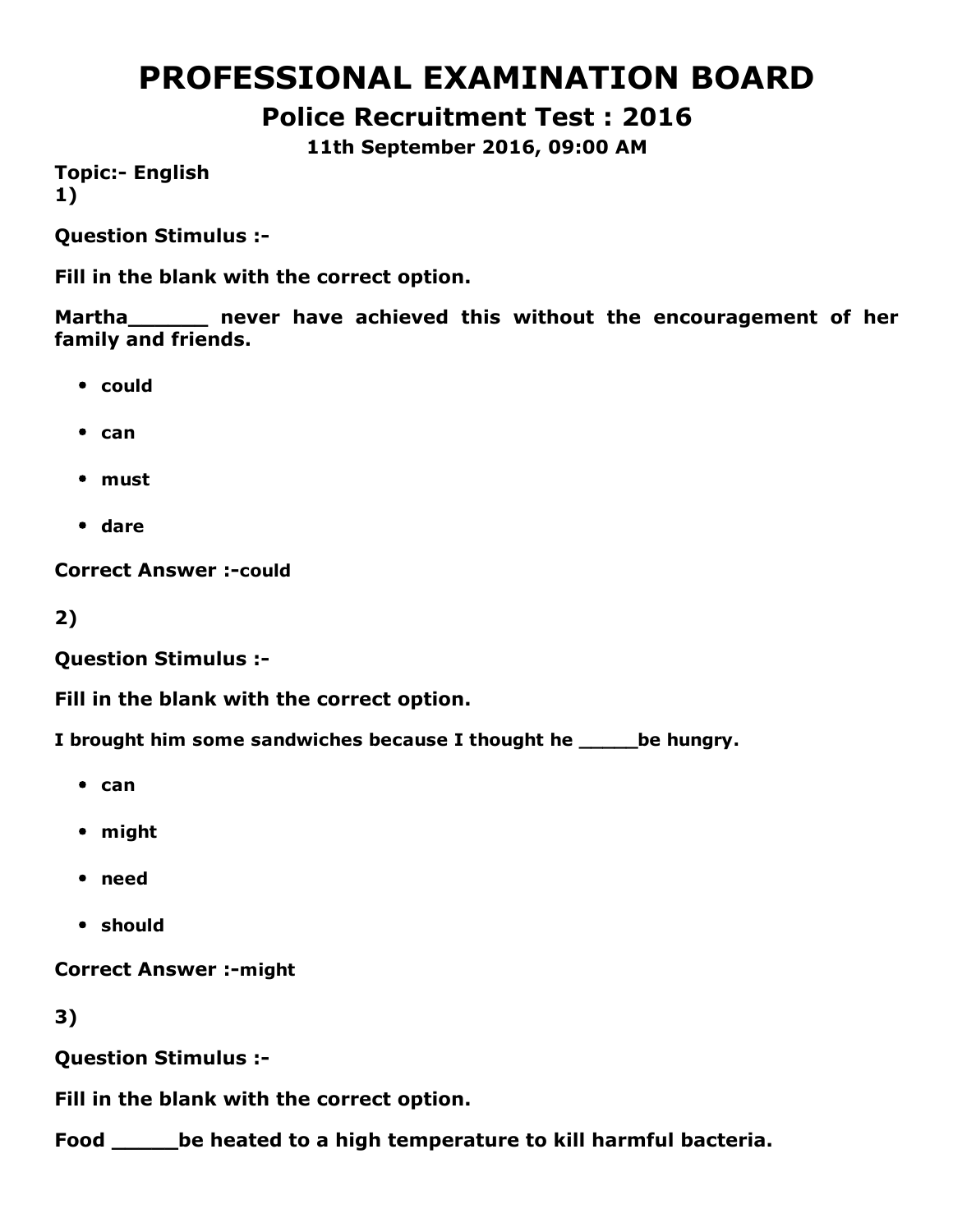- can
- could
- might
- must

**Correct Answer :- must** 

#### 4)

#### Question Stimulus :

Fill in the blank with the correct preposition.

My aunt has to look \_\_\_\_\_her sick husband and two little daughters.

- at
- into
- for
- after

**Correct Answer :-after** 

#### 5)

#### Question Stimulus :

Fill in the blank with the correct preposition.

We brought \_\_\_\_\_\_the puppies carefully and sold them for a good profit.

- about
- down
- up
- off

#### **Correct Answer :- up**

#### 6)

#### Question Stimulus :

Fill in the blank with the correct prepositions.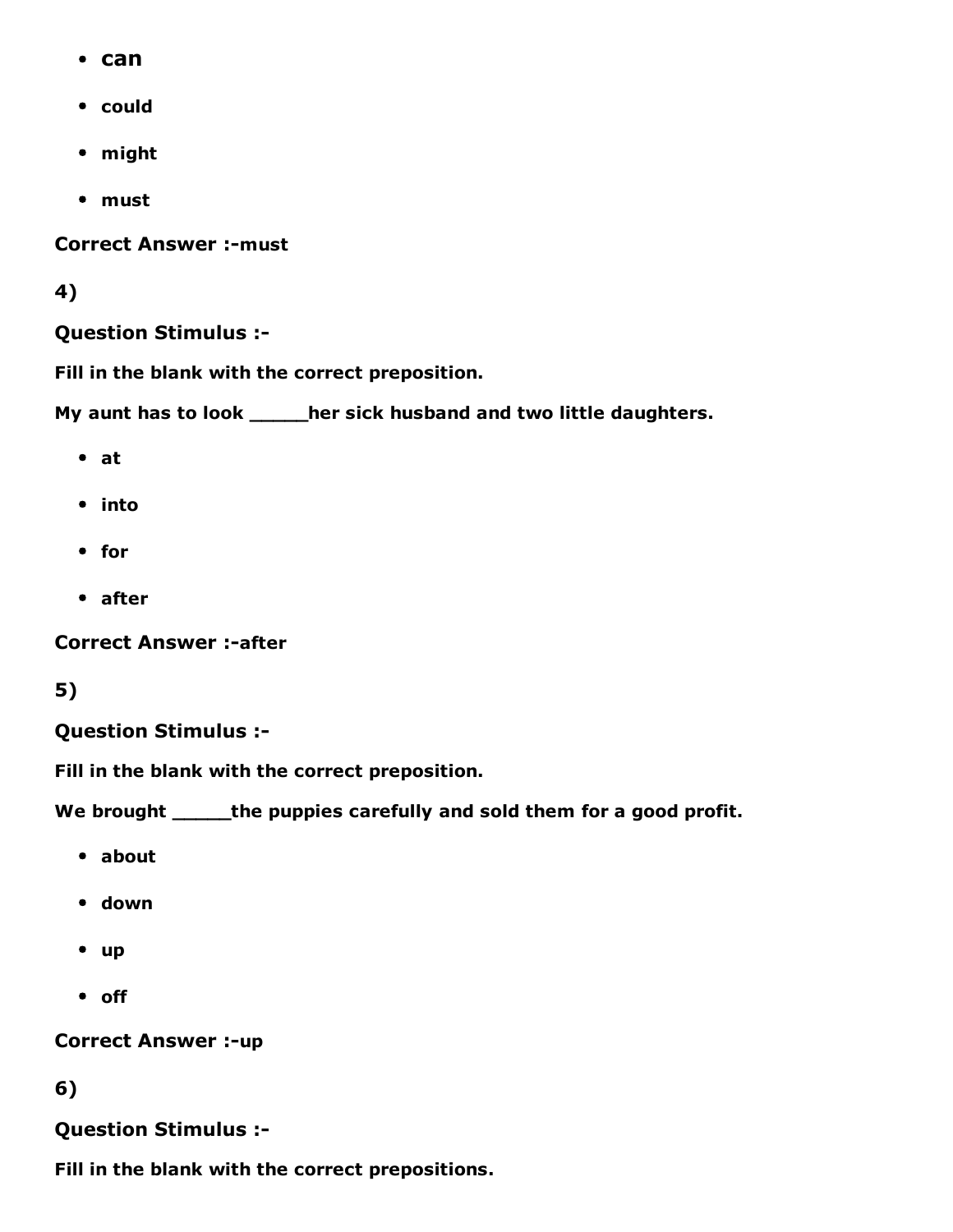You can buy a plastic cover to put \_\_\_\_\_ your computer if you're worried \_\_\_\_\_\_ dust.

- in, for
- off, over
- under, about
- over, about

Correct Answer :-over, about

### 7)

#### Question Stimulus :

Fill in the blank with the correct preposition.

She took her coat \_\_\_\_\_ and hung it up.

- off
- on
- $\cdot$  in
- from

**Correct Answer :- off** 

```
8)
```
Question Stimulus :

Choose the grammatically correct sentence out of the given options.

- An apple a day keeps doctor away
- A apple a day keeps the doctor away
- An apple a day keeps the doctor away
- An apple an day keeps the doctor away

Correct Answer :- An apple a day keeps the doctor away

9)

Question Stimulus :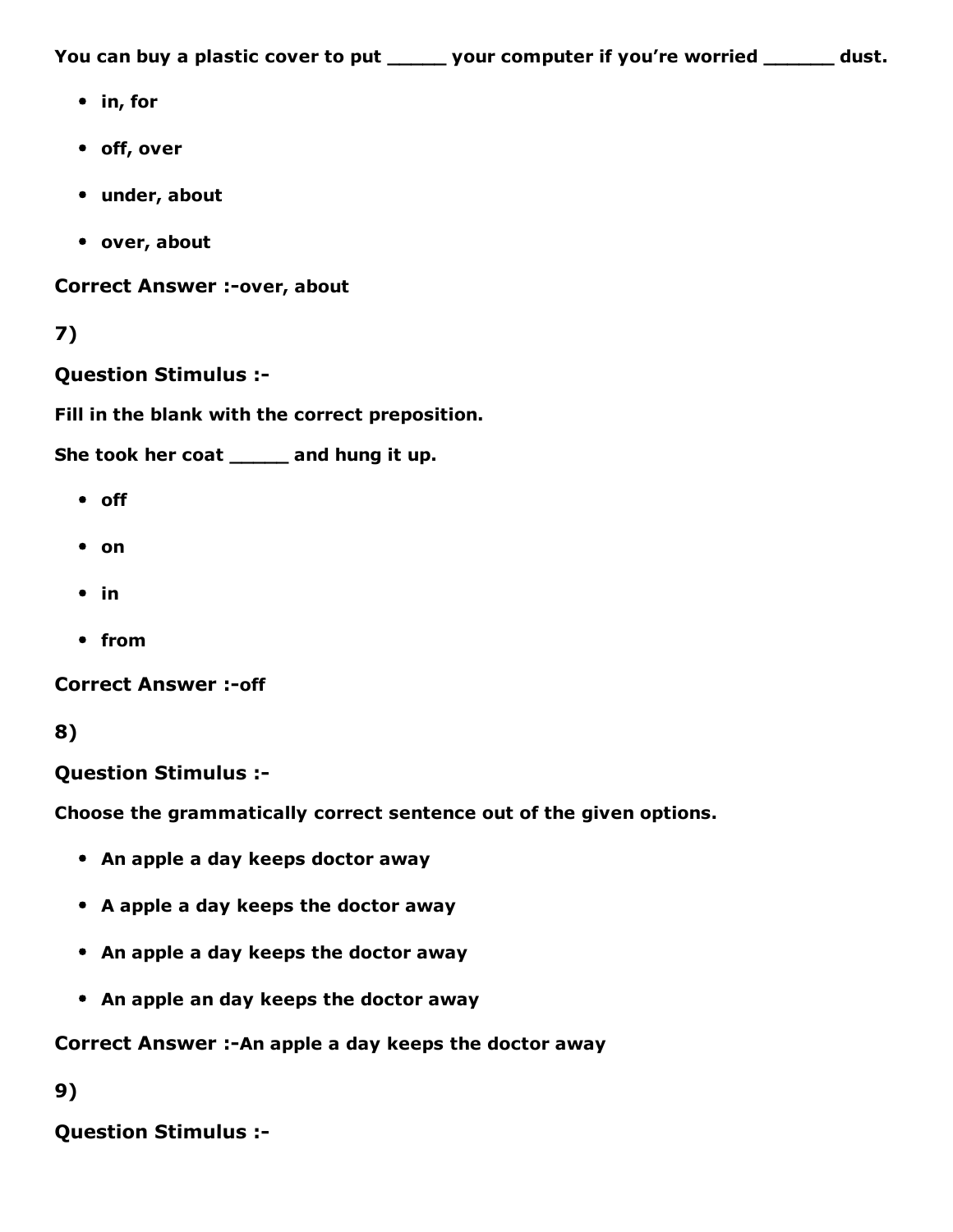DIRECTION: In the following question, some of the sentences have errors and some have none. Find out which part of a sentence has an error: lf there is no error, mark your answer as 'No error'.

- In the country
- of the blind
- an one eyed man is king.
- No Error

Correct Answer :-an one eyed man is king.

10)

Question Stimulus :

DIRECTION: In the following question, some of the sentences have errors and some have none. Find out which part of a sentence has an error: lf there is no error, mark your answer as 'No error'.

- Tom was clearly in hurry
- to finish the meeting
- and reach the canteen.
- No Error

Correct Answer :- Tom was clearly in hurry

11)

Question Stimulus :

DIRECTION: In the following question, some of the sentences have errors and some have none. Find out which part of a sentence has an error: lf there is no error, mark your answer as 'No error'.

- A journey of
- a thousand miles
- begin with a single step.
- No Error

Correct Answer :- begin with a single step.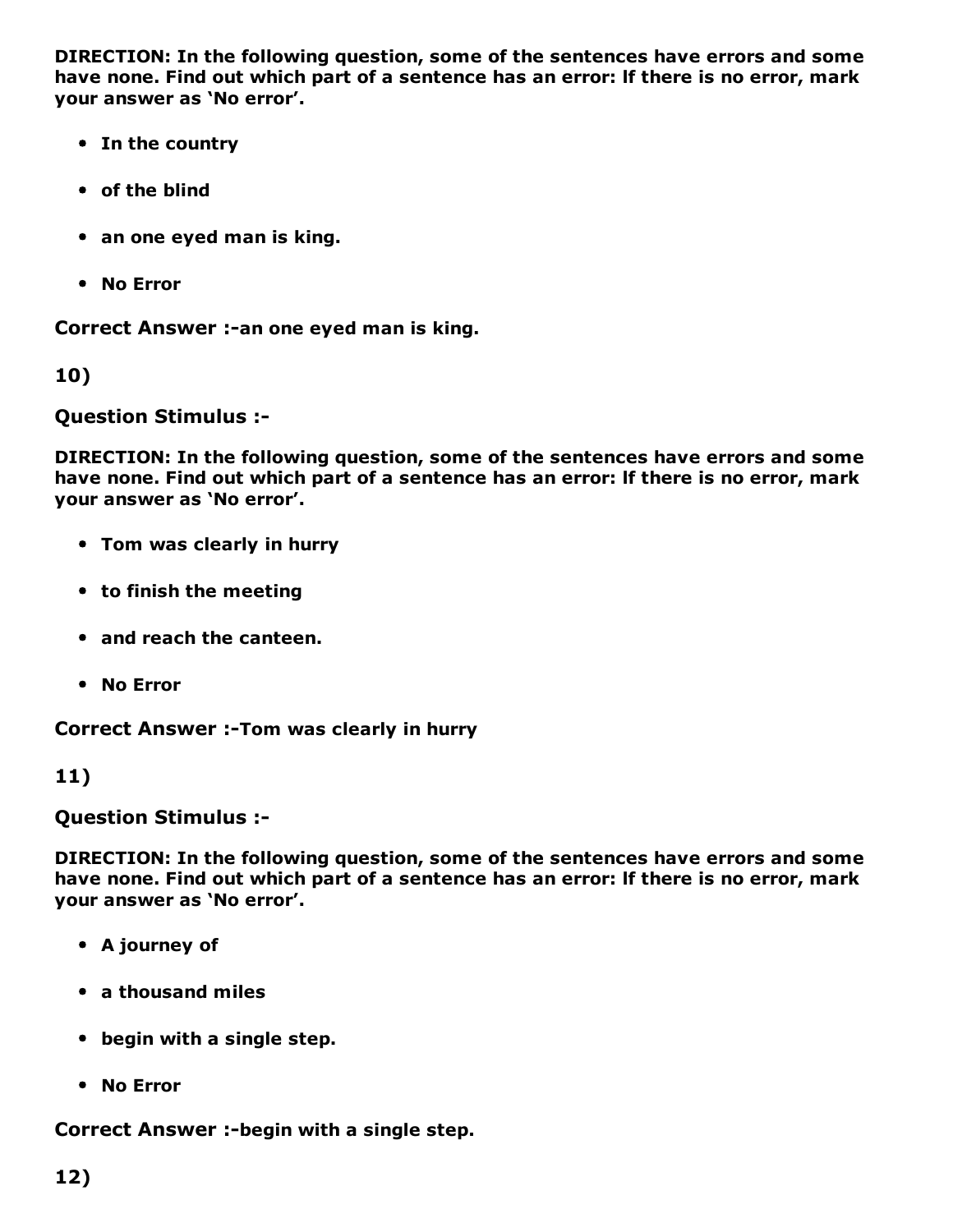#### Question Stimulus :

DIRECTION: In the following question, some of the sentences have errors and some have none. Find out which part of a sentence has an error: lf there is no error, mark your answer as 'No error'.

- People who lives
- in glass houses
- should not throw stones at others.
- No Error

**Correct Answer :- People who lives** 

13)

Question Stimulus :

DIRECTION: In the following question, some of the sentences have errors and some have none. Find out which part of a sentence has an error: lf there is no error, mark your answer as 'No error'.

- His Maternal Uncle
- have passed away at Gwalior
- in Madhya Pradesh.
- No Error

Correct Answer :-have passed away at Gwalior

14)

Question Stimulus :

DIRECTION: In the following question, some of the sentences have errors and some have none. Find out which part of a sentence has an error: lf there is no error, mark your answer as 'No error'.

- She will come to meet you
- as soon as
- you will reach New Delhi Station.
- No Error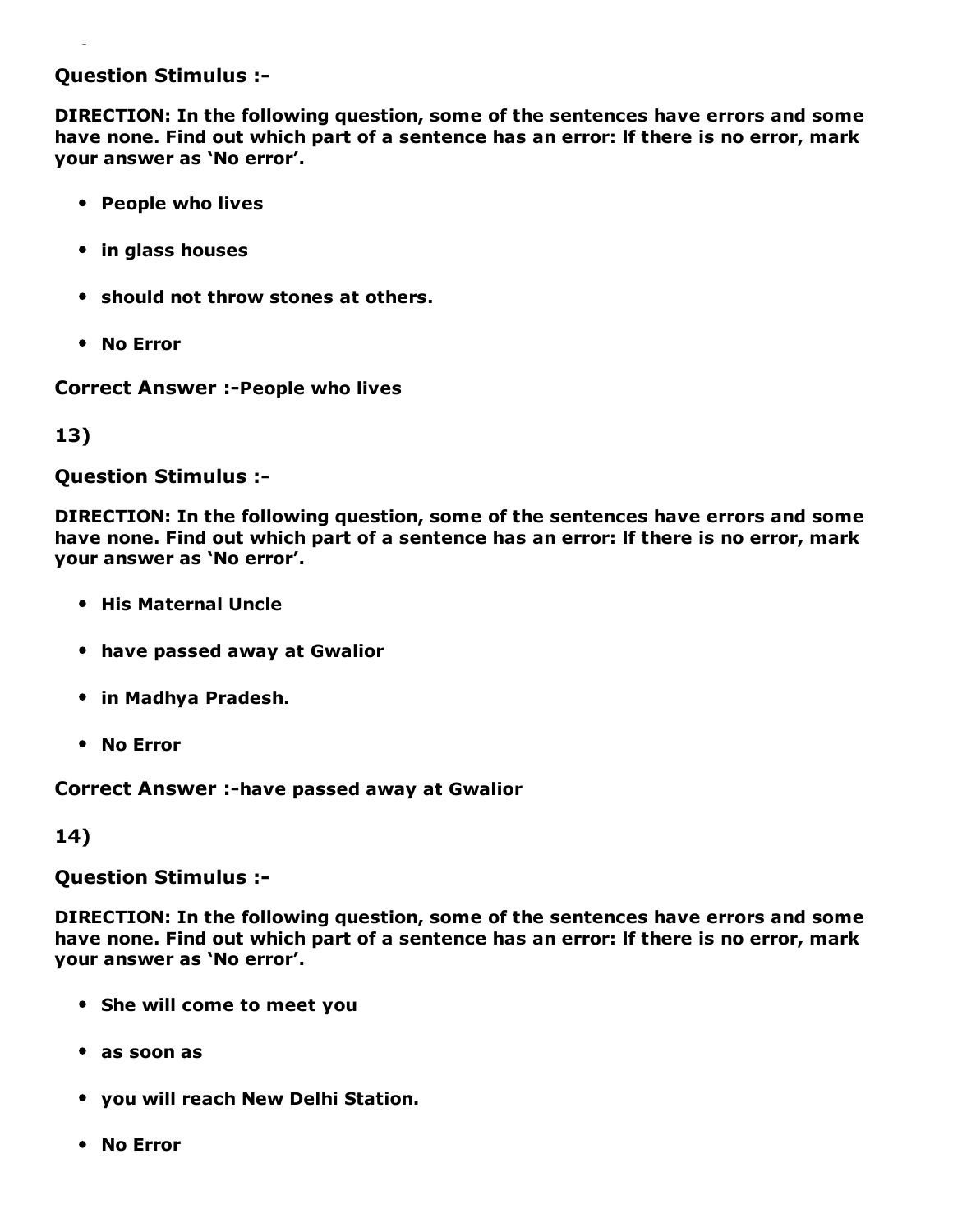Correct Answer :-you will reach New Delhi Station.

15)

Question Stimulus :

DIRECTION: In the following question, some of the sentences have errors and some have none. Find out which part of a sentence has an error: lf there is no error, mark your answer as 'No error'.

- If I have studied harder,
- I would have
- passed the exam.
- No Error

Correct Answer :- If I have studied harder,

16)

#### Question Stimulus :

DIRECTION: In the following question, some of the sentences have errors and some have none. Find out which part of a sentence has an error: lf there is no error, mark your answer as 'No error'.

- Although she is hungry,
- she will give her classmates
- some of her food.
- No Error

**Correct Answer :-No Error** 

17)

Question Stimulus :

Fill in the blank with the correct option.

He has spent \_\_\_\_\_ money that he had.

- the few
- little
- a little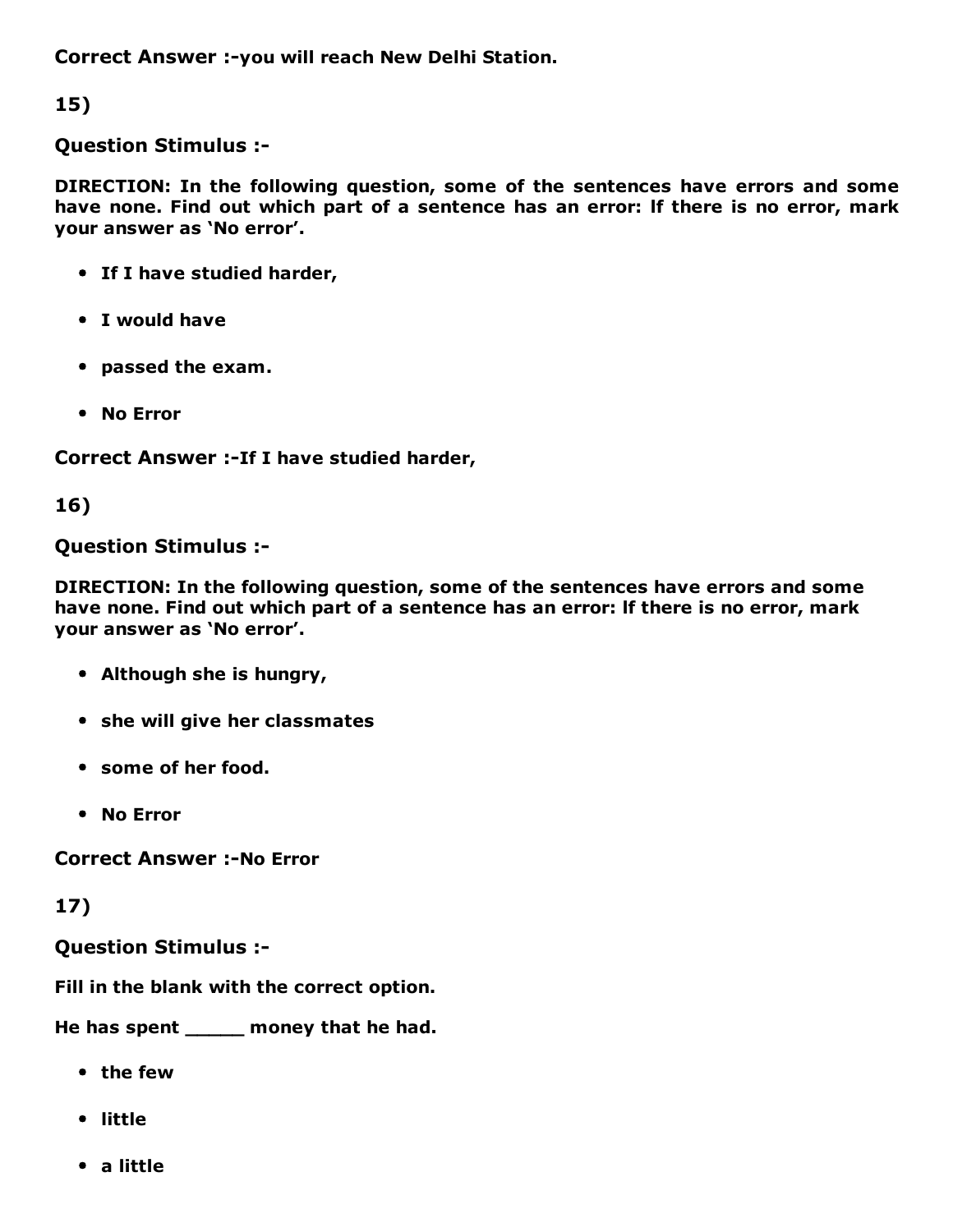• the little

**Correct Answer :-the little** 

18)

Question Stimulus :

Fill in the blank with the correct option.

\_\_\_\_\_ students that were there in the class were sitting idle.

- A few
- The few
- An few
- The fewer

**Correct Answer :-The few** 

19)

Question Stimulus :

Fill in the blank with the correct option.

He had \_\_\_\_\_\_ difficulty with his homework.

- a little
- few
- a few
- the little

**Correct Answer :- a little** 

20)

Question Stimulus :

Out of the given options, choose the one which is the correct indirect speech of the sentence given below.

Rama said. "I am very busy now."

• Rama said that he was very busy now.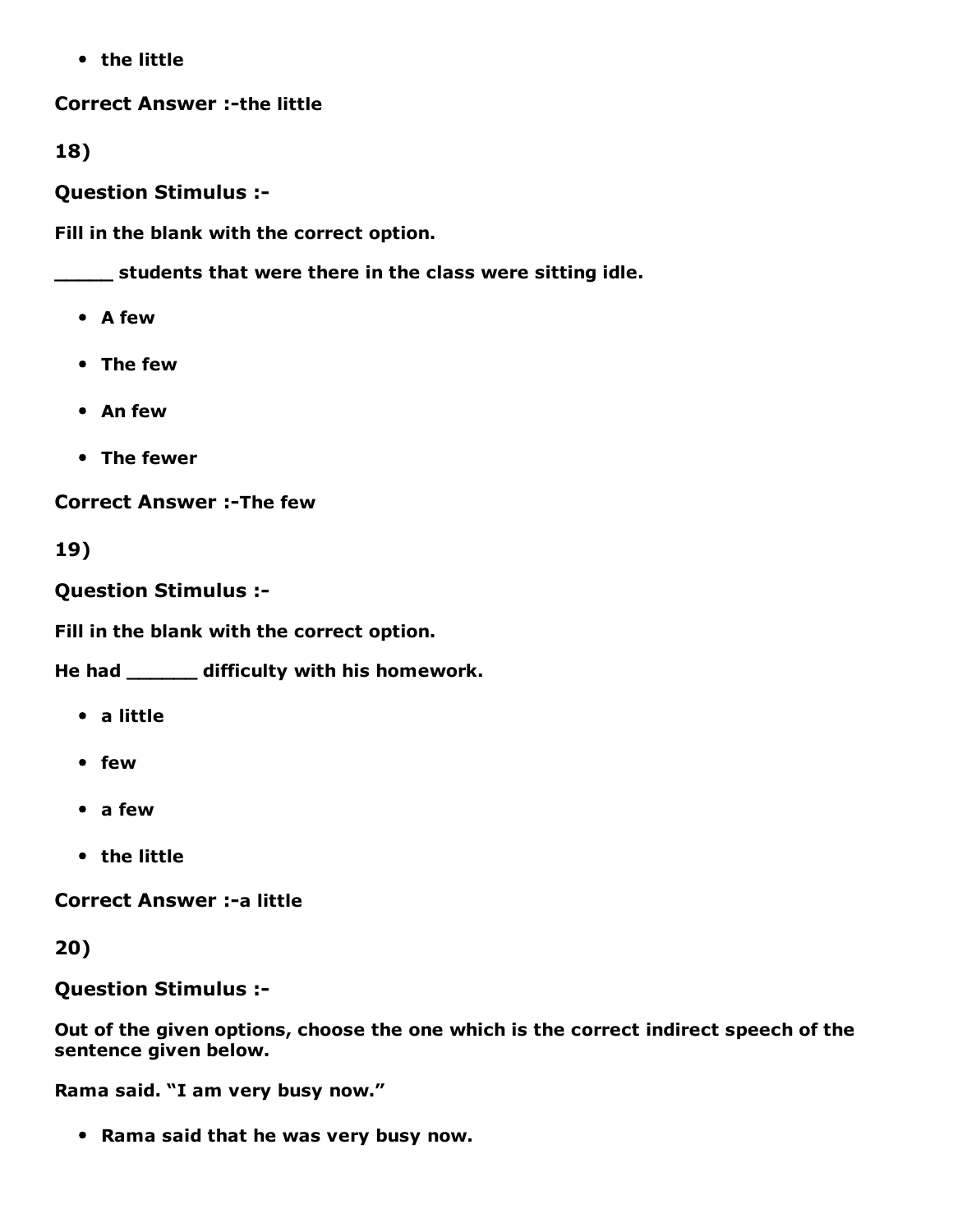- Rama said that he was very busy then.
- Rama said that he was being very busy then.
- Rama says that he is very busy now.

Correct Answer :- Rama said that he was very busy then.

21)

Question Stimulus :

Out of the given options, choose the one which is the correct indirect speech of the sentence given below.

He said, "The horse died in the night."

- He said that the horse died in the night.
- He said that the horse died during the night.
- He said that the horse has died in the night.
- He said that the horse had died in the night.

Correct Answer :-He said that the horse had died in the night.

22)

Question Stimulus :

Out of the given options, choose the one which is the correct indirect speech of the sentence given below.

He says, "I am in deep trouble".

- He says that he was in deep trouble.
- He said that he was in deep trouble.
- He says that he has been in deep trouble.
- He says that he is in deep trouble.

Correct Answer :-He says that he is in deep trouble.

23)

Question Stimulus :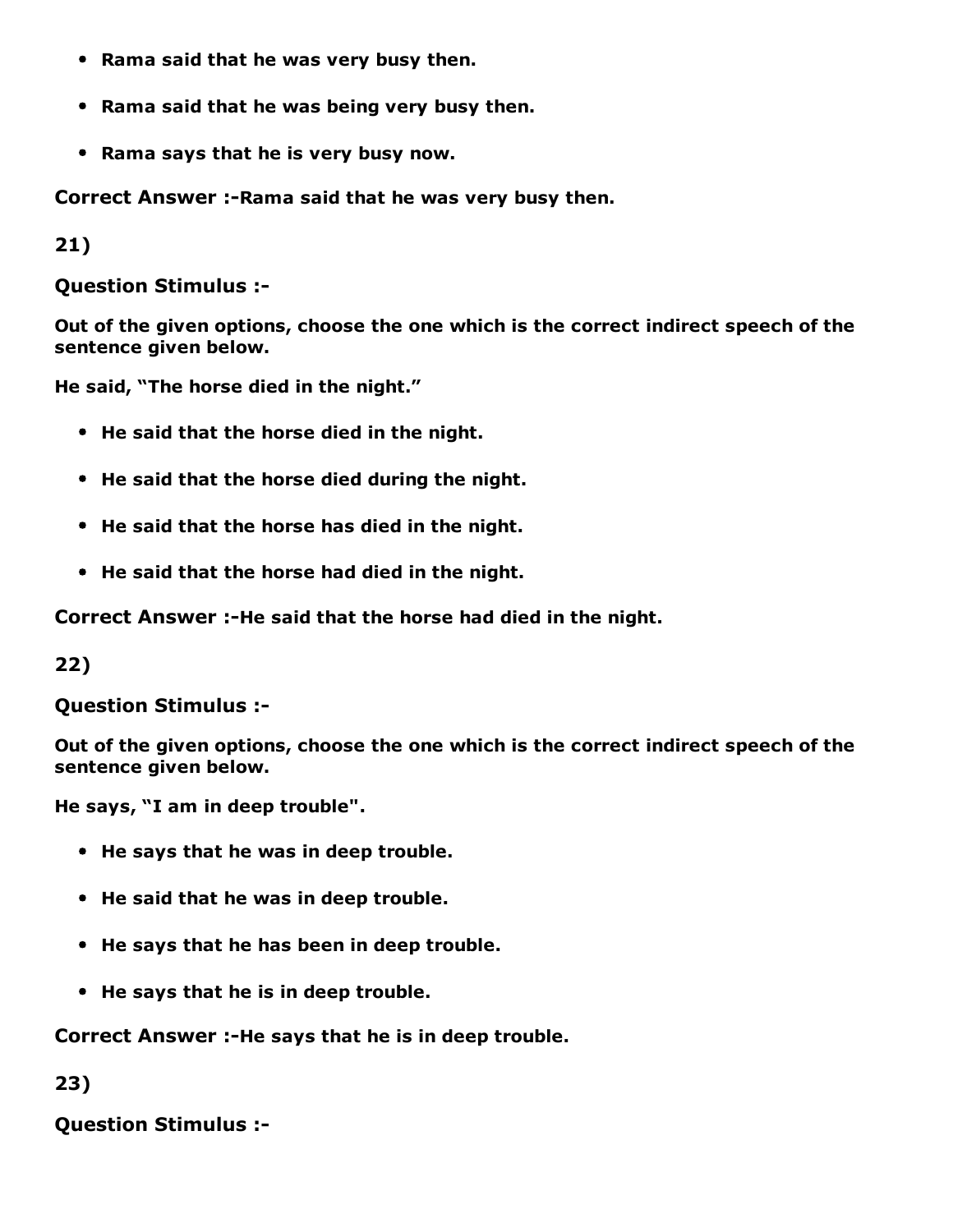Out of the given options, choose the one which is the correct passive voice of the sentence given below.

Who did this work?

- Who has done this work?
- This work was done by who?
- By whom was this work done?
- This work was done by whom?

Correct Answer :-By whom was this work done?

24)

Question Stimulus :

Out of the given options, choose the one which is the correct active voice of the sentence given below.

The assignment had not been completed by me.

- I have not completed the assignment.
- I had not completed the assignment.
- I had not been completing the assignment.
- The assignment was not completed by me.

Correct Answer :- I had not completed the assignment.

25)

Question Stimulus :

Out of the given options, choose the one which is the correct passive voice of the sentence given below.

Open the door.

- I ask you to open the door.
- You are being asked by me to open the door.
- Let the door be opened.
- Unlock the door please.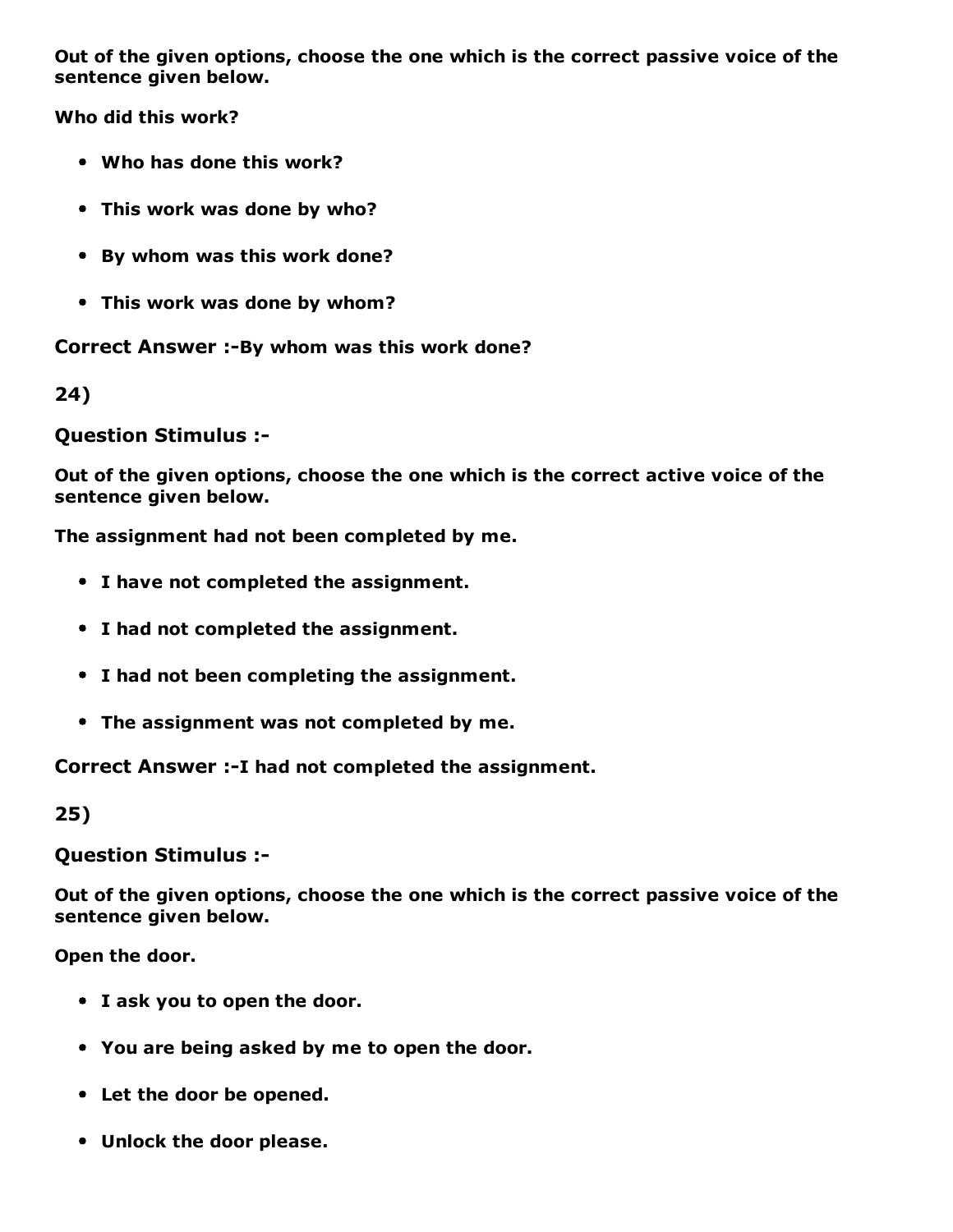Correct Answer :-Let the door be opened.

26)

Question Stimulus :

DIRECTIONS: Read the following passage carefully and answer the following questions.

The Komodo dragon is a large species of lizard found in the Indonesian islands of Komodo, Rinca, Flores, Gili Motang and Gili Dasami. Komodo dragons are carnivores. They mostly eat carrion. They ambush live prey with a stealthy approach. It is able to locate its prey using its keen sense of smell, which can locate a dead or dying animal from a range of up to 9.5 kilometres. The Komodo dragon prefers hot and dry places. It lives typically in dry open grassland, Savanna, and tropical forest at low elevations. It is most active in the day, although it exhibits some noctural activity.

Komodo dragons live in solitary. They come together only to breed and eat. They are capable of running rapidly in brief sprints up to 20 kilometres per hour. As the Komodo dragon matures, its claws are used primarily as weapons, as its great size makes climbing impractical. The Komodo dragon does not have an acute sense of hearing, despite its visible earholes. It is able to see as far away as 300 metres. It is thought to have poor night vision. The evolutionary development of the Komodo dragon started with the Varanus genus, which originated in Asia about 40 million years ago.

What is the meaning of the word 'carrion'?

- Fresh and juicy roots and stems of wild plants
- Green and leafy plants
- The dead and putrefying body or flesh of an animal
- None of the above

Correct Answer :-The dead and putrefying body or flesh of an animal

27)

Question Stimulus :

DIRECTIONS: Read the following passage carefully and answer the following questions.

The Komodo dragon is a large species of lizard found in the Indonesian islands of Komodo, Rinca, Flores, Gili Motang and Gili Dasami. Komodo dragons are carnivores. They mostly eat carrion. They ambush live prey with a stealthy approach. It is able to locate its prey using its keen sense of smell, which can locate a dead or dying animal from a range of up to 9.5 kilometres. The Komodo dragon prefers hot and dry places. It lives typically in dry open grassland, Savanna, and tropical forest at low elevations. It is most active in the day, although it exhibits some noctural activity.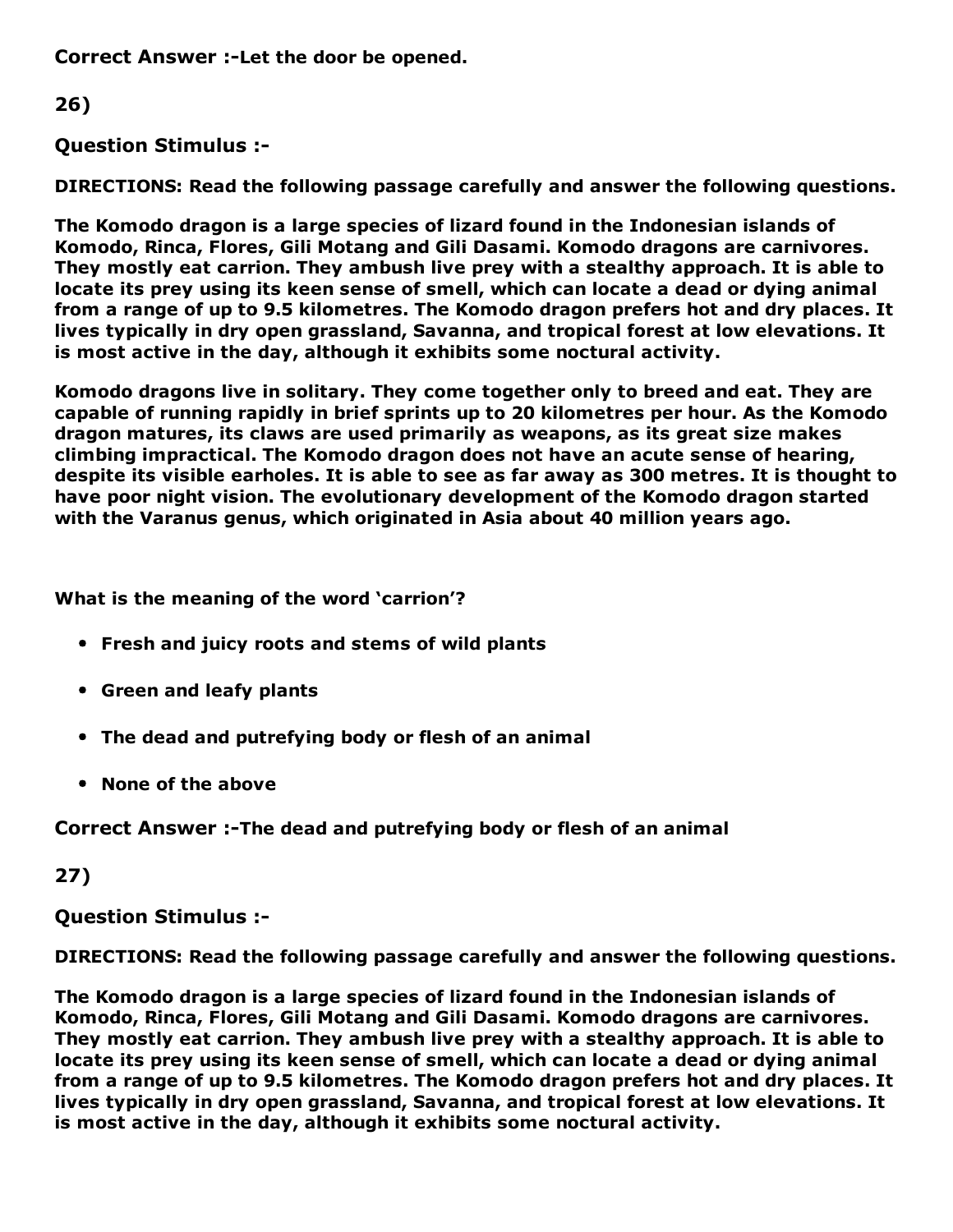Komodo dragons live in solitary. They come together only to breed and eat. They are capable of running rapidly in brief sprints up to 20 kilometres per hour. As the Komodo dragon matures, its claws are used primarily as weapons, as its great size makes climbing impractical. The Komodo dragon does not have an acute sense of hearing, despite its visible earholes. It is able to see as far away as 300 metres. It is thought to have poor night vision. The evolutionary development of the Komodo dragon started with the Varanus genus, which originated in Asia about 40 million years ago.

How does the Komodo dragon catch its prey?

- By the sense of active hearing
- By the sense of clear vision
- By the sense of smell
- None of the above

Correct Answer :-By the sense of smell

28)

Question Stimulus :

DIRECTIONS: Read the following passage carefully and answer the following questions.

The Komodo dragon is a large species of lizard found in the Indonesian islands of Komodo, Rinca, Flores, Gili Motang and Gili Dasami. Komodo dragons are carnivores. They mostly eat carrion. They ambush live prey with a stealthy approach. It is able to locate its prey using its keen sense of smell, which can locate a dead or dying animal from a range of up to 9.5 kilometres. The Komodo dragon prefers hot and dry places. It lives typically in dry open grassland, Savanna, and tropical forest at low elevations. It is most active in the day, although it exhibits some noctural activity.

Komodo dragons live in solitary. They come together only to breed and eat. They are capable of running rapidly in brief sprints up to 20 kilometres per hour. As the Komodo dragon matures, its claws are used primarily as weapons, as its great size makes climbing impractical. The Komodo dragon does not have an acute sense of hearing, despite its visible earholes. It is able to see as far away as 300 metres. It is thought to have poor night vision. The evolutionary development of the Komodo dragon started with the Varanus genus, which originated in Asia about 40 million years ago.

Which organs of Komodo dragon are sharp and aids in the hunting of prey and movement?

- Tough and resistant skin
- Long tongue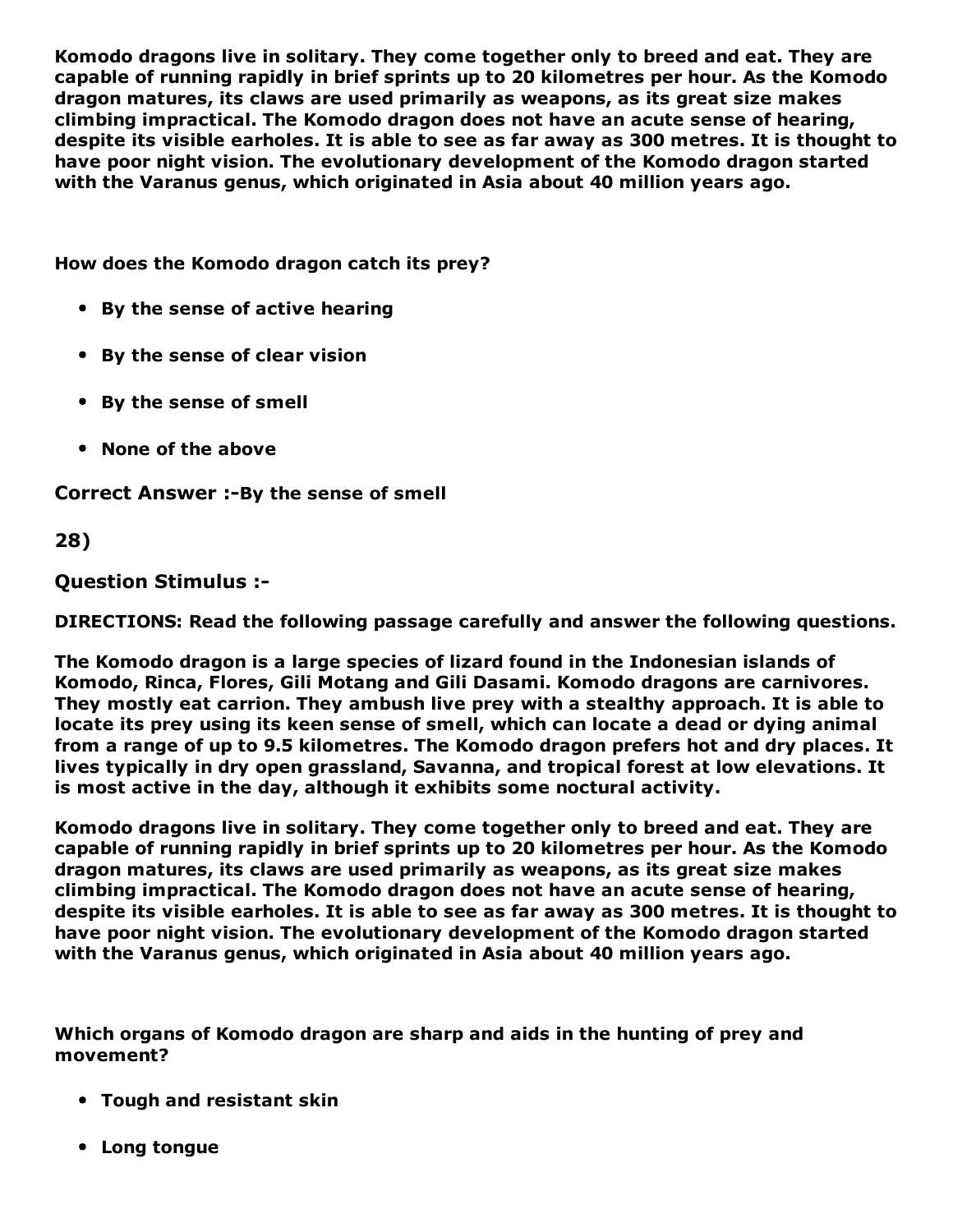- Claws
- None of the above

**Correct Answer :- Claws** 

29)

Question Stimulus :

DIRECTIONS: Read the following passage carefully and answer the following questions.

The Komodo dragon is a large species of lizard found in the Indonesian islands of Komodo, Rinca, Flores, Gili Motang and Gili Dasami. Komodo dragons are carnivores. They mostly eat carrion. They ambush live prey with a stealthy approach. It is able to locate its prey using its keen sense of smell, which can locate a dead or dying animal from a range of up to 9.5 kilometres. The Komodo dragon prefers hot and dry places. It lives typically in dry open grassland, Savanna, and tropical forest at low elevations. It is most active in the day, although it exhibits some noctural activity.

Komodo dragons live in solitary. They come together only to breed and eat. They are capable of running rapidly in brief sprints up to 20 kilometres per hour. As the Komodo dragon matures, its claws are used primarily as weapons, as its great size makes climbing impractical. The Komodo dragon does not have an acute sense of hearing, despite its visible earholes. It is able to see as far away as 300 metres. It is thought to have poor night vision. The evolutionary development of the Komodo dragon started with the Varanus genus, which originated in Asia about 40 million years ago.

What does the word 'ambush' mean?

- A surprise attack
- A warm welcome
- Run a race
- None of the above

**Correct Answer :- A surprise attack** 

30)

Question Stimulus :

DIRECTIONS: Read the following passage carefully and answer the following questions.

The Komodo dragon is a large species of lizard found in the Indonesian islands of Komodo, Rinca, Flores, Gili Motang and Gili Dasami. Komodo dragons are carnivores. They mostly eat carrion. They ambush live prey with a stealthy approach. It is able to locate its prey using its keen sense of smell, which can locate a dead or dying animal from a range of up to 9.5 kilometres. The Komodo dragon prefers hot and dry places. It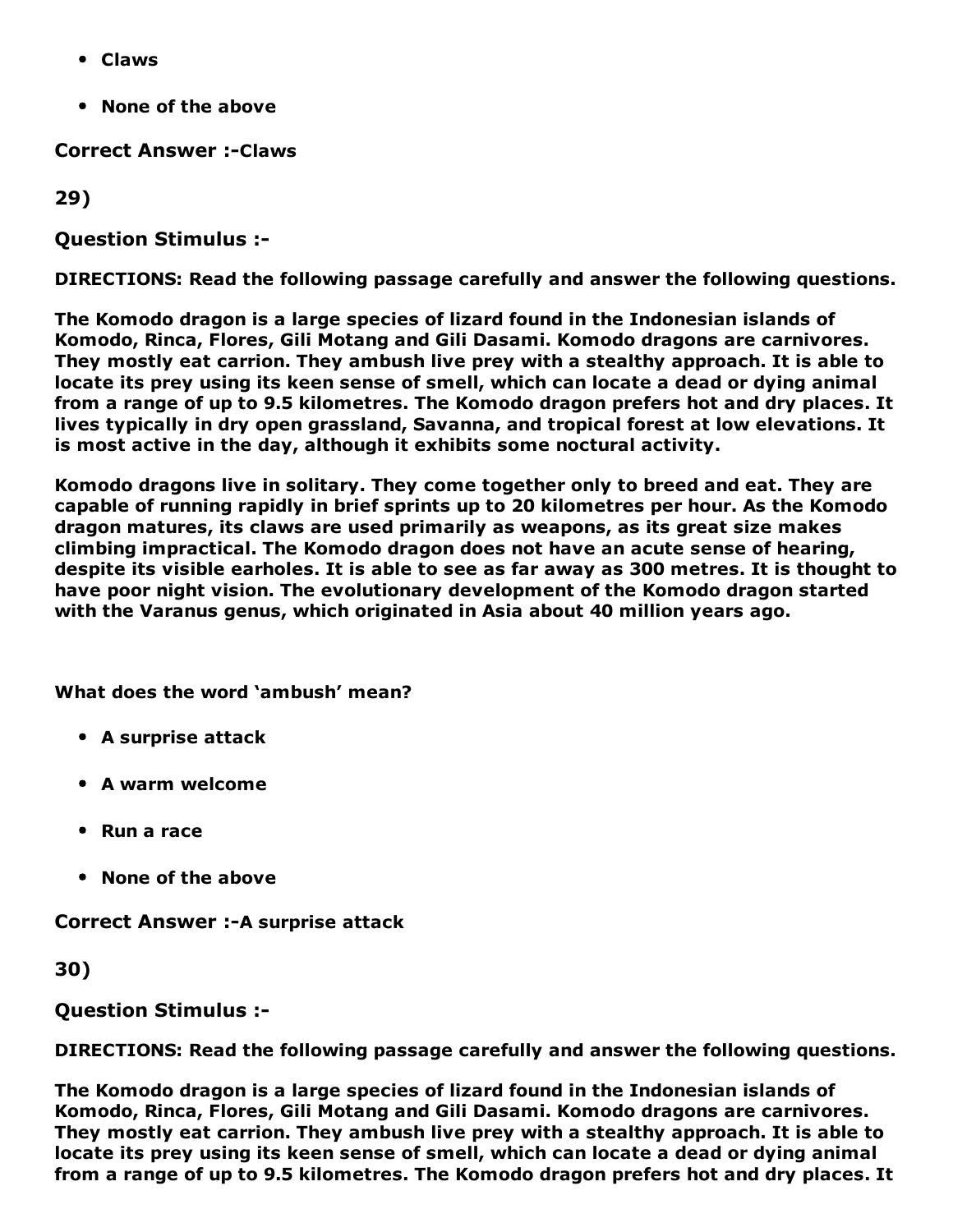lives typically in dry open grassland, Savanna, and tropical forest at low elevations. It is most active in the day, although it exhibits some noctural activity.

Komodo dragons live in solitary. They come together only to breed and eat. They are capable of running rapidly in brief sprints up to 20 kilometres per hour. As the Komodo dragon matures, its claws are used primarily as weapons, as its great size makes climbing impractical. The Komodo dragon does not have an acute sense of hearing, despite its visible earholes. It is able to see as far away as 300 metres. It is thought to have poor night vision. The evolutionary development of the Komodo dragon started with the Varanus genus, which originated in Asia about 40 million years ago.

What is the natural abode of Komodo dragons?

- Wild grasslands
- Damp and wet areas
- Hot and dry places
- None of the above

Correct Answer :- Hot and dry places

**Topic:- Hindi** 1)

#### Question Stimulus :

निम्नलिखित गद्यांश को ध्यानपूर्वक पढ़कर उसके नीचे दिये गये बहविकल्पी प्रश्नों में सही विकल्प का चयन करें।

'डारविन' का कहना है कि प्रत्येक प्राणी में यह मूल लक्षण पाया जाता है कि वह अपनी शक्तिभर अपनी रक्षा करता है तथा अपनी आवश्यकताओं की पूर्ति के लिए अपने वातावरण की पूर्ति करता है। इसी इच्छा से परिचालित हो वह अपने अस्तित्व को कायम रखने की चेष्टा करता है तथा अपने विकास-क्षेत्र को फैलाता रहता है। दुनिया में खाद्य सामग्री का परिमाण सीमित है, पर खाने वाले प्राणियों की संख्या बहुत तेजी से बढ़ती रहती है। अतएव विभिन्न प्राणियों में खाद्य-सामग्री के लिए संघर्ष होने लगता है। इस संघर्ष में जो प्राणी वातावरण के अनुकूल सबसे उपयुक्त तथा शक्तिशाली रहते हैं, उनकी विजय होती है तथा जो शक्तिहीन हैं, उनका विनाश। जब एक सींगवाले तथा उसी तरह के बिना सींग वाले जानवर के बीच संघर्ष होता है तो उस संघर्ष में सींग वाले जानवर की विजय होती है, क्योंकि वातावरण के अनुकूल इसमें सींग का विकास हो गया है। अतएव वह बिना सींग वाले जानवर की अपेक्षा अधिक शक्तिशाली तथा उपयुक्त है। 'डारविन' के अनुसार प्राणियों के इस संघर्ष में उपयुक्त तथा शक्तिशाली प्राणी की ही जीत होती है तथा उनका ही अस्तित्व कायम रहता है। शक्तिहीन प्राणियों का विनाश हो जाता है। 'डारविन' के इस सिद्धांत को शक्तिशालियों का अस्तित्व कायम रहना कहते हैं।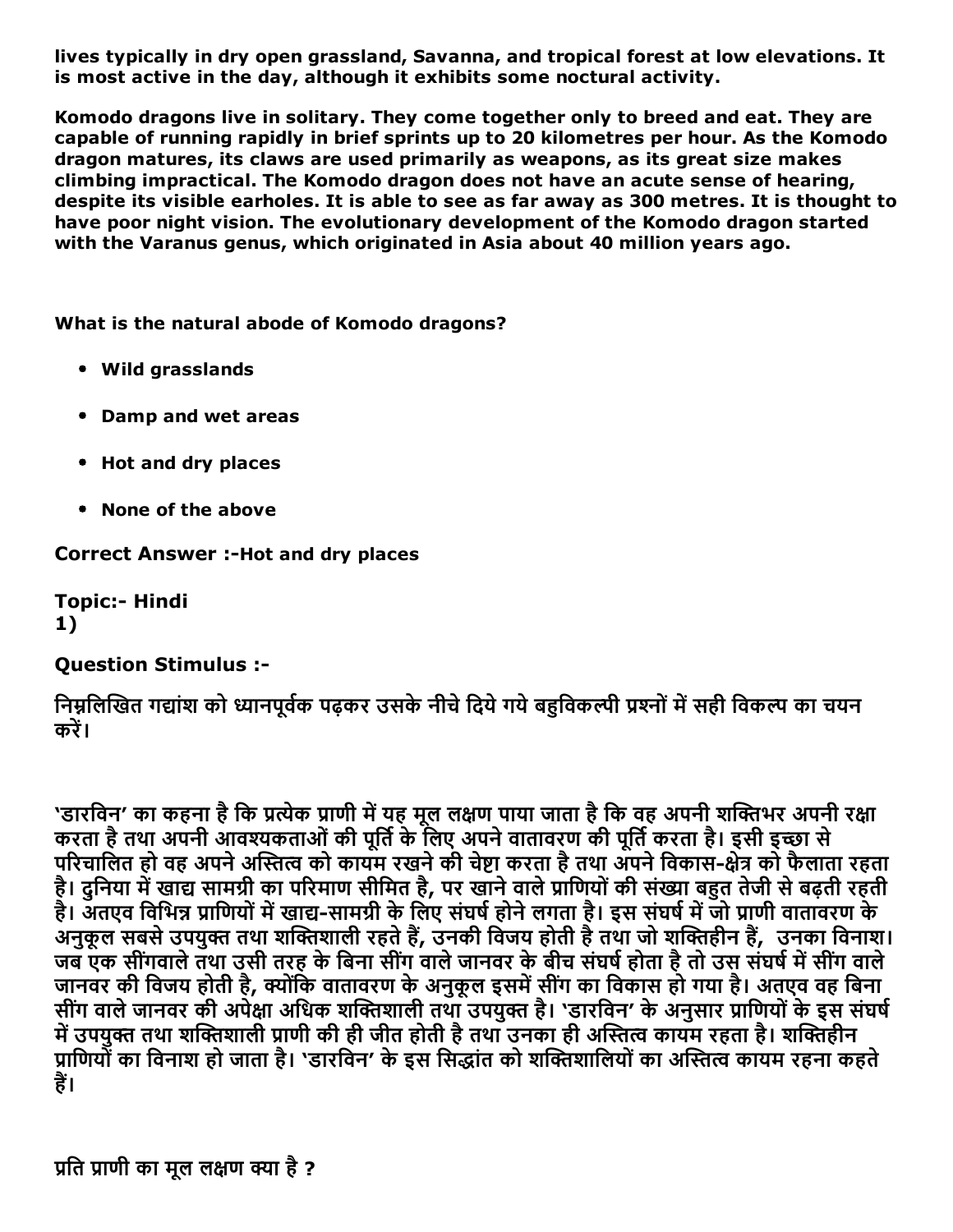- अपनी शक्ति-भर रक्षा करना तथा अपनी आवश्यकताओं की पूर्ति करना।
- अपनी जनसंġा को बढ़ाना
- अपने को जीवित रखने के लिए खाद्य-सामग्री खाना
- संघष└करना

Correct Answer :-अपनी शक्ति-भर रक्षा करना तथा अपनी आवश्यकताओं की पूर्ति करना।

2)

## Question Stimulus :

निम्नलिखित गद्यांश को ध्यानपूर्वक पढ़कर उसके नीचे दिये गये बहुविकल्पी प्रश्नों में सही विकल्प का चयन करें।

'डारविन' का कहना है कि प्रत्येक प्राणी में यह मूल लक्षण पाया जाता है कि वह अपनी शक्तिभर अपनी रक्षा करता है तथा अपनी आवश्यकताओं की पूर्ति के लिए अपने वातावरण की पूर्ति करता है। इसी इच्छा से परिचालित हो वह अपने अस्तित्व को कायम रखने की चेष्टा करता है तथा अंपने विकास-क्षेत्र को फैलाता रहता है। दुनिया में खाद्य सामग्री का परिमाण सीमित है, पर खाने वाले प्राणियों की संख्या बहुत तेजी से बढ़ती रहती है। अतएव विभिन्न प्राणियों में खाद्य-सामग्री के लिए संघर्ष होने लगता है। इस संघर्ष में जो प्राणी वातावरण के अनुकूल सबसे उपयुक्त तथा शक्तिशाली रहते हैं, उनकी विजय होती है तथा जो शक्तिहीन हैं, उनका विनाश। जब एक सींगवाले तथा उसी तरह के बिना सींग वाले जानवर के बीच संघर्ष होता है तो उस संघर्ष में सींग वाले जानवर की विजय होती है, क्योंकि वातावरण के अनुकूल इसमें सींग का विकास हो गया है। अतएव वह बिना सींग वाले जानवर की अपेक्षा अधिक शक्तिशाली तथा उपयुक्त है। 'डारविन' के अनुसार प्राणियों के इस संघर्ष में उपयुक्त तथा शक्तिशाली प्राणी की ही जीत होती है तथा उनका ही अस्तित्व कायम रहता है। शक्तिहीन प्राणियों का विनाश हो जाता है। 'डारविन' के इस सिद्धांत को शक्तिशालियों का अस्तित्व कायम रहना कहते हैं।

दुनिया में कौन-सी वस्तु सीमित मात्रा में है ?

- पाणियों की संख्या
- प्राणियों की आवश्यकताएं
- खाद्य-सामग्री की मात्रा
- शक्तिशाली प्राणियों की संख्या

Correct Answer :-खाद्य-सामग्री की मात्रा

3)

Question Stimulus :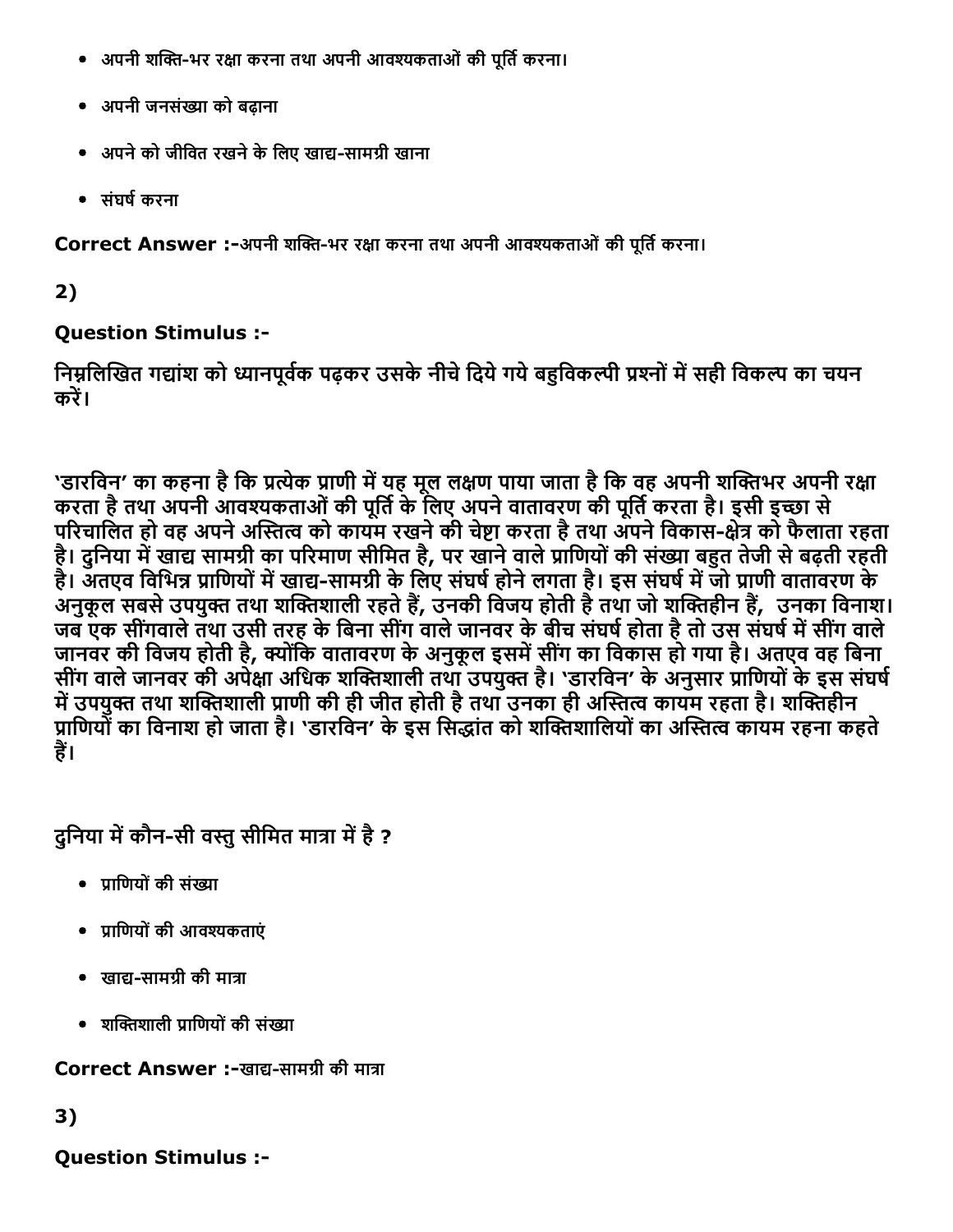निम्नलिखित गद्यांश को ध्यानपूर्वक पढ़कर उसके नीचे दिये गये बहुविकल्पी प्रश्नों में सही विकल्प का चयन करें।

'डारविन' का कहना है कि प्रत्येक प्राणी में यह मूल लक्षण पाया जाता है कि वह अपनी शक्तिभर अपनी रक्षा करता है तथा अपनी आवश्यकताओं की पूर्ति के लिए अपने वातावरण की पूर्ति करता है। इसी इच्छा से परिचालित हो वह अपने अस्तित्व को कायम रखने की चेष्टा करता है तथा अपने विकास-क्षेत्र को फैलाता रहता है। दुनिया में खाद्य सामग्री का परिमाण सीमित है, पर खाने वाले प्राणियों की संख्या बहुत तेजी से बढ़ती रहती है। अतएव विभिन्न प्राणियों में खाद्य-सामग्री के लिए संघर्ष होने लगता है। इस संघर्ष में जो प्राणी वातावरण के अनुकूल सबसे उपयुक्त तथा शक्तिशाली रहते हैं, उनकी विजय होती है तथा जो शक्तिहीन हैं, उनका विनाश। जब एक सींगवाले तथा उसी तरह के बिना सींग वाले जानवर के बीच संघर्ष होता है तो उस संघर्ष में सींग वाले जानवर की विजय होती है, क्योंकि वातावरण के अनुकूल इसमें सींग का विकास हो गया है। अतएव वह बिना सींग वाले जानवर की अपेक्षा अधिक शक्तिशाली तथा उपयुक्त है। 'डारविन' के अनुसार प्राणियों के इस संघर्ष में उपयुक्त तथा शक्तिशाली प्राणी की ही जीत होती है तथा उनका ही अस्तित्व कायम रहता है। शक्तिहीन प्राणियों का विनाश हो जाता है। 'डारविन' के इस सिद्धांत को शक्तिशालियों का अस्तित्व कायम रहना कहते हैं।

## विभिन्न प्राणियों में संघर्ष क्यों होता है ?

- अपनी रक्षा करने के लिए
- भोजन के लिए
- जीवित रहने के लिए
- दूसरोंपर अिधकार जमानेकेिलए

Correct Answer :-भोजन के लिए

4)

### Question Stimulus :

निम्नलिखित गद्यांश को ध्यानपूर्वक पढ़कर उसके नीचे दिये गये बहुविकल्पी प्रश्नों में सही विकल्प का चयन करें।

'डारविन' का कहना है कि प्रत्येक प्राणी में यह मूल लक्षण पाया जाता है कि वह अपनी शक्तिभर अपनी रक्षा करता है तथा अपनी आवश्यकताओं की पूर्ति के लिए अपने वातावरण की पूर्ति करता है। इसी इच्छा से परिचालित हो वह अपने अस्तित्व को कायम रखने की चेष्टा करता है तथा अपने विकास-क्षेत्र को फैलाता रहता है। दुनिया में खाद्य सामग्री का परिमाण सीमित है, पर खाने वाले प्राणियों की संख्या बहुत तेजी से बढ़ती रहती है। अतएव विभिन्न प्राणियों में खाद्य-सामग्री के लिए संघर्ष होने लगता है। इस संघर्ष में जो प्राणी वातावरण के अनुकूल सबसे उपयुक्त तथा शक्तिशाली रहते हैं, उनकी विजय होती है तथा जो शक्तिहीन हैं, उनका विनाश। जब एक सींगवाले तथा उसी तरह के बिना सींग वाले जानवर के बीच संघर्ष होता है तो उस संघर्ष में सींग वाले जानवर की विजय होती है, क्योंकि वातावरण के अनुकूल इसमें सींग का विकास हो गया है। अतएव वह बिना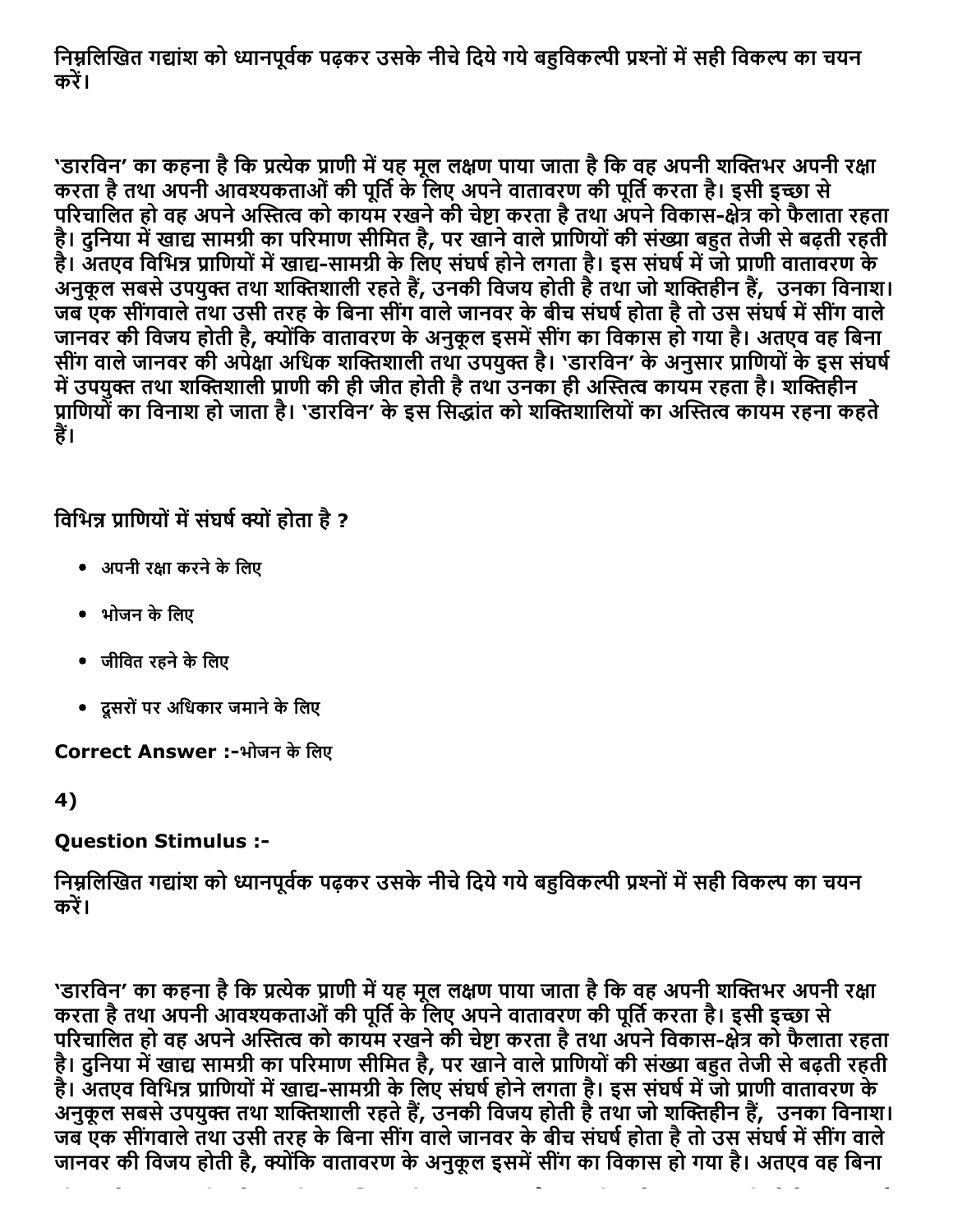सींग वाले जानवर की अपेक्षा अधिक शक्तिशाली तथा उपयुक्त है। 'डारविन' के अनुसार प्राणियों के इस संघर्ष में उपयुक्त तथा शक्तिशाली प्राणी की ही जीत होती है तथा उनका ही अस्तित्व कायम रहता है। शक्तिहीन प्राणियों का विनाश हो जाता है। 'डारविन' के इस सिद्धांत को शक्तिशालियों का अस्तित्व कायम रहना कहते हैं।

## संघर्ष में किसकी जीत होती है ?

- जो प्राणी वातावरण के अनुकूल होता है।
- जो प्राणी वातावरण के अनुकूल सबसे उपयुक्त तथा शक्तिशाली होते है।
- जो प्राणी सबसे अधिक खाद्य-सामग्री प्राप्त कर लेते है।
- जो प्राणी सबसे अधिक शक्ति हीन होता है।

Correct Answer :-जो प्राणी वातावरण के अनुकूल सबसे उपयुक्त तथा शक्तिशाली होते है।

5)

### Question Stimulus :

निम्नलिखित गद्यांश को ध्यानपूर्वक पढ़कर उसके नीचे दिये गये बहविकल्पी प्रश्नों में सही विकल्प का चयन करें।

'डारविन' का कहना है कि प्रत्येक प्राणी में यह मूल लक्षण पाया जाता है कि वह अपनी शक्तिभर अपनी रक्षा करता है तथा अपनी आवश्यकताओं की पूर्ति के लिए अपने वातावरण की पूर्ति करता है। इसी इच्छा से परिचालित हो वह अपने अस्तित्व को कायम रखने की चेष्टा करता है तथा अपने विकास-क्षेत्र को फैलाता रहता है। दुनिया में खाद्य सामग्री का परिमाण सीमित है, पर खाने वाले प्राणियों की संख्या बहुत तेजी से बढ़ती रहती है। अतएव विभिन्न प्राणियों में खाद्य-सामग्री के लिए संघर्ष होने लगता है। इस संघर्ष में जो प्राणी वातावरण के अनुकूल सबसे उपयुक्त तथा शक्तिशाली रहते हैं, उनकी विजय होती है तथा जो शक्तिहीन हैं, उनका विनाश। जब एक सींगवाले तथा उसी तरह के बिना सींग वाले जानवर के बीच संघर्ष होता है तो उस संघर्ष में सींग वाले जानवर की विजय होती है, क्योंकि वातावरण के अनुकूल इसमें सींग का विकास हो गया है। अतएव वह बिना सींग वाले जानवर की अपेक्षा अधिक शक्तिशाली तथा उपयुक्त है। 'डारविन' के अनुसार प्राणियों के इस संघर्ष में उपयुक्त तथा शक्तिशाली प्राणी की ही जीत होती है तथा उनका ही अस्तित्व कायम रहता है। शक्तिहीन प्राणियों का विनाश हो जाता है। 'डारविन' के इस सिद्धांत को शक्तिशालियों का अस्तित्व कायम रहना कहते हैं।

'शक्तिशाली' का विलोम शब्द होगा-

- शक्ति वान
- शक्ति मान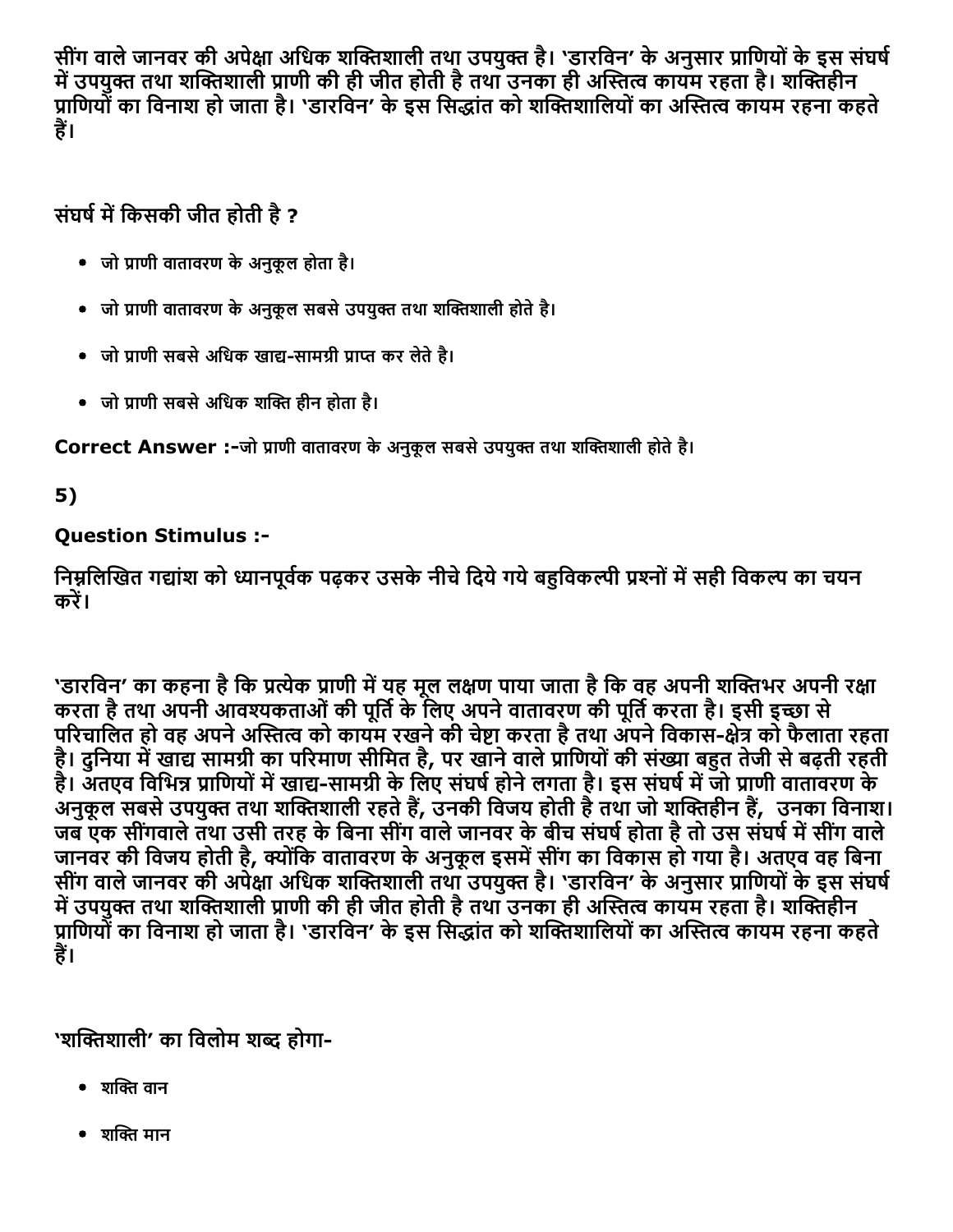- शक्ति हीन
- $\bullet$  शक्ति शलिनी

Correct Answer :-शक्ति हीन

6)

### Question Stimulus :

निम्नलिखित काव्यांश को ध्यानपूर्वक पढ़कर उसके नीचे दिये गये बहुविकल्पी प्रश्नों में सही विकल्प का चयन करें।

नीलाम्बर परिधान हरित पट पर सुंदर है सूर्य चंद्र युग-मुकूट,मेखला रत्नाकार है नदियाँ प्रेम-प्रवाह, फूल तारे मंडल हैं बंदीजन खग-वृंद, शेषफन सिंहासन हैं करते अभिषेक पर्याद हैं, बर्लिहारी इस वेश की हे मातृभूमि! तू सत्य ही, सगुण मूर्ति सर्वेश की; जिसकी रज में लोट-लोटकर बड़े हुये हैं घुटनों के बल सरक-सरककर खड़े हुये हैं परमहंस सम बाल्यकाल में सब सुख पाये जिसके कारण 'धूल भरे हीरे' कहलाए हम खेले-कूंदे हर्षयुत, जिसकी प्यारी गोद में हे मातृभूमि ! तुझको निरख, मग्न क्यों न हो मोद में निर्मल तेरा नीर अमृत के सम उत्तम है शीतल मंद सुगंध पवन हर लेता श्रम है षटऋतुओं का विविध दृश्य युत अदुभत क्रम है हरियाली का फर्श नहीं मखमल से कम है शुचि-सुधा सींचता रात में, तुझ पर चंद्रप्रकाश है हे मातृभूमि ! दिन में तरणि, करता तम का नाश है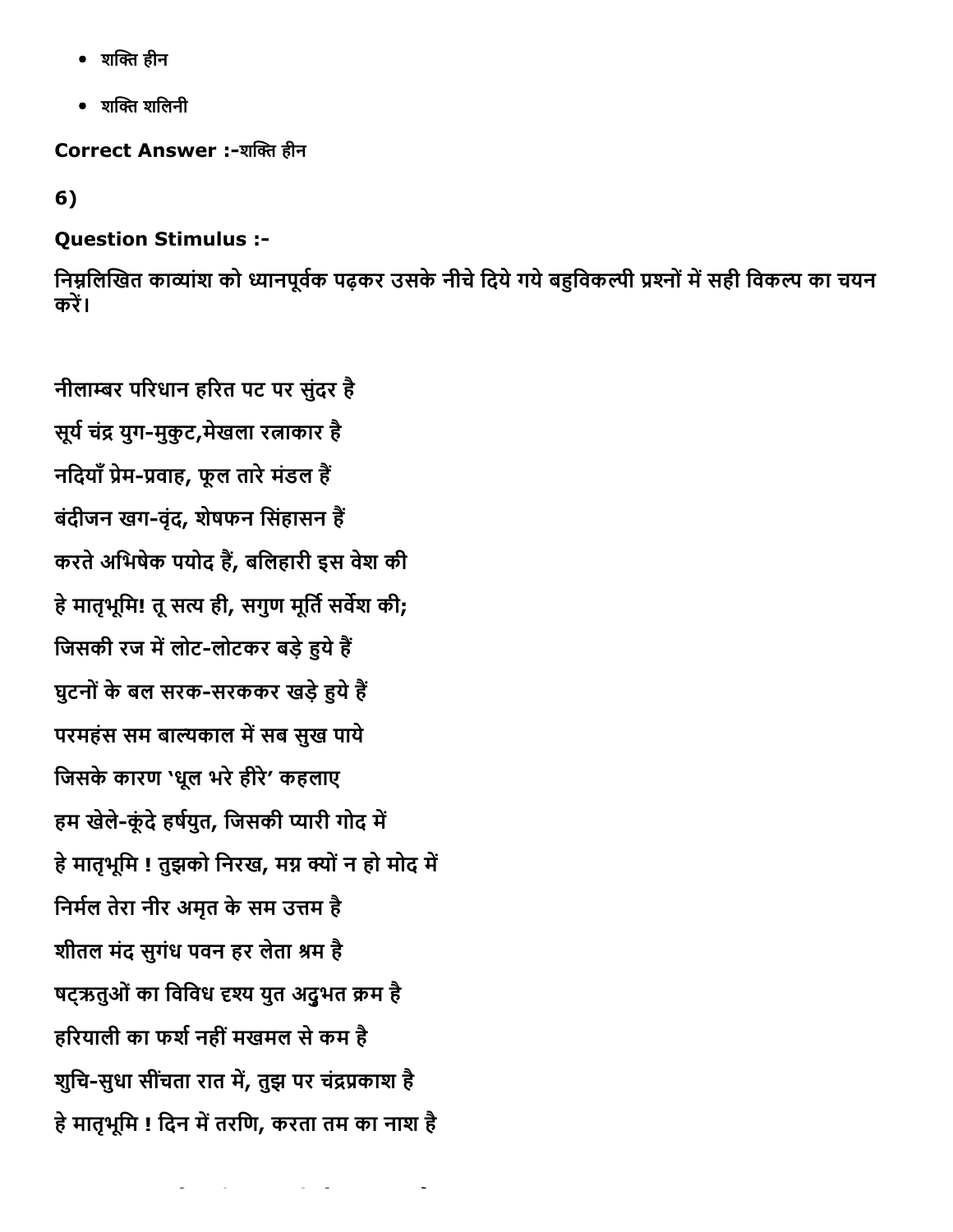प्रस्तुत काव्यांश में ''हरित पट'' किसे कहा गया हैं-

- शקּ ъयामला धरती को
- वनवनמּित को
- चîँओर फैली हδरयाली को
- उपयुक्त तीनों को

Correct Answer :-उपयुक्त तीनों को

## 7)

## Question Stimulus :

निम्नलिखित काव्यांश को ध्यानपूर्वक पढ़कर उसके नीचे दिये गये बहुविकल्पी प्रश्नों में सही विकल्प का चयन करें।

नीलाम्बर परिधान हरित पट पर सुंदर है सूर्य चंद्र युग-मुकुट,मेखला रत्नाकार है नदियाँ प्रेम-प्रवाह, फूल तारे मंडल हैं बंदीजन खग-वंद, शेषफन सिंहासन हैं करते अभिषेक पर्याद हैं, बर्लिहारी इस वेश की हे मातृभूमि! तू सत्य ही, सगुण मूर्ति सर्वेश की; जिसकी रज में लोट-लोटकर बड़े हुये हैं घुटनों के बल सरक-सरककर खड़े हुये हैं परमहंस सम बाल्यकाल में सब सुख पाये जिसके कारण 'धूल भरे हीरे' कहलाए हम खेले-कूंदे हर्षयुत, जिसकी प्यारी गोद में हे मातृभूमि ! तुझको निरख, मग्न क्यों न हो मोद में निर्मल तेरा नीर अमृत के सम उत्तम है शीतल मंद सुगंध पवन हर लेता श्रम है षट्ऋतुओं का विविध दृश्य युत अदुभत क्रम है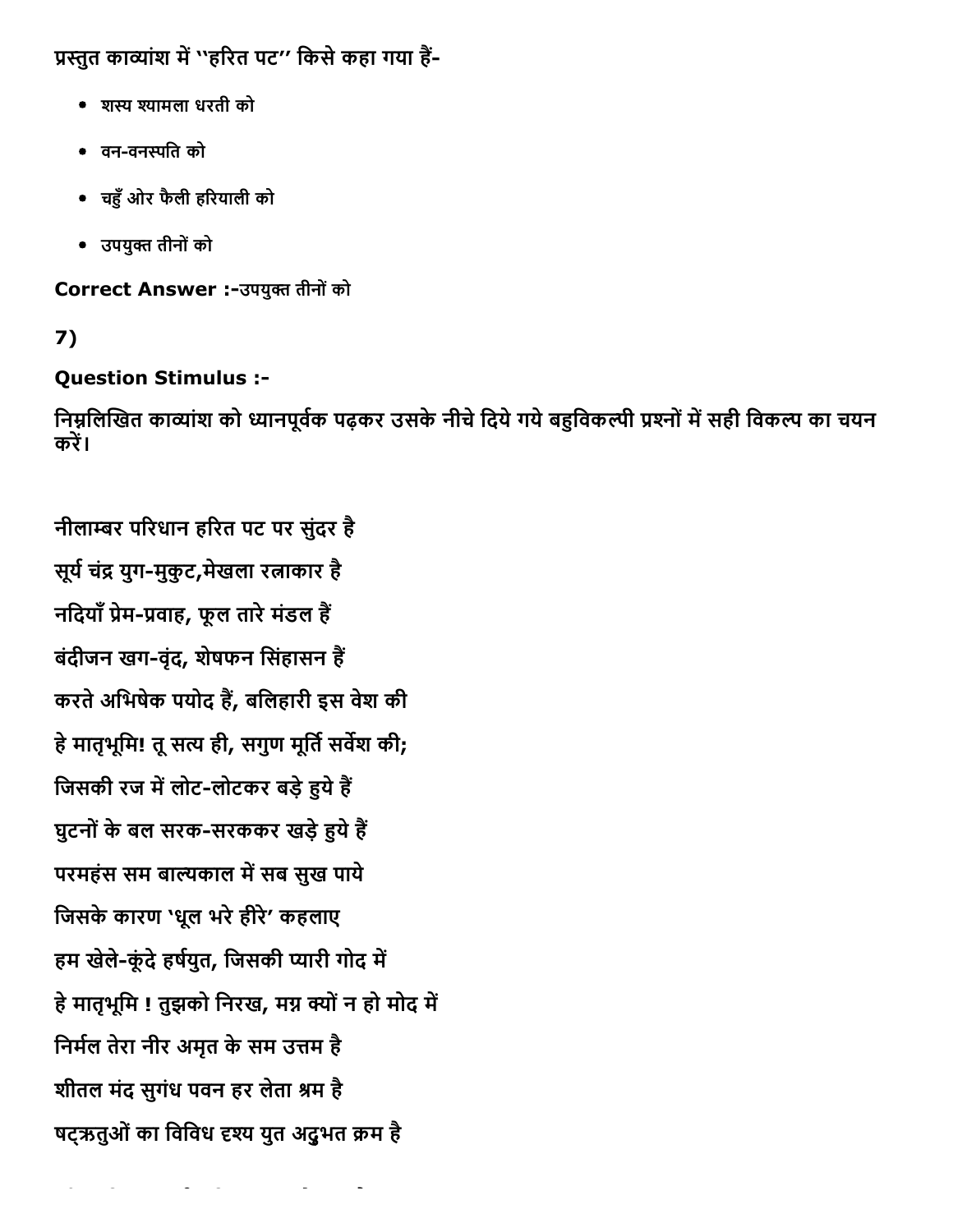हरियाली का फर्श नहीं मखमल से कम है शुचि-सुधा सींचता रात में, तुझ पर चंद्रप्रकाश है हे मातृभूमि ! दिन में तरणि, करता तम का नाश है

कवि अपनी मातृभूमि के जल की क्या-क्या विशेषता बताता है-

- शीतल अस्वच्छ एवं निर्मल है।
- शीतल, स्वच्छ एवं निर्मल है।
- स्वच्छ एवं अनिर्मल है।
- शीतल अस्वच्छ एवं अनिर्मल है।

Correct Answer :-शीतल, स्वच्छ एवं निर्मल है।

## 8)

### Question Stimulus :

निम्नलिखित काव्यांश को ध्यानपूर्वक पढ़कर उसके नीचे दिये गये बहविकल्पी प्रश्नों में सही विकल्प का चयन करें।

नीलाम्बर परिधान हरित पट पर सुंदर है सूर्य चंद्र युग-मुकूट,मेखला रत्नाकार है नदियाँ प्रेम-प्रवाह, फूल तारे मंडल हैं बंदीजन खग-वंद, शेषफन सिंहासन हैं करते अभिषेक पर्याद हैं, बर्लिहारी इस वेश की हे मातृभूमि! तू सत्य ही, सगुण मूर्ति सर्वेश की; जिसकी रज में लोट-लोटकर बड़े हुये हैं घुटनों के बल सरक-सरककर खड़े हुये हैं परमहंस सम बाल्यकाल में सब सुख पाये जिसके कारण 'धूल भरे हीरे' कहलाए हम खेले-कूंदे हर्षयुत, जिसकी प्यारी गोद में हे मातृभूमि ! तुझको निरख, मग्न क्यों न हो मोद में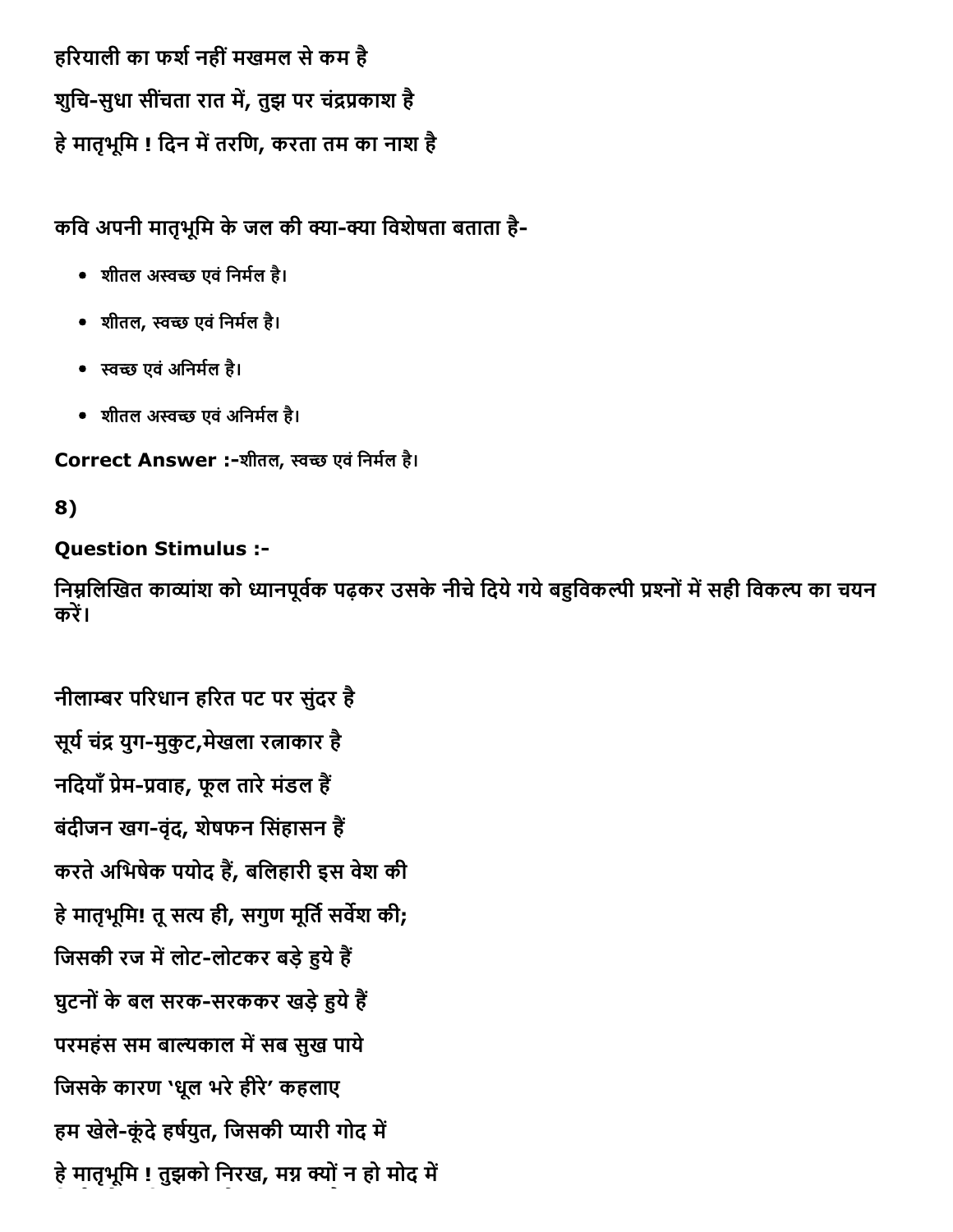निर्मल तेरा नीर अमृत के सम उत्तम है शीतल मंद सुगंध पवन हर लेता श्रम है षट्ऋतुओं का विविध दृश्य युत अदुभत क्रम है हरियाली का फर्श नहीं मखमल से कम है शुचि-सुधा सींचता रात में, तुझ पर चंद्रप्रकाश है हे मातृभूमि ! दिन में तरणि, करता तम का नाश है

''धूल भरे हीरे'' किन्हें कहा गया है?

- धूल सेयुő मातृभूिम को
- मातृभूमि की योग्य एवं अमूल्य संतानें
- उपरोक्त दोनों
- इनमें से कोई नहीं

Correct Answer :-मातृभूमि की योग्य एवं अमूल्य संतानें

9)

## Question Stimulus :

निम्नलिखित काव्यांश को ध्यानपूर्वक पढ़कर उसके नीचे दिये गये बहविकल्पी प्रश्नों में सही विकल्प का चयन करें।

नीलाम्बर परिधान हरित पट पर सुंदर है सूर्य चंद्र युग-मुकुट,मेखला रत्नाकार है नदियाँ प्रेम-प्रवाह, फूल तारे मंडल हैं बंदीजन खग-वंद, शेषफन सिंहासन हैं करते अभिषेक पर्याद हैं, बर्लिहारी इस वेश की हे मातृभूमि! तू सत्य ही, सगुण मूर्ति सर्वेश की; जिसकी रज में लोट-लोटकर बड़े हुये हैं घुटनों के बल सरक-सरककर खड़े हुये हैं परमहंस सम बाल्यकाल में सब सुख पाये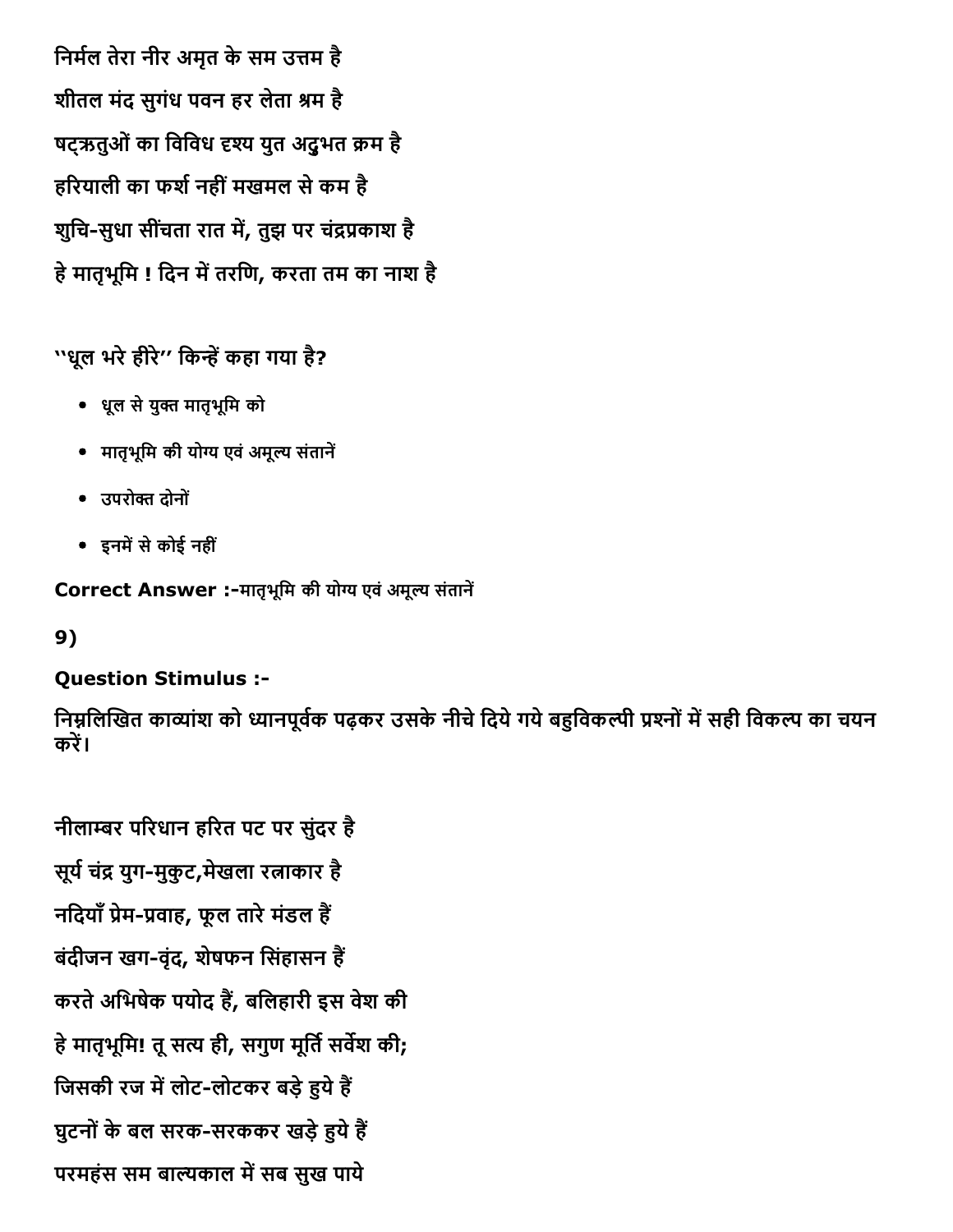जिसके कारण 'धूल भरे हीरे' कहलाए हम खेले-कूंदे हर्षयुत, जिसकी प्यारी गोद में हे मातृभूमि ! तुझको निरख, मग्न क्यों न हो मोद में निर्मल तेरा नीर अमृत के सम उत्तम है शीतल मंद सुगंध पवन हर लेता श्रम है षटऋतुओं का विविध दृश्य युत अदुभत क्रम है हरियाली का फर्श नहीं मखमल से कम है शुचि-सुधा सींचता रात में, तुझ पर चंद्रप्रकाश है हे मातृभूमि ! दिन में तरणि, करता तम का नाश है

उपमा अलंकार का उदाहरण छांिटए-

- परमहंस सम वाल्यकाल में सब सुख पाए
- नीलाम्बर परिधान हरित पट पर सुंदर हैं
- शीतल मंद सुगंध पवन हर लेता श्रम है
- इनमें से कोई नहीं

Correct Answer :-परमहंस सम वाल्यकाल में सब सुख पाए

10)

Question Stimulus :

निम्नलिखित काव्यांश को ध्यानपूर्वक पढ़कर उसके नीचे दिये गये बहुविकल्पी प्रश्नों में सही विकल्प का चयन करें।

नीलाम्बर परिधान हरित पट पर सुंदर है सूर्य चंद्र युग-मुकूट,मेखला रत्नाकार है नदियाँ प्रेम-प्रवाह, फूल तारे मंडल हैं बंदीजन खग-वंद, शेषफन सिंहासन हैं करते अभिषेक पर्याद हैं, बर्लिहारी इस वेश की हे मातृभूमि! तू सत्य ही, सगुण मूर्ति सर्वेश की;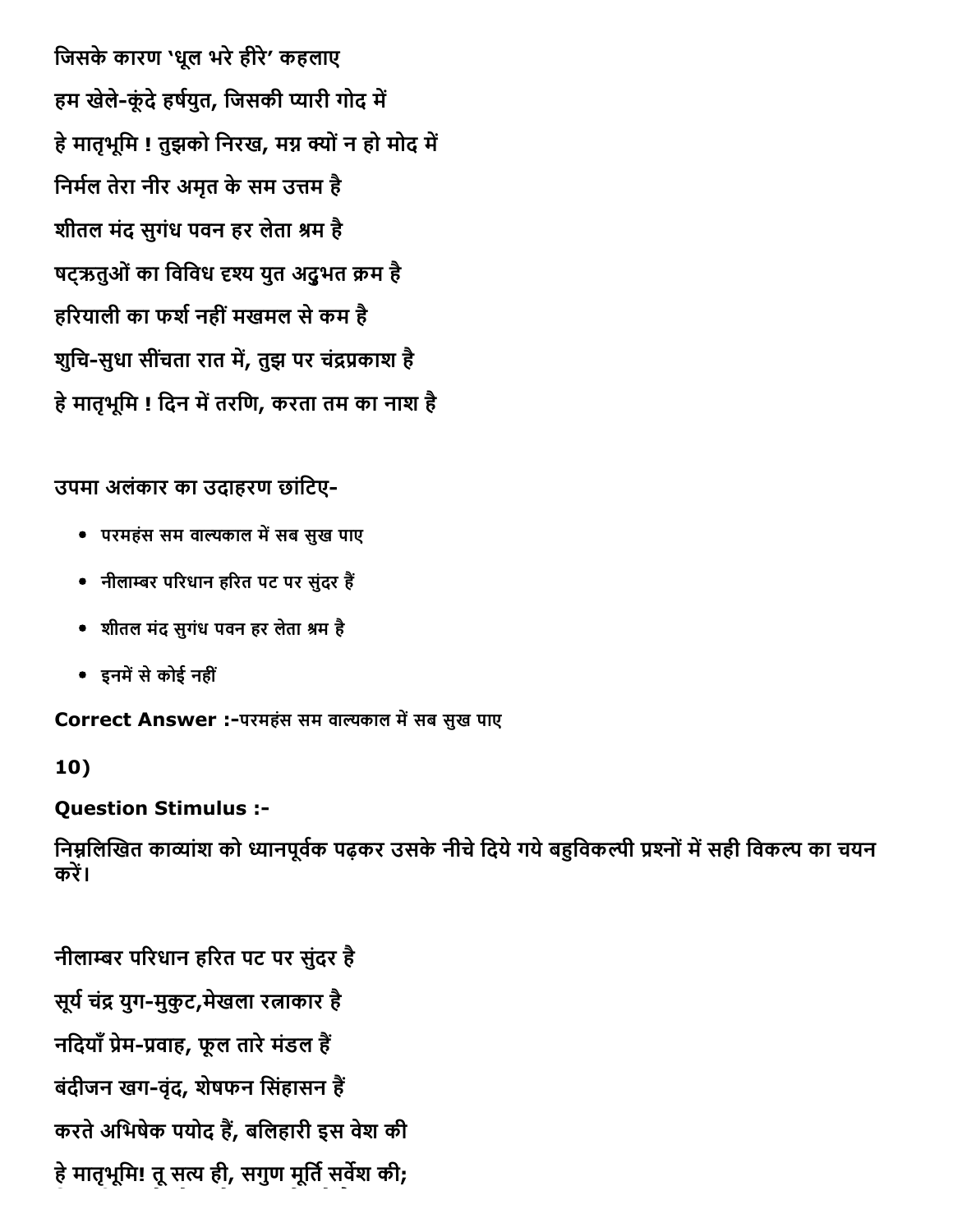जिसकी रज में लोट-लोटकर बड़े हुये हैं घुटनों के बल सरक-सरककर खड़े हुये हैं परमहंस सम बाल्यकाल में सब सुख पाये जिसके कारण 'धूल भरे हीरे' कहलाए हम खेले-कूंदे हर्षयुत, जिसकी प्यारी गोद में हे मातृभूमि ! तुझको निरख, मग्न क्यों न हो मोद में निर्मल तेरा नीर अमृत के सम उत्तम है शीतल मंद सुगंध पवन हर लेता श्रम है षट्ऋतुओं का विविध दृश्य युत अदुभत क्रम है हरियाली का फर्श नहीं मखमल से कम है शुचि-सुधा सींचता रात में, तुझ पर चंद्रप्रकाश है हे मातृभूमि ! दिन में तरणि, करता तम का नाश है

## कवि अपने देश पर क्यों बलिहारी जाता है?

- अनुपम, अतुलनीय सौदंय└केकारण
- हरीितमा भरेवातारण केकारण
- नदियों व रत्नाकार द्वारा प्रदान की जाने वाली अमूल्य संपदा के कारण
- उपयुक्त सभी

Correct Answer :-उपयुक्त सभी

#### 11)

#### Question Stimulus :

''पौ बारह होना'' मुहावरे का अर्थ है-

- संकट में पड़ना
- תּावलंबी होना
- खूब लाभ होना
- भेद खोलना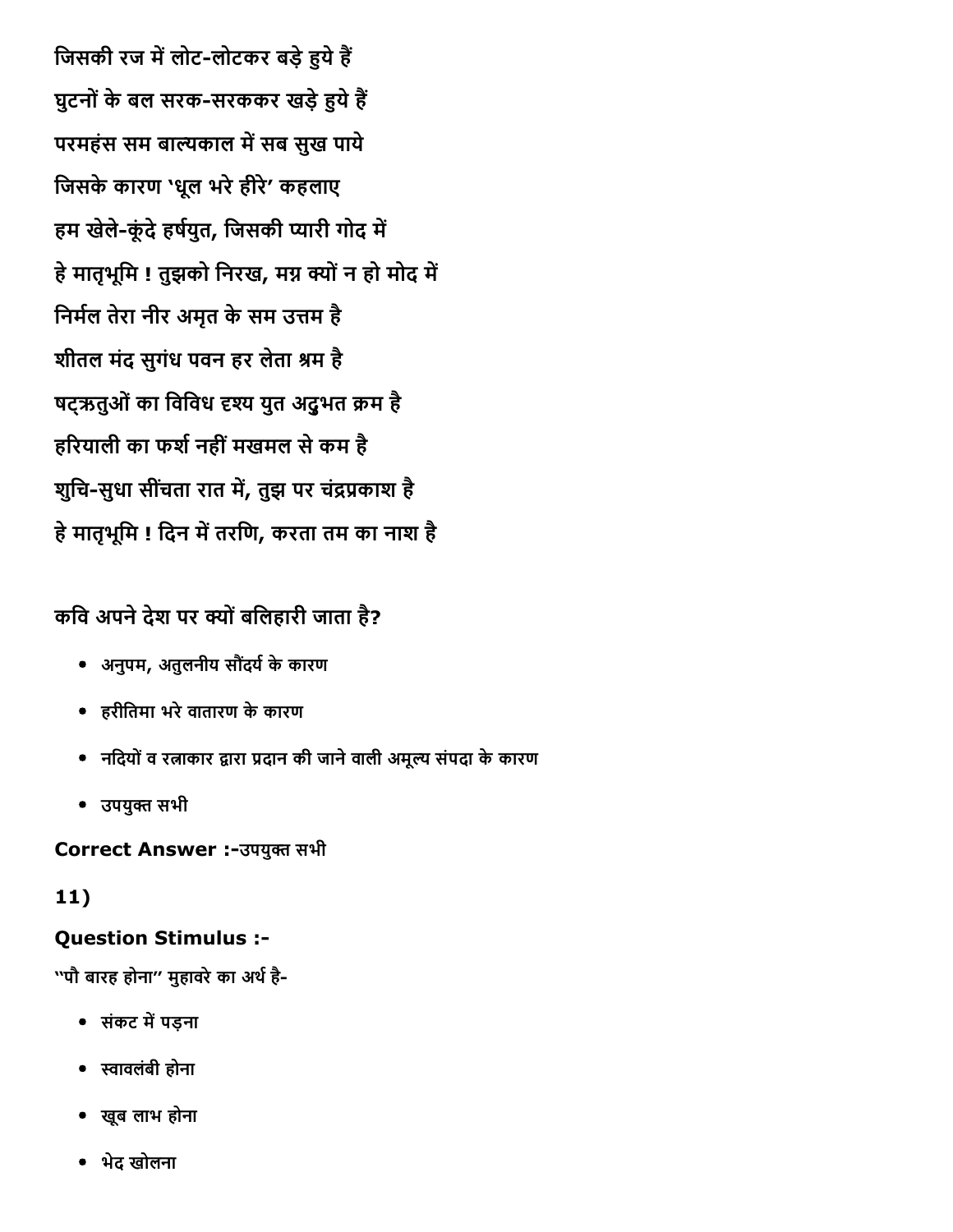Correct Answer :-खूब लाभ होना

12)

#### Question Stimulus :

''प्रिय वचन बोलना'' के लिए मुहावरा चुनिए-

- फूलकर कुЪा होना
- फावड़ा चलाना
- फूल झड़ना
- इनमें से कोई नहीं

Correct Answer :फूल झड़ना

13)

### Question Stimulus :

निम्न लिखित 6 वाक्यांशों में से प्रथम व अंतिम निश्चित हैं, शेष को उचित क्रम में व्यवस्थित कीजिए।

- $(1)$  धर्म और
- (य) उदारता के उच्च
- (र) ही एक ऐसा दिव्य आनंद भरा रहता है कि
- (ल) कर्मों के विधान में
- (व) कर्ता को वे कर्म ही
- (6) फलस्वरूप लगते हैं।
	- य ल र व
	- र व ल य
	- व र य ल
	- य व ल र

Correct Answer :-य ल र व

14)

#### Question Stimulus :

निम्न लिखित 6 वाक्यांशों में से प्रथम व अंतिम निश्चित हैं, शेष को उचित क्रम में व्यवस्थित कीजिए।

(1) जब तक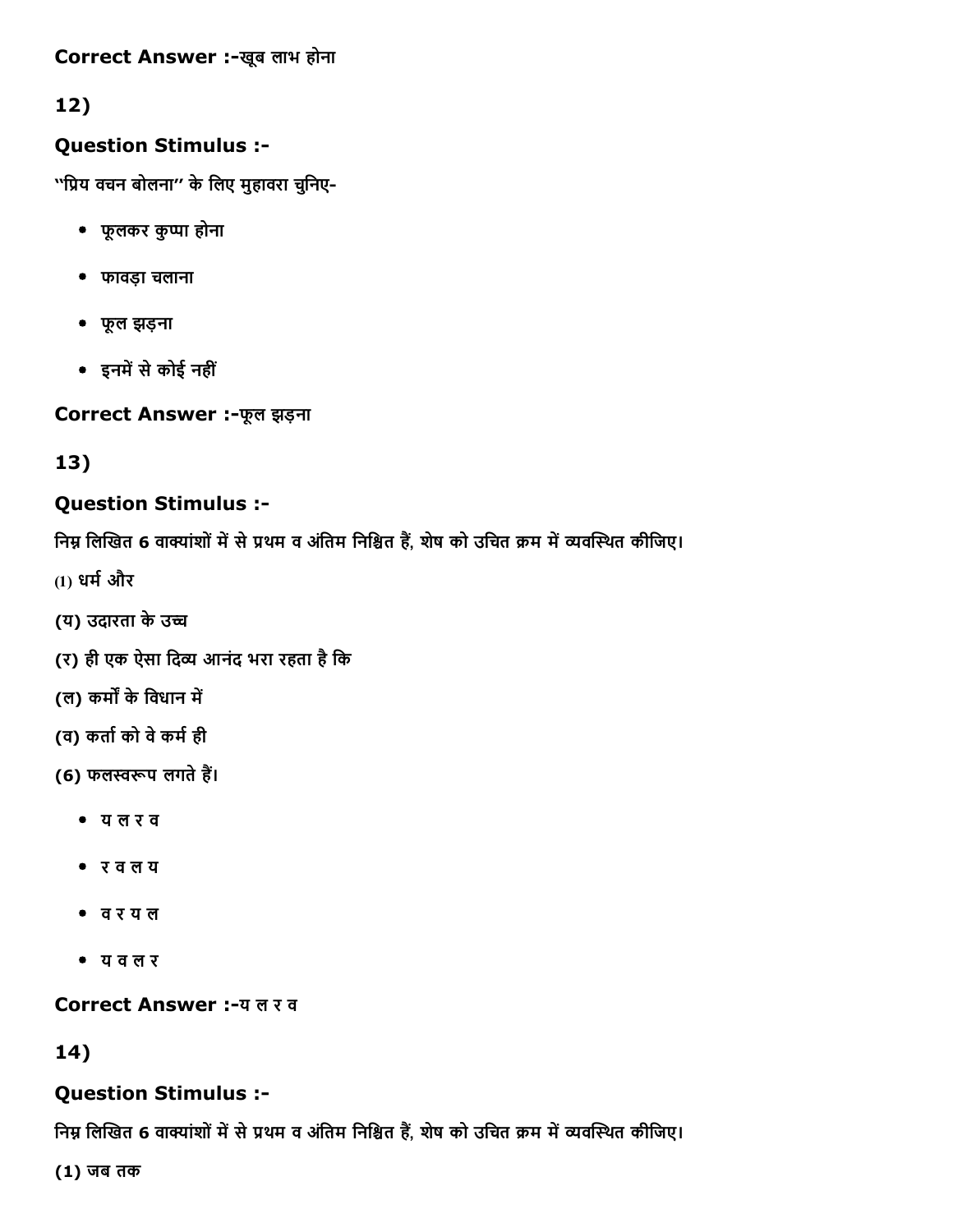- (य) और िनःसंकोच
- (र) भगवान को िनडर
- (ल) शरीर में प्राण है
- (व) तब तक निर्भय होकर
- (6) मन सेפּरण कर लो
	- य र ल व
	- ल व र य
	- व य ल र
	- य व ल र

Correct Answer :-ल व र य

## 15)

## Question Stimulus :

''निष्काम'' शब्द में कौन-सा उपसर्ग है?

- िन
- नष
- न
- िनस्

Correct Answer :िनस्

16)

## Question Stimulus :

''पैतृक'' शब्द में कौन-सा प्रत्यय है?

- क
- अक
- इक
- रिक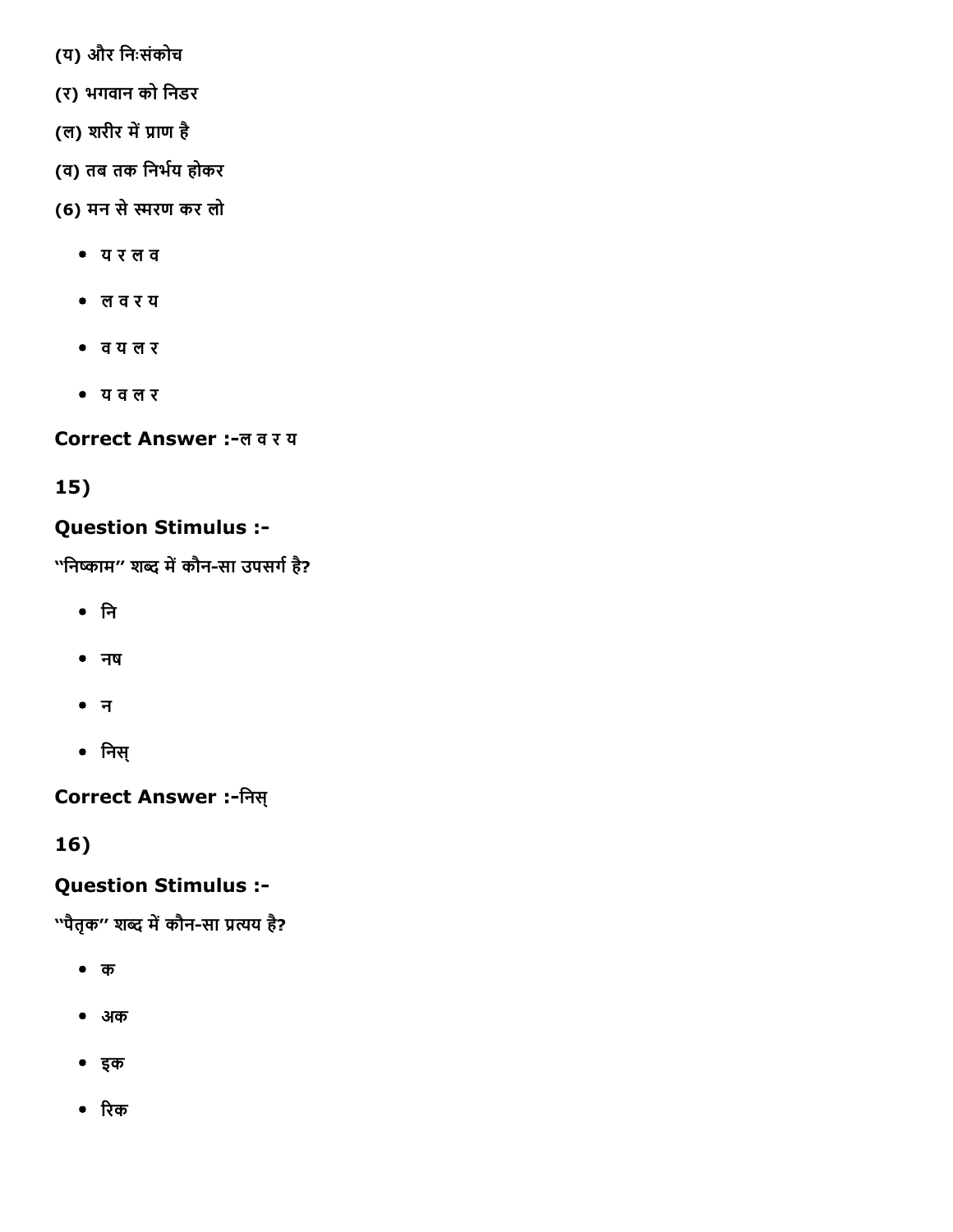#### Correct Answer :-इक

## 17)

#### Question Stimulus :

निम्नलिखित में से उपसर्ग रहित शब्द कौन-सा है?

- अिभलाषा
- अनुवर्तन
- वदंनीय
- अनर्गल

Correct Answer :-वंदनीय

18)

### Question Stimulus :

''निष्कलंक'' का संधि विच्छेद होगा-

- $\bullet$  निष $+$  कलंक
- $\bullet$  निः + कलंक
- $\bullet$  निषु + कलंक
- $\bullet$  नि + कलंक

Correct Answer :िनः + कलंक

19)

#### Question Stimulus :

दिये गये शब्द के लिए वाक्यांश चुनिए-

''अडंज''

- अडंा बेचनेवाला
- अडंा खानेवाला
- अडंेसेउ̈Ό होनेवाला
- एक बीमारी का नाम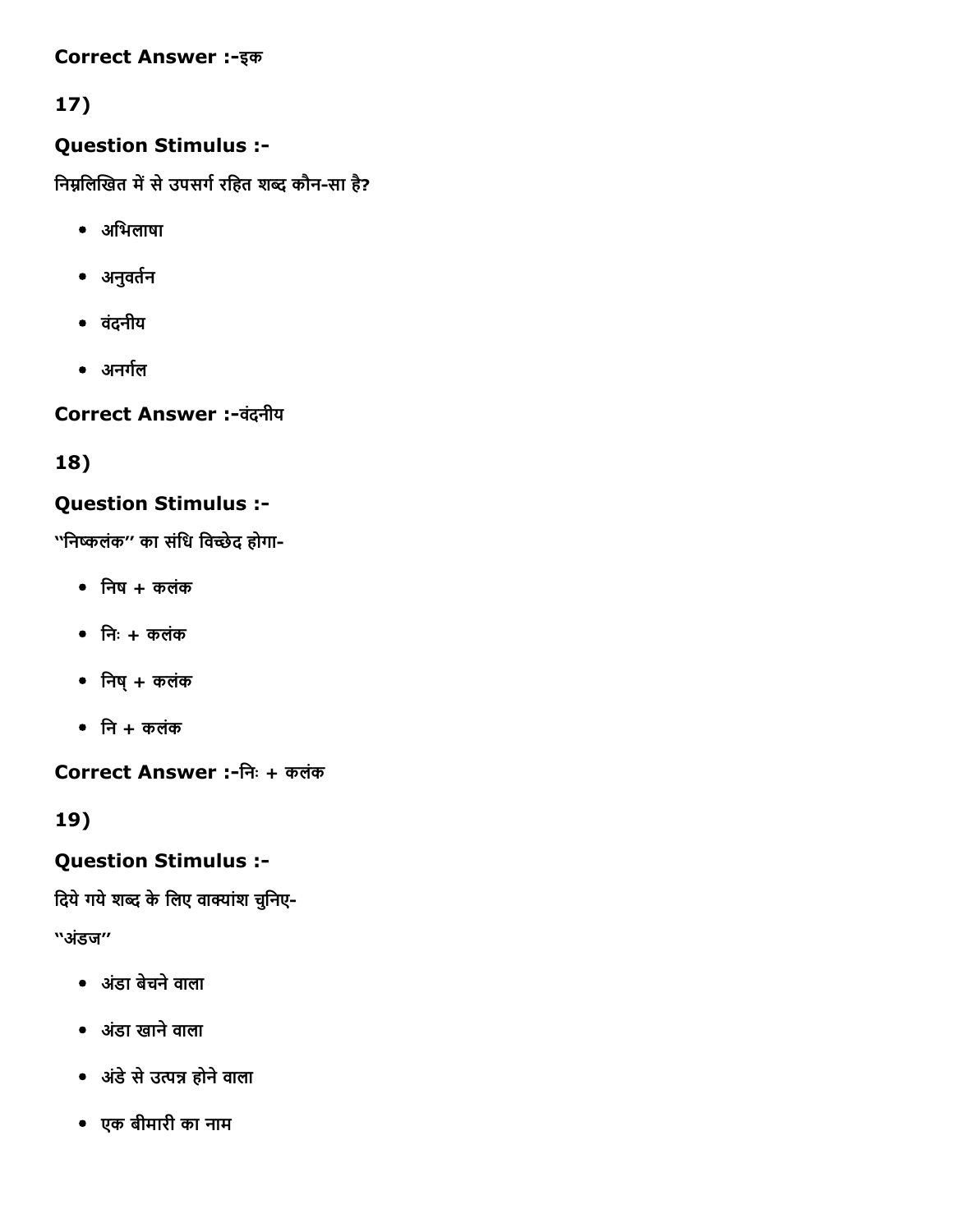Correct Answer :-अंडे से उत्पन्न होने वाला

## 20)

### Question Stimulus :

निम्न वाक्यांश के लिए शब्द चुनिए-

"बîत की कठोर और बड़ा आघात"

- $\bullet$  वज्राघात
- वज्रपात
- $\bullet$  वज्रप्राणी
- घायल

### Correct Answer :-वज्राघात

21)

### Question Stimulus :

''अर्पण ''शब्द के सही विलोम पद का चयन कीजिए-

- $\bullet$  प्राप्ति
- תּीकृित
- याचना
- ग्रहण

Correct Answer :-ग्रहण

22)

## Question Stimulus :

''हाथी'' शब्द का पर्यायवाची नहीं है-

- $\bullet$  वितुण्ड
- कंुजर
- सैंधव
- मतंग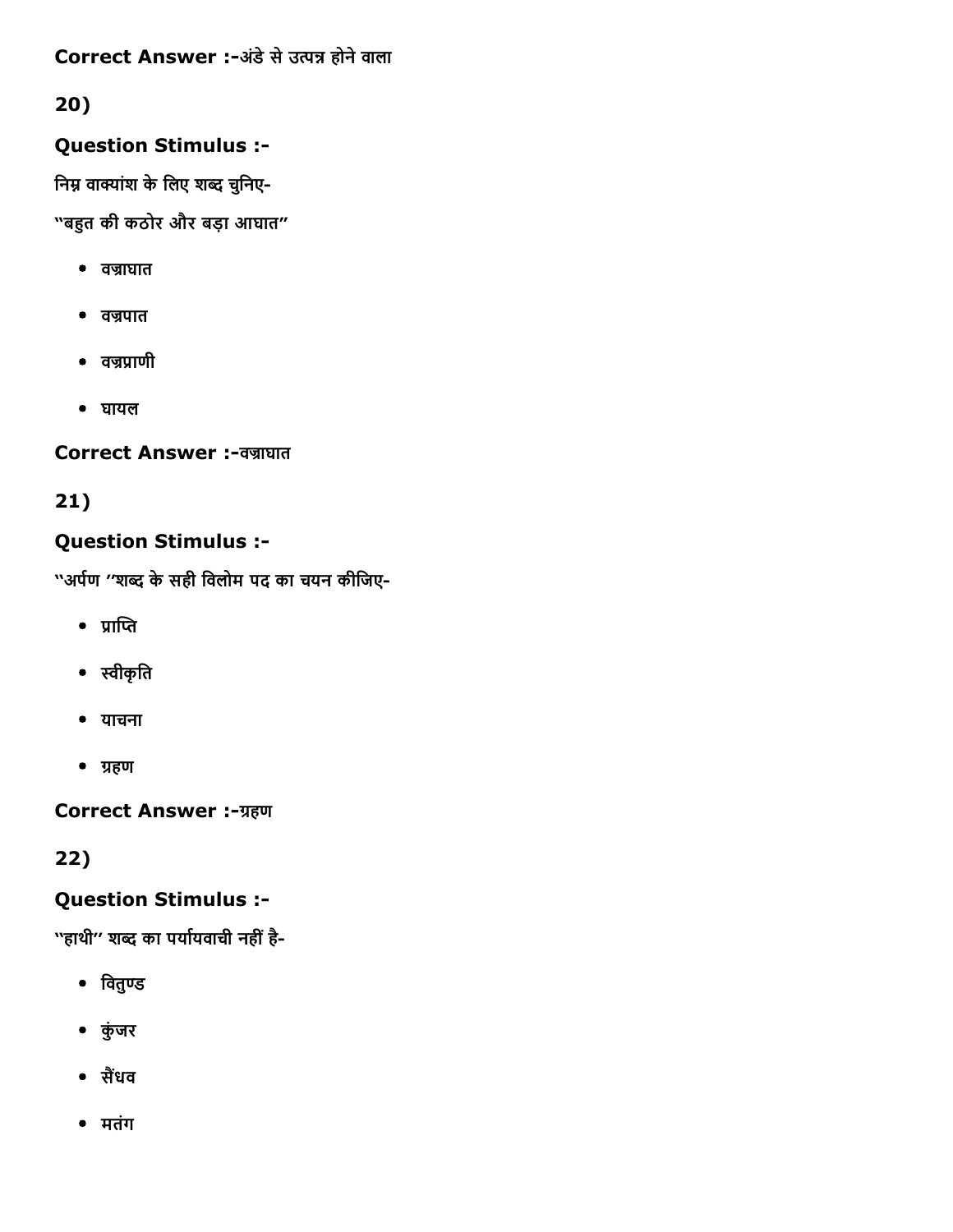#### Correct Answer :-सैंधव

## 23)

Question Stimulus :

निम्न पंक्तियों में कौन-सा छंद है-यों किधर जा रहे हैं बिखर, कुछ बनता इससे कहिं। संगठित एटमी रूप धर, शक्ति पूर्ण जीतो मही॥

- कुण्डलिया
- रोला
- उल्लाला
- हδरगीितका

**Correct Answer :-उल्लाला** 

24)

### Question Stimulus :

निम्नलिखित में से मात्रिक छंद कौन-सा है?

- दोहा
- इंद्रवज्रा
- घनाāरी
- इनमें से कोई नहीं

**Correct Answer :- दोहा** 

25)

## Question Stimulus :

रसाचार्यों के अनुसार स्थाई भावों की सही संख्या कितनी हैं?

- सात
- आठ
- नौ
- दस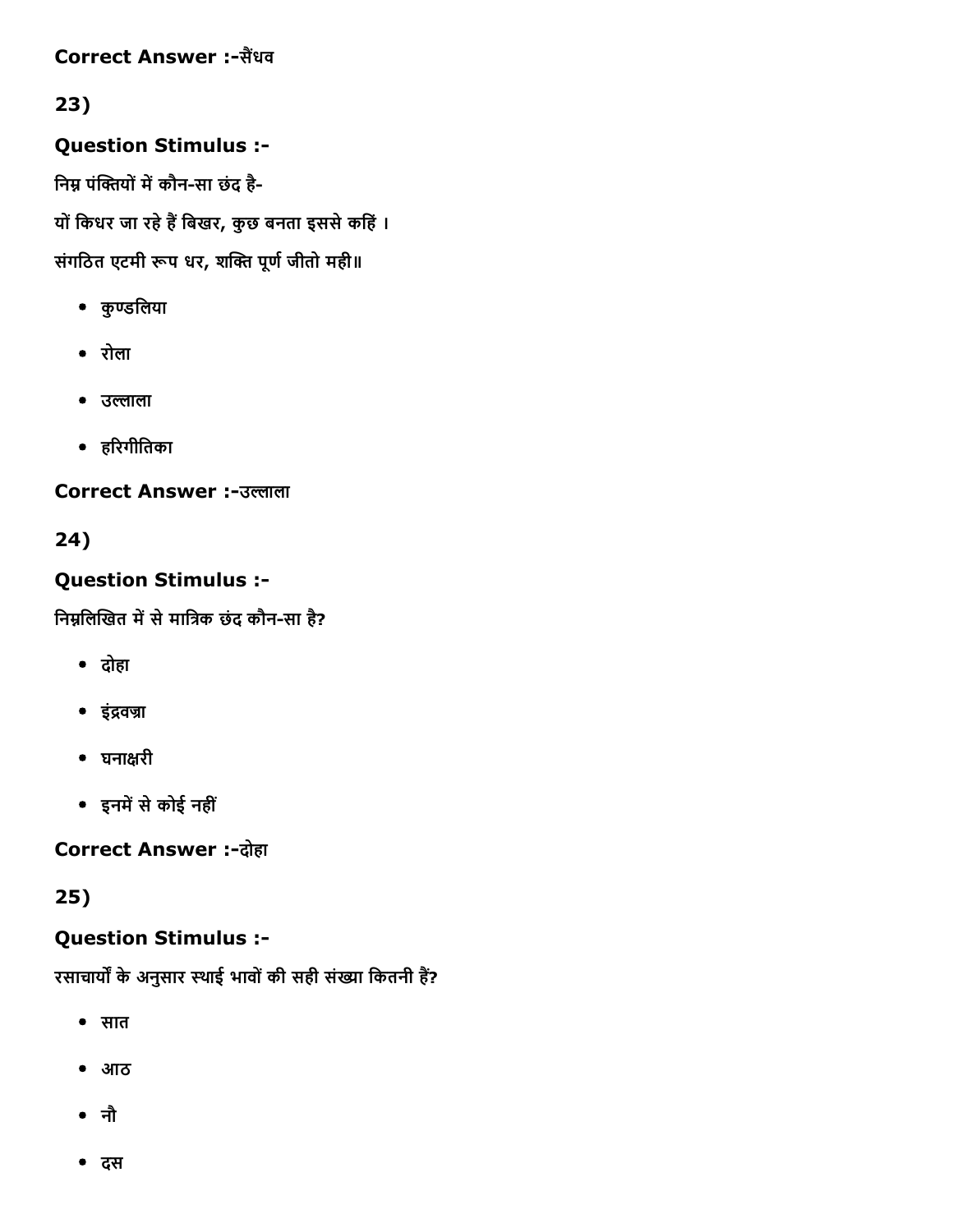#### Correct Answer :नौ

### 26)

#### Question Stimulus :

निम्नलिखित पंक्तियों में प्रयुक्त रस के सही भेद का चयन कीजिए-

अटपटी उलझी लताएँ

डालियों को खीच लाएँ,

पैर को पकड़ेअचानक,

प्राण को कस ले, कंपाएँ

सांप-सी काली लताएँ

- $\bullet$  वीभत्स
- करूण
- रौद्र
- अद्ुभत

**Correct Answer :-वीभल** 

27)

### Question Stimulus :

निम्न पंक्तियों में प्रस्फुटित होने वाले अलंकार का चयन कीजिए-

ज्यों-ज्यों बूढ़े स्याम रंग, त्यौं-त्यौं उज्जवल होय

- $\bullet$  उत्प्रेक्षा
- िवरोधाभास
- उपमा
- यमक

### Correct Answer :-विरोधाभास

28)

### Question Stimulus :

''आँख का अंधा, गाँठ का पूरा'' लोकोक्ति का अर्थ है-

मूख└िकंतुधनी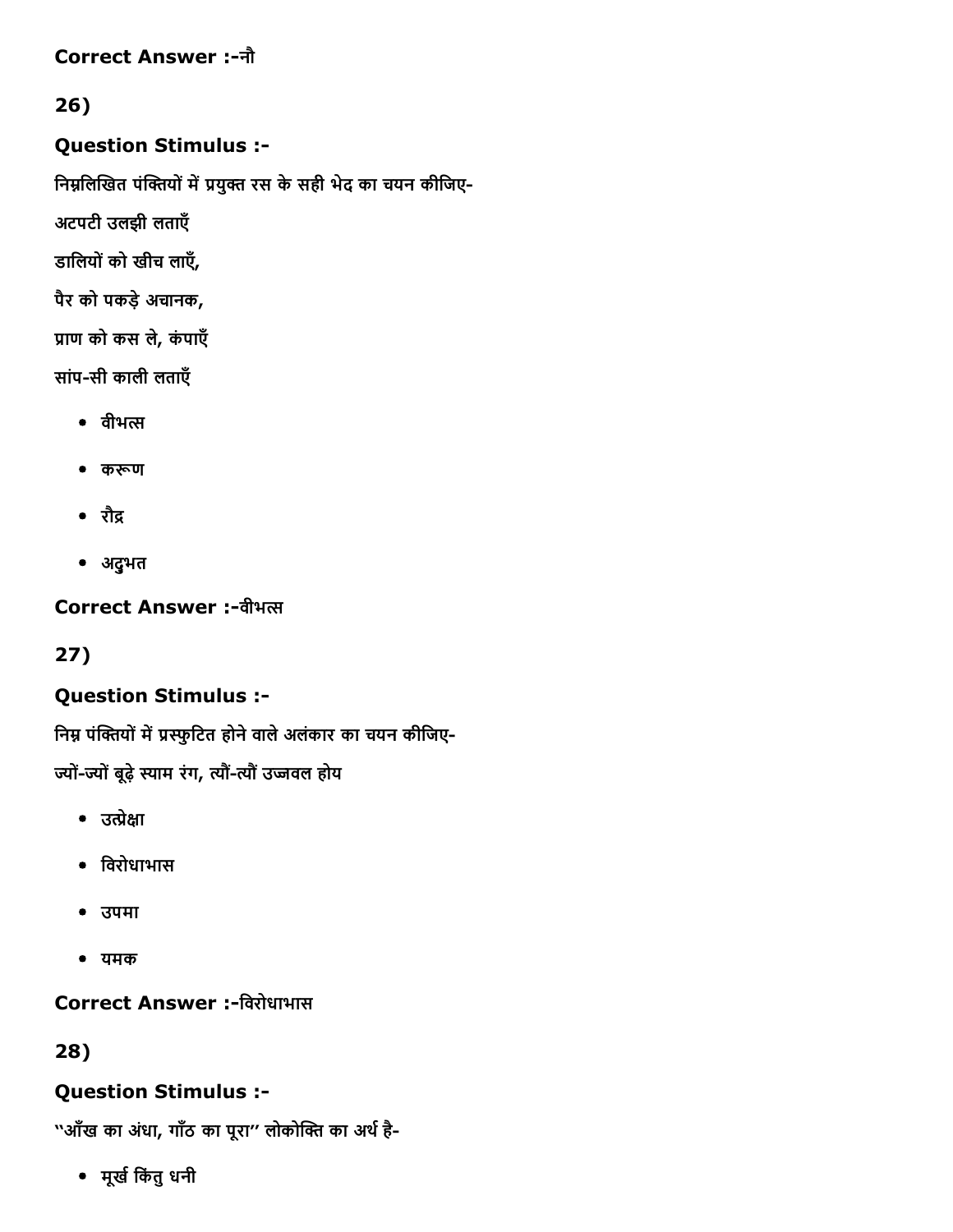- एकदम मूर्ख
- जो व्यक्ति अपना हित अनहित न समझे
- इनमें से कोई नहीं

Correct Answer :-मूर्ख किंतु धनी

29)

### Question Stimulus :

''तुरंत दान महा कल्याण'' लोकोक्ति का अर्थ है-

- दान करने में विलम्ब ने करें
- दान के लिए विचार-विमर्श न करें
- दान केिलए अपनी आय न देखे
- जो काय└करना हो उसेतुरंत कर डालना चािहए

Correct Answer :-जो कार्य करना हो उसे तुरंत कर डालना चाहिए

30)

### Question Stimulus :

जहाँ उपमान के वर्णन के माध्यम से उपमेय का वर्णन हो, वहाँ कौन-सा अलंकार होता है ?

- $\bullet$  aक्रोक्ति
- भ्रांतिमान
- अतिश्योक्ति
- $\bullet$  अन्योक्ति

Correct Answer :-अन्योक्ति

31)

### Question Stimulus :

''जलावृत्त'' में समास है-

- कर्म तत्पुरूष
- संबंध तत्पुरूष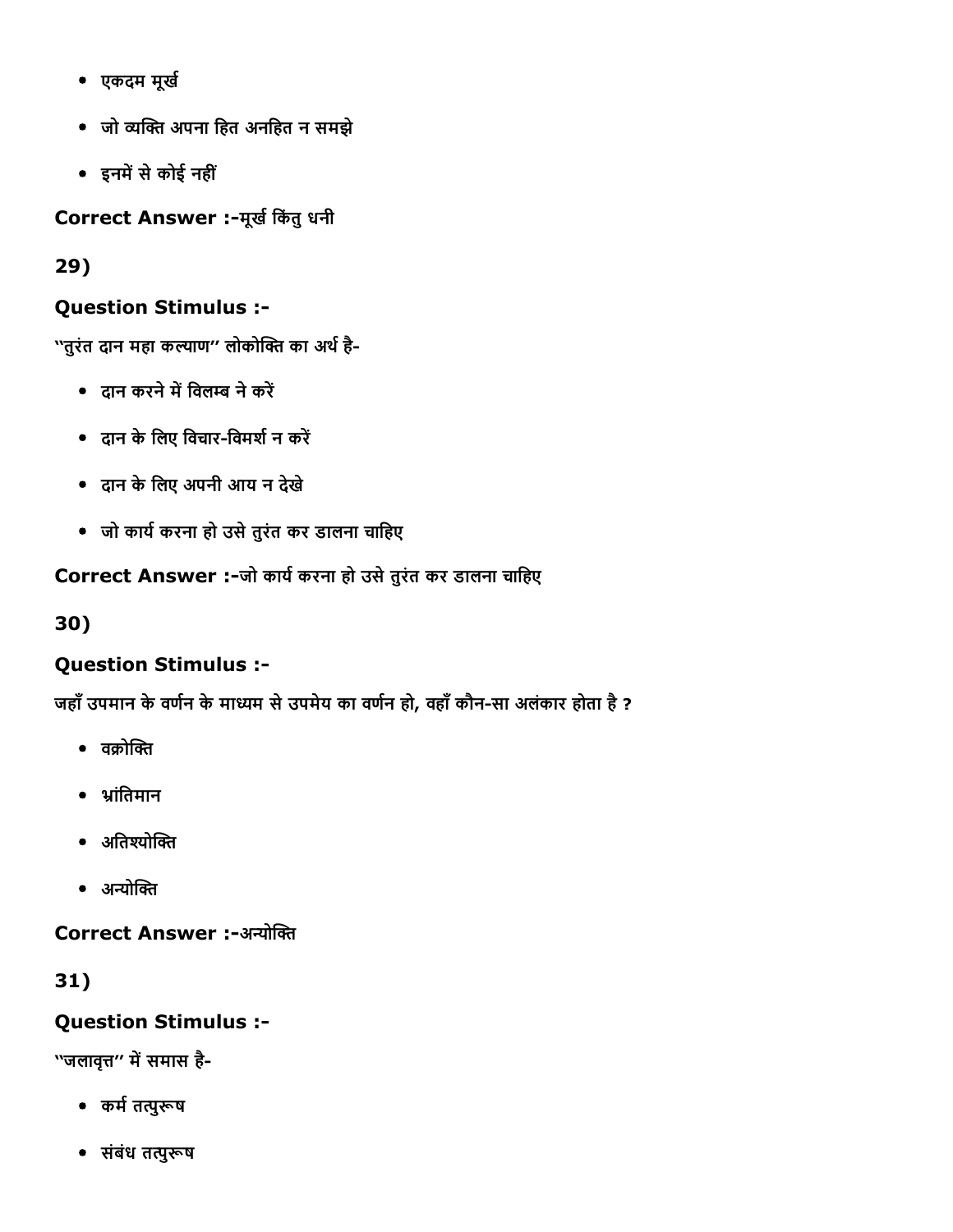- करण तत्पुरूष
- इनमें से कोई नहीं

Correct Answer :-करण तत्पुरूष

32)

#### Question Stimulus :

''गिरिधर'' में समास है-

- तत्पुरूष
- कर्मधारय
- अव्ययीभाव
- बहुब्रीहि

Correct Answer :-बहुब्रीहि

33)

### Question Stimulus :

'शब्द शक्ति' के मूलतः कितने भेद हैं?

- दो
- तीन
- चार
- पाँच

Correct Answer :-तीन

34)

### Question Stimulus :

रूढ़, यौगिक और योग रूढ़ शब्दों का अर्थ बोध किस शब्द शक्ति से होता है?

- व्यंजना
- लāणा
- अिवधा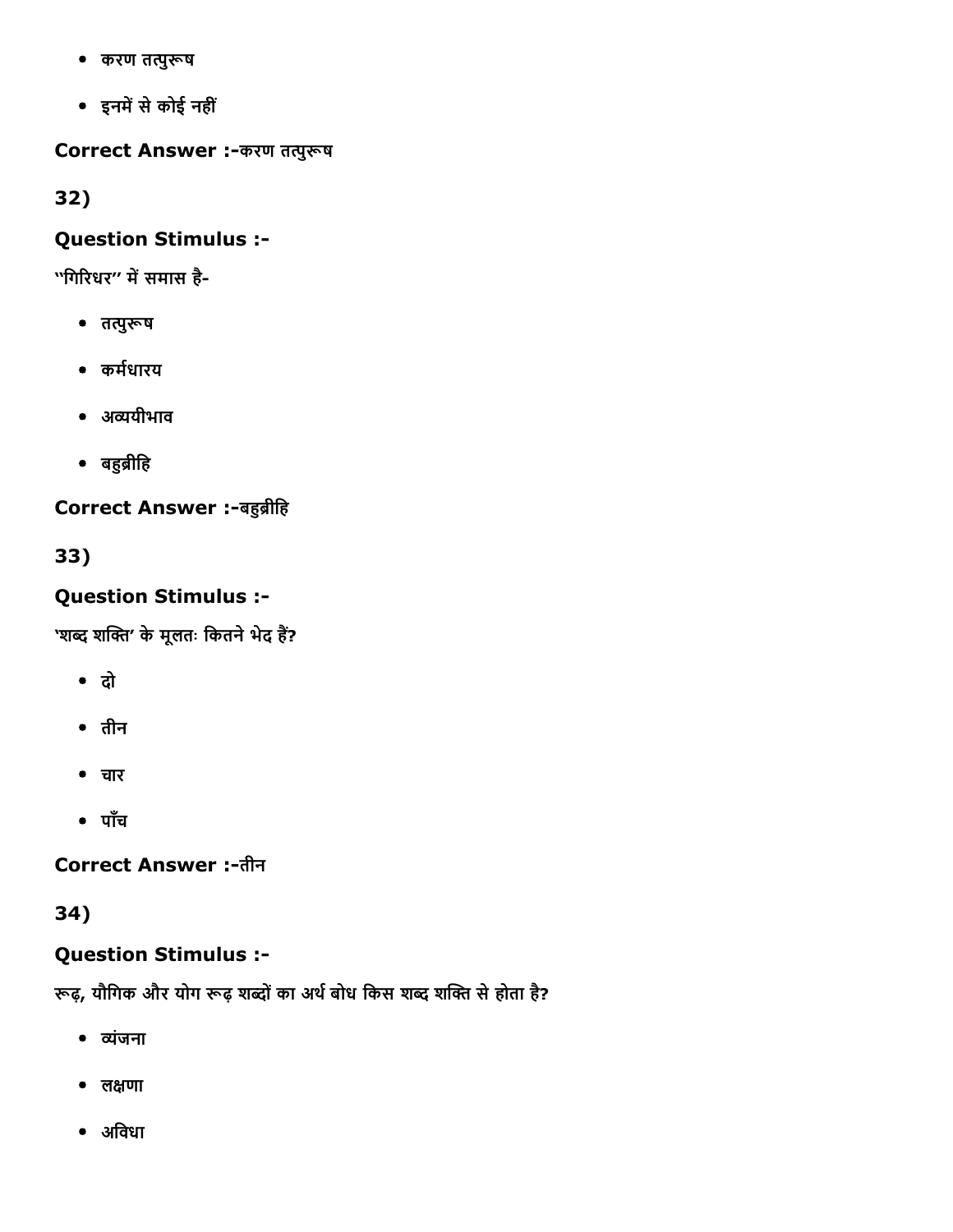$\bullet$  तात्पर्या

#### Correct Answer :-अविधा

35)

#### Question Stimulus :

'Declaration' शब्द का हिंदी पर्याय हैं-

- न्यायालय
- घोषणा
- परामर्श
- िनदĝश

### Correct Answer :-घोषणा

36)

### Question Stimulus :

'अधिनियम' शब्द का अंग्रेजी पर्याय हैं-

- Act
- Accused
- Appeal
- Allegation

**Correct Answer :- Act** 

37)

### Question Stimulus :

निम्न वाक्यांश के स्थान पर एक शब्द का चयन कीजिए-

''जो किसी वंश में बराबर चलता आया है''

- $\bullet$  आश्वस्त
- उ̃रािधकारी
- आनुवांिशक
- इनमें से कोई नहीं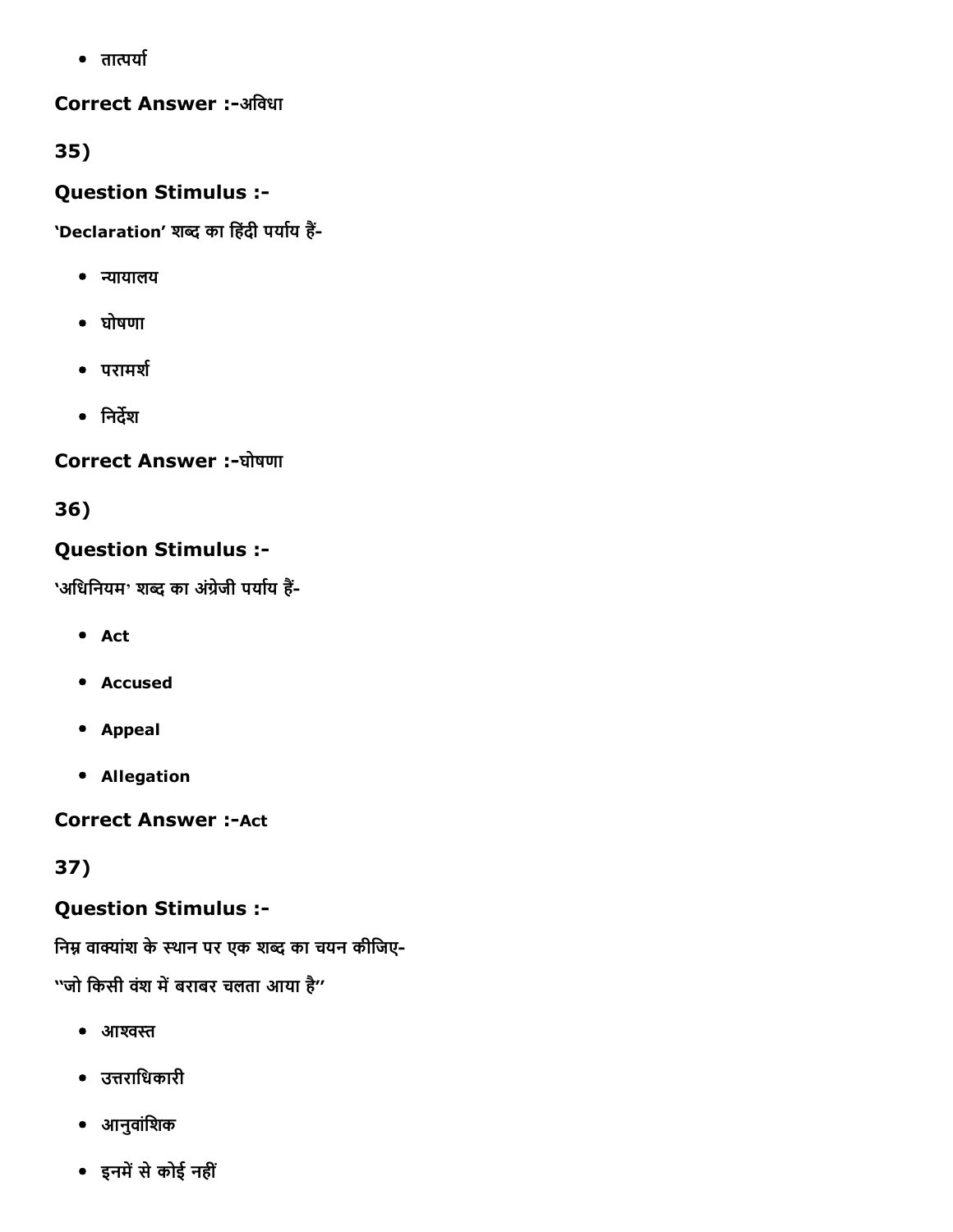#### Correct Answer :-आनुवांशिक

38)

### Question Stimulus :

'आशुकवि' शब्द का भावार्थ होगा-

- $\bullet$  आयोजन करने वाला व्यक्ति
- जो आलोचना केयोù हो
- िकसी अविध सेसंबंध रखनेवाला
- $\bullet$  वह कवि जो तत्काल कविता कर सकता है

### Correct Answer :-वह कवि जो तत्काल कविता कर सकता है

39)

### Question Stimulus :

निम्न पहेली के सही उत्तर का चयन कीजिए-"एक चिरैया ऐसी है, बोले मधुरी वाणी। बीच समुन्दर डुबका मारे, ऊपर से माँगे पानी।।"

- मेढक
- मथानी
- मछली
- कछुआ

Correct Answer :मथानी

40)

#### Question Stimulus :

निम्न पहेली के सही उत्तर का चयन कीजिए-

''औधंा कँुआ िकलकारी मारै''

- भैंस के गले में बांधने वाली घंटी
- ओस
- सर्प की केंचुली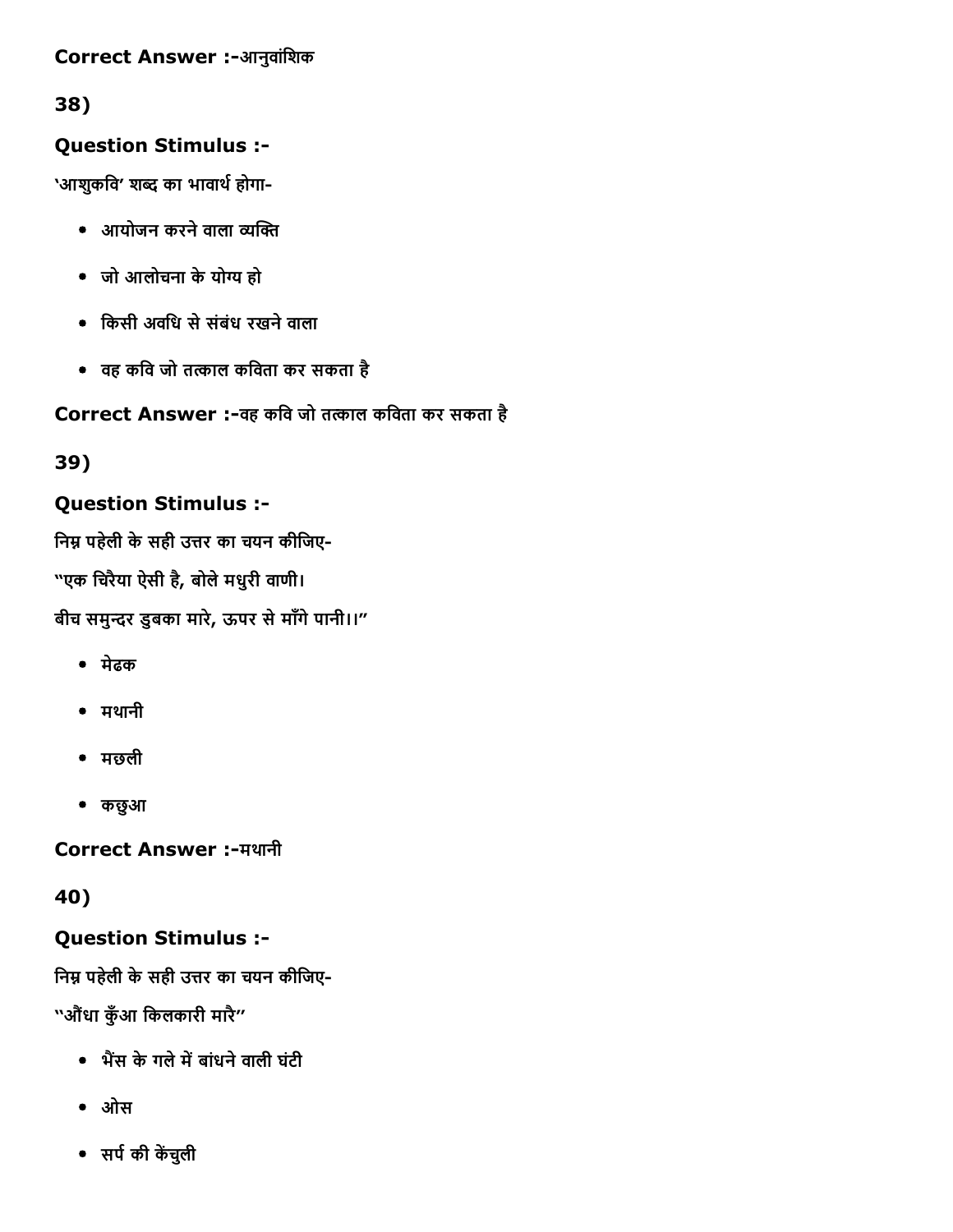पकी îई गागर

Correct Answer :-भैंस के गले में बांधने वाली घंटी

41)

### Question Stimulus :

उद्देश्य और विधेय किसके अंग हैं?

- $\bullet$  वाक्यांश के
- वाक्य के
- रचना के
- शсद के

Correct Answer :-वाक्य के

42)

### Question Stimulus :

अशुद्ध वाक्य का चयन कीजिए-

- वह घोड़ेपर सवार था
- वह िवलाप करनेलगा
- उनका चरित्र उत्तम है
- इनमें से कोई नहीं

Correct Answer :-इनमें से कोई नहीं

43)

## Question Stimulus :

शुद्ध वाक्य का चयन कीजिए-

- बहुत से लोग इस धारणा के होते हैं।
- शत्रु मैदान से भाग खड़ा हुआ
- उसनेकहा था पर आपनेनहींसुना
- उपर्युक्त सभी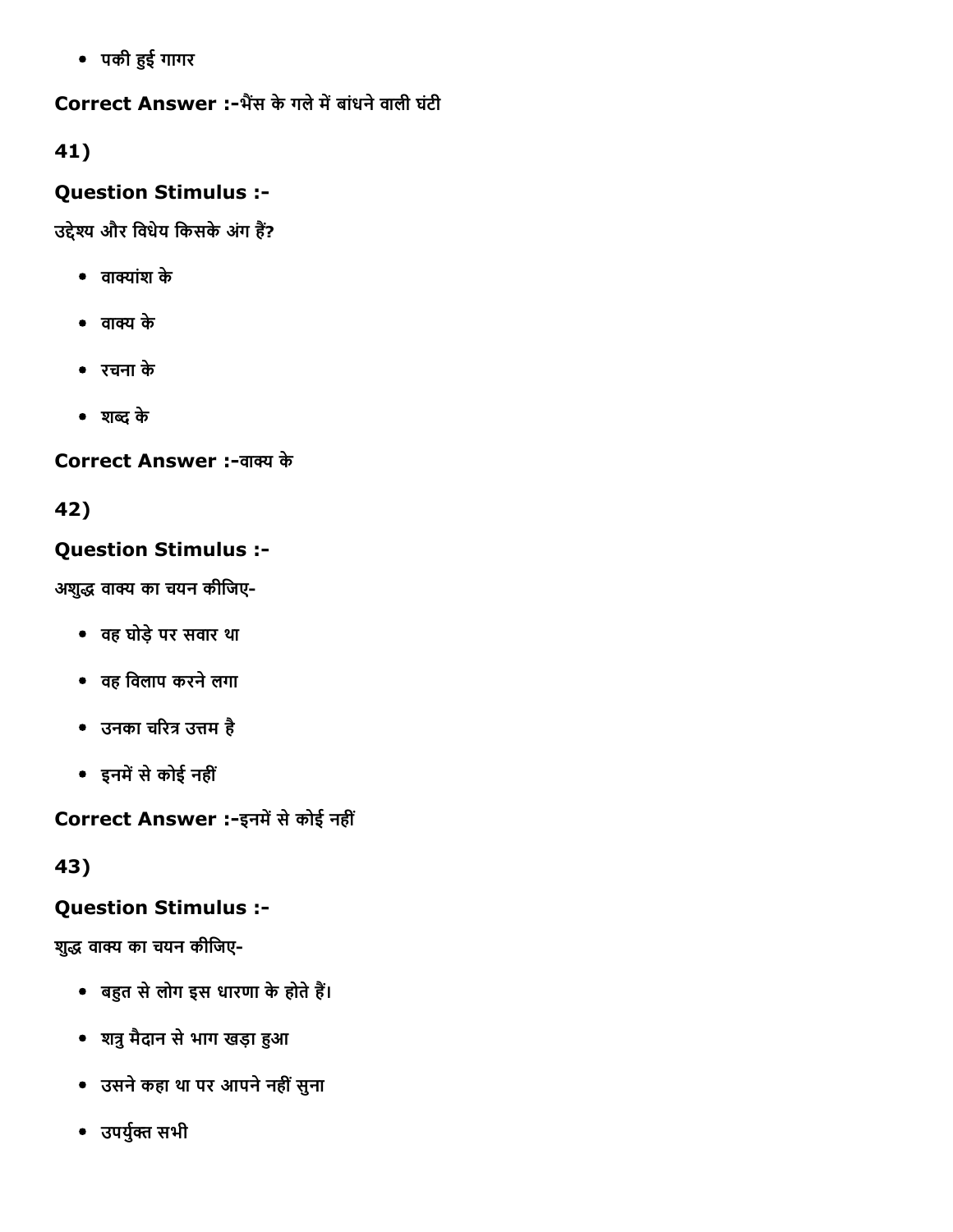#### Correct Answer :-उपर्युक्त सभी

44)

#### Question Stimulus :

निम्न गद्यांश का संक्षेपण कीजिए-

''मानव संसार का सर्वश्रेष्ठ जीव है। बहुत से धनिकों के कुत्ते भी असंख्य गरीबों से अच्छा जीवन जीते हैं। व्यक्ति पशुओं और पौधों पर प्यार लुटाता है, उन्हें सहेजता, पालता है। यह बुरा नहीं, लेकिन मानव की उपेक्षा करके यह कोरी पाखण्डता है।

वह मनुष्य जो मानव से प्रेम करता है, उसके लिए सर्वस्व अपित करने को उद्यत रहता है। वह किसी भी प्रेम से श्रेष्ठ है। यदि मानव, मानव से प्रेम करने लगे तो निश्चय ही उसकी आवश्यकताओं और दुःख-दर्द को अनुभव करेगा और समाज में किसी भी प्रकार की समस्या नहीं रहेगी। वास्तव में मानव का मानव के प्रति प्रेम स्वार्थ से विमुख होकर ही हो सकता है।''

- पूंजी mम को बढ़ावा देती है
- मानव प्रेम सबसे बड़ा प्रेम
- समाज में पूंजी संचय को प्रमुखता दी जाती है
- इनमें से कोई नहीं

Correct Answer :-मानव प्रेम सबसे बड़ा प्रेम

45)

#### Question Stimulus :

पुत्र के द्वारा माता के लिए पत्र में स्वनिर्देशन होगा-

- प्रिय पुत्र
- सादर प्रणाम
- आपका पुत्र
- इनमें से कोई नहीं

Correct Answer :-आपका पुत्र

46)

#### Question Stimulus :

दो अपरचितों के आपसी पत्र व्यवहार में संबोधन होगा-

- $\bullet$  पिय मित्र
- महोदय
- mοेय महोदय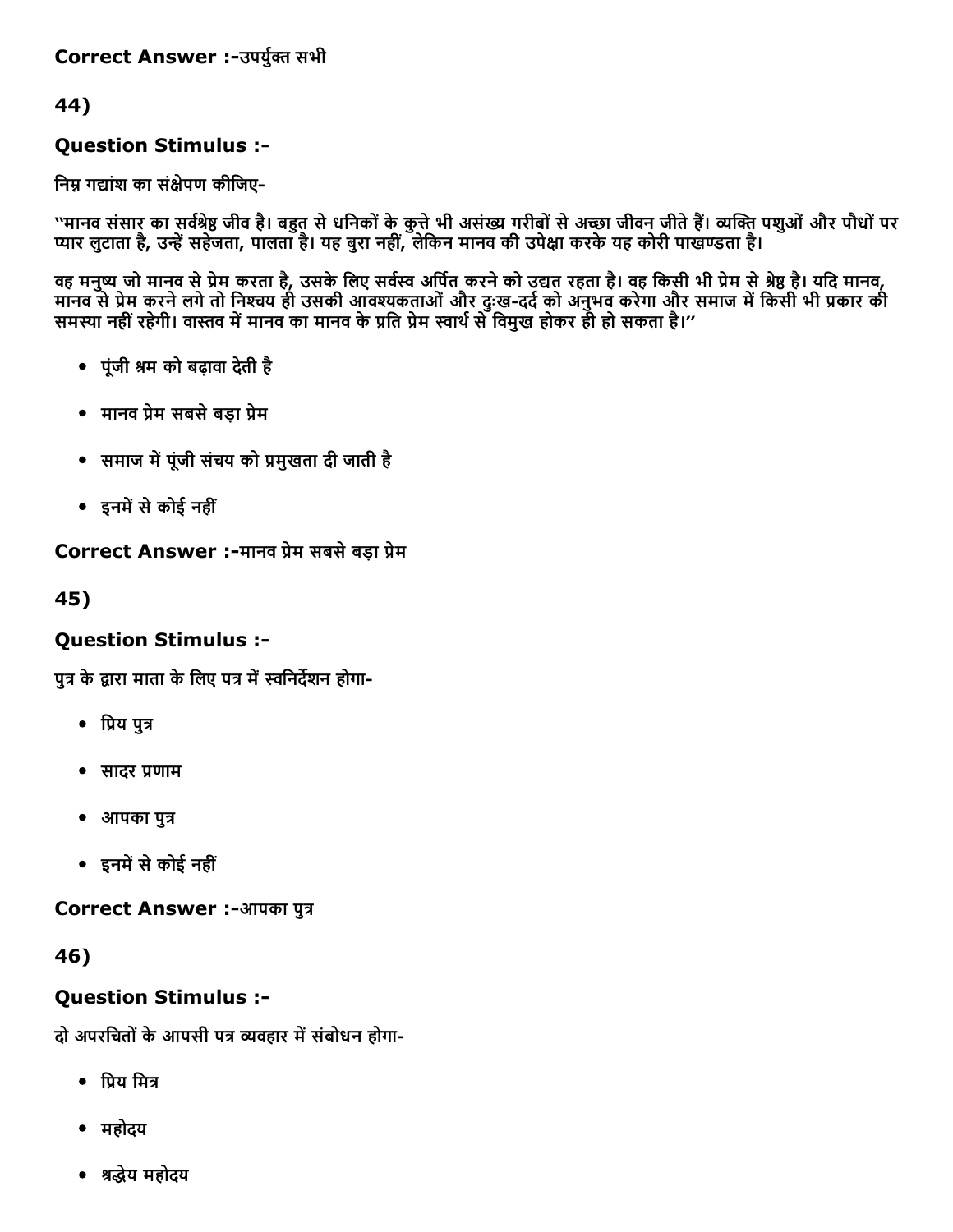आदरणीय महोदय

#### Correct Answer :-महोदय

47)

### Question Stimulus :

"कुरुक्षेत्र" रचना के रचनाकार का नाम चुनिए-

- रामधारी िसंह िदनकर
- mीधर पाठक
- महादेवी वमा└
- इनमें से कोई नहीं

### Correct Answer :-रामधारी सिंह दिनकर

### 48)

### Question Stimulus :

निम्न में से कौन सी रचना "रामधारी सिंह दिनकर" की है?

- धूप और धुआँ
- सूत की माला
- अगंारे
- बूढ़ा चाँद

Correct Answer :-धूप और धुआँ

49)

### Question Stimulus :

निम्नलिखित वाक्य में कौन सा विराम चिन्ह छूटा है?

कार्ल मार्क्स ने ठीक ही तो कहा है धर्म जनता के लिए नर्क कर देने वाली अफीम है।

- $\bullet$  कोष्ठक चिन्ह
- विस्मय विराम चिन्ह
- $\bullet$  अल्प विराम चिन्ह
- $\bullet$  निर्देशक चिन्ह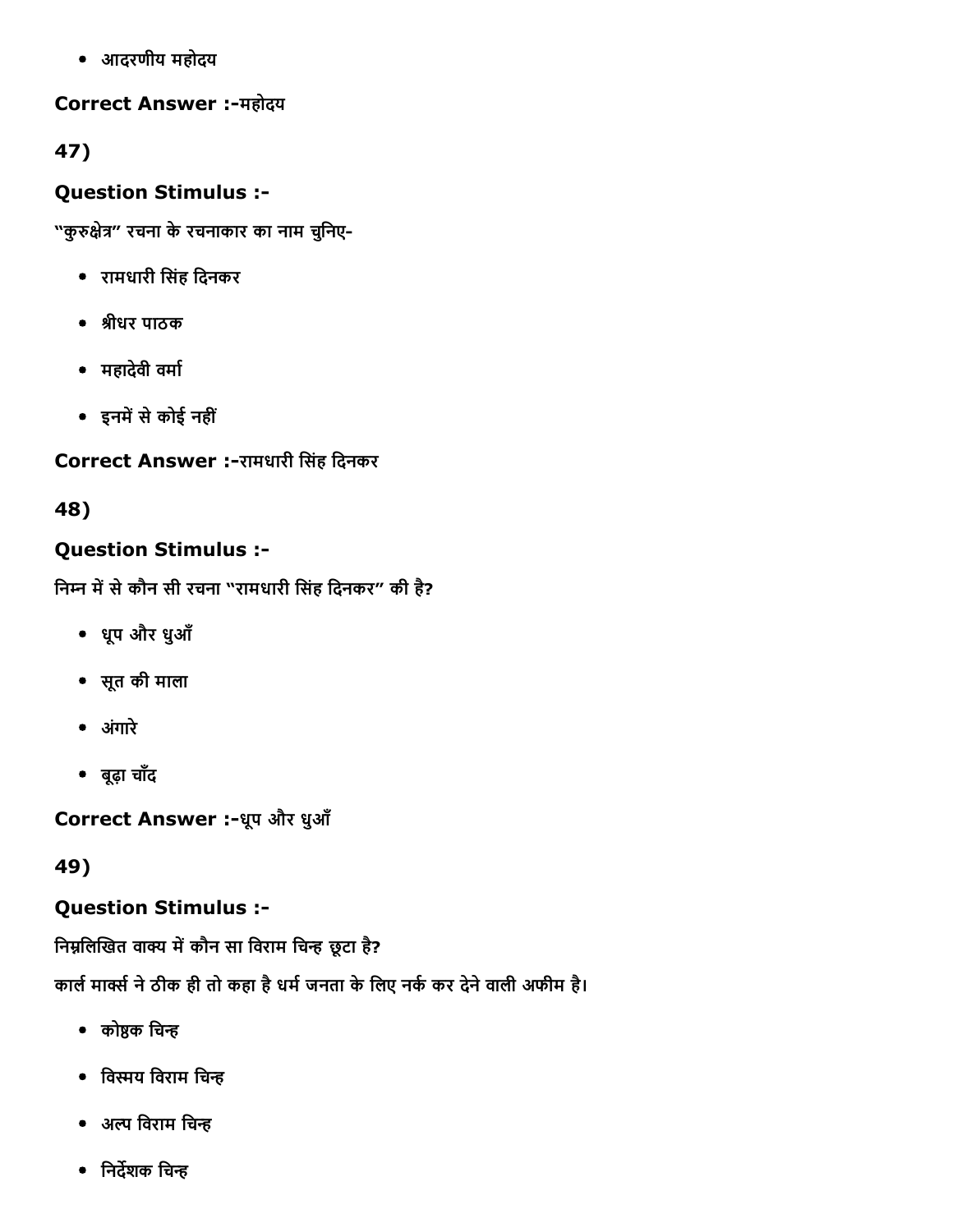#### Correct Answer :-निर्देशक चिन्ह

### 50)

#### Question Stimulus :

वाक्य में जहाँ अर्द्ध विराम की अपेक्षा कम रूकना पड़ता हो, वहाँ प्रयुक्त होता है-

- पूण└िवराम
- अल्प विराम
- उद्धरण चिह्न
- $\bullet$  उक्त सभी

Correct Answer :-अल्प विराम

51)

### Question Stimulus :

"अन्धे के हाथ बटेर लगना" मुहावरे का सही अर्थ है-

- बटेर पāी को पकड़ना
- बटेर पāी को आजाद करना
- अयोग्य व्यक्ति को अनायास अच्छी वस्तु प्राप्त हो जाना
- अन्धे को कुछ भी प्राप्त न होना

Correct Answer :-अयोग्य व्यक्ति को अनायास अच्छी वस्तु प्राप्त हो जाना

52)

#### Question Stimulus :

"कोयले की दलाली में मुँह काला" लोकोक्ति का सही अर्थ है?

- गेĩँकेसाथ घुन तो िपसता ही है
- बुरेकाम का नतीजा बुरा होता है
- बुरी संगति में कलंक लगता है
- बुरे विचार व्यक्ति को अपमानित ही कराते हैं

#### Correct Answer :-बुरी संगति में कलंक लगता है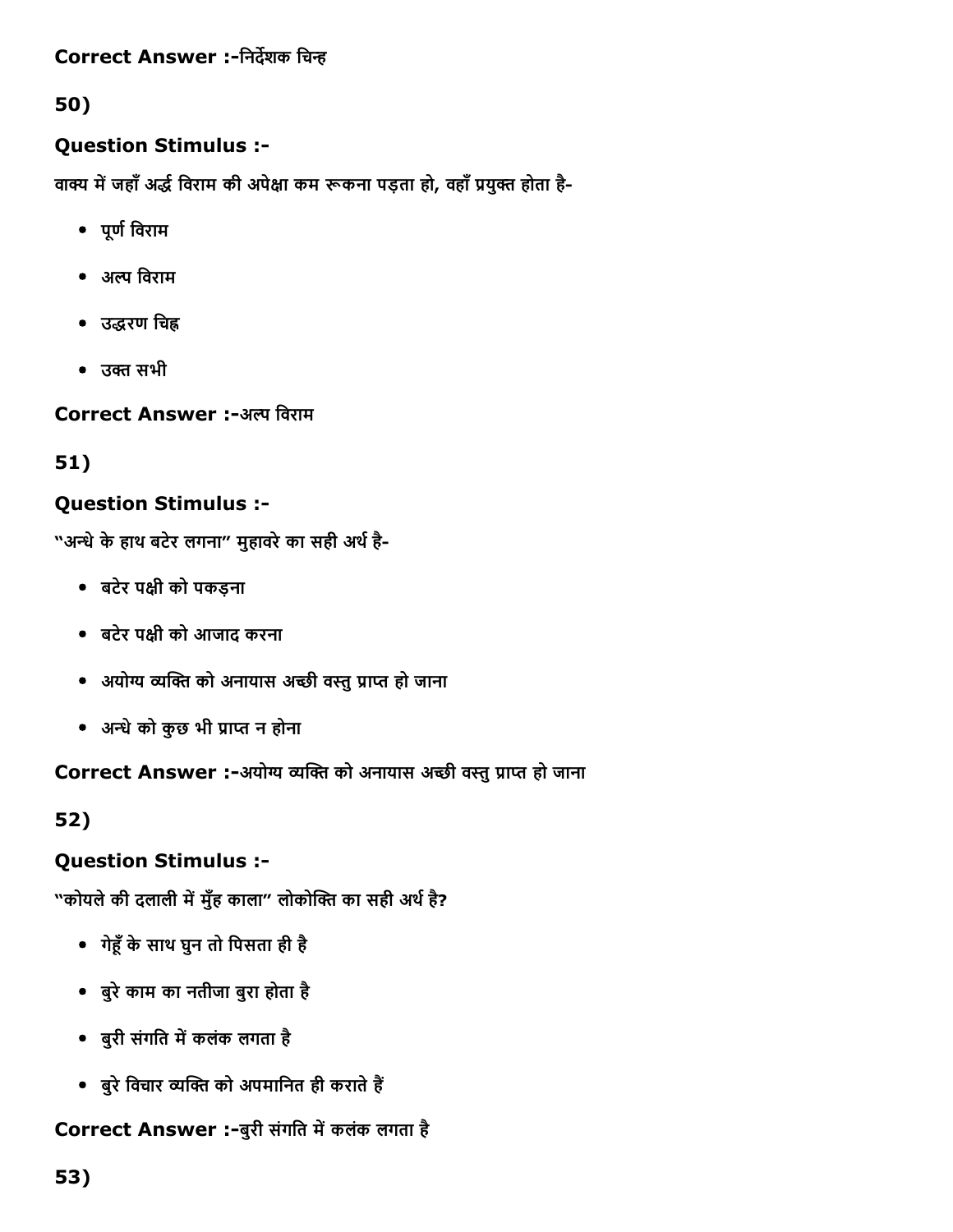## Question Stimulus :

'त्र' वर्ण किन वर्णों के सहयोग से बना है?

- $\bullet$   $\overline{a}$  +  $\overline{3}$
- $\bullet$   $\overline{q} + \overline{v}$
- त $+$  र्
- $\bullet$   $\overline{q}$  + अ

Correct Answer :-त् + र

54)

### Question Stimulus :

'ड़' और 'ढ़' को कहा जाता है

- $\bullet$  सजातीय वर्ण
- $\bullet$  विजातीय वर्ण
- $\bullet$  विकसित वर्ण
- इनमें से कोई नहीं

Correct Answer :-विकसित वर्ण

55)

## Question Stimulus :

वाच्य किसके अनुसार बनता है?

- कता└के
- कम└के
- भाव के
- उपरोő सभी के

Correct Answer :-उपरोक्त सभी के

56)

Question Stimulus :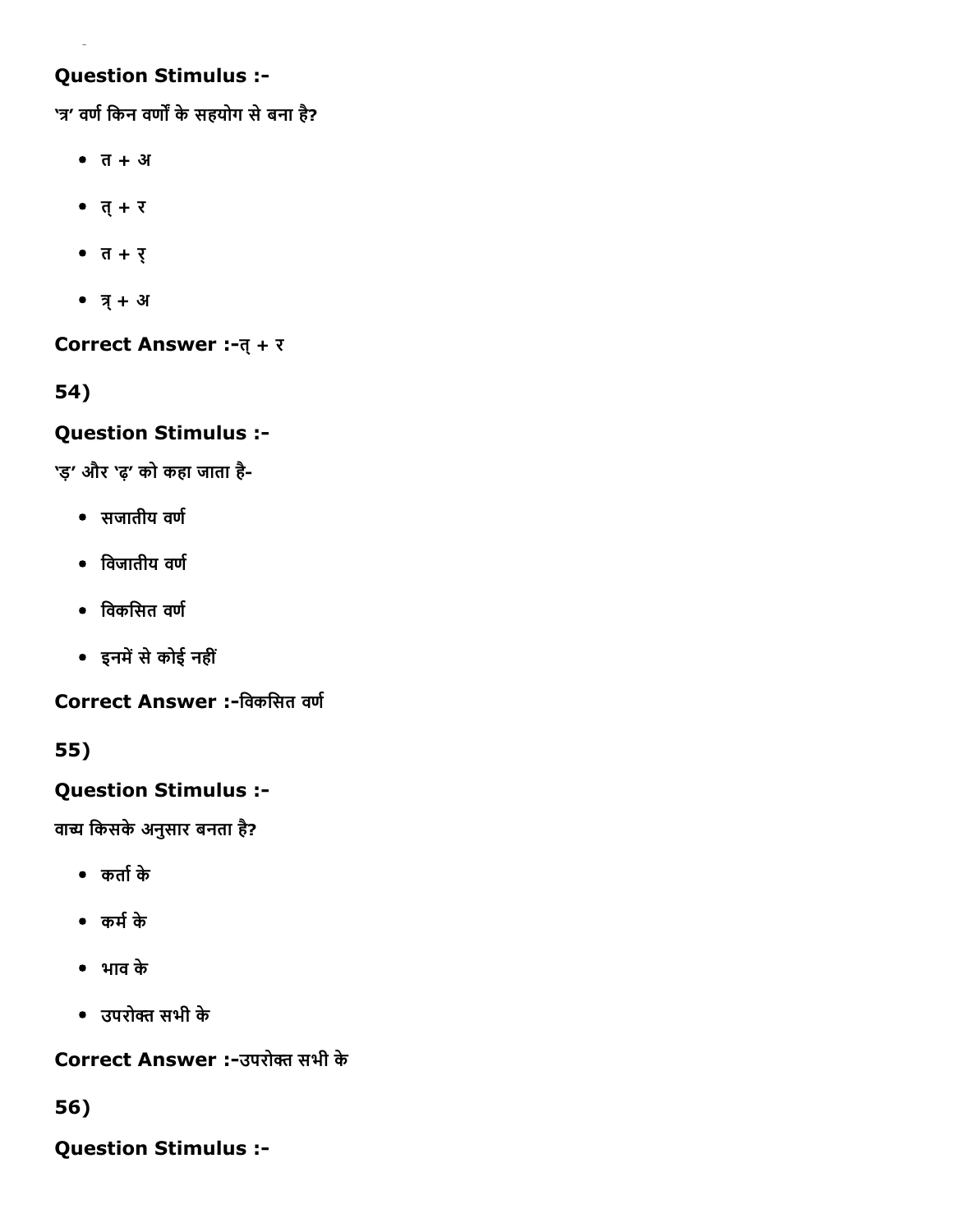निम्न शब्द-युग्म के विकल्पों में से सही अर्थ-भेद का चयन कीजिए-

### 'बदन-वदन'

- बादलचहेरा
- शरीर-बदन
- शरीरचहेरा
- देहदेव

Correct Answer :-शरीर-चेहरा

57)

# Question Stimulus :

निम्न शब्द युग्म के विकल्पों में कोई एक विकल्प सही नहीं है। गलत युग्म का चयन कीजिए-

- $\bullet$  शस्त-शास्त
- अस्त-शस्त
- सिर-सीर
- सेना-सैना

Correct Answer :-अस्त-शस्त

58)

Question Stimulus :

अश्व का पयार्यवाची नहीं है-

- हय
- वािज
- तुरंग
- कुश

**Correct Answer :- कुश** 

59)

# Question Stimulus :

निम्न में से कौन सा एक युग्म विपरीतार्थक नहीं है?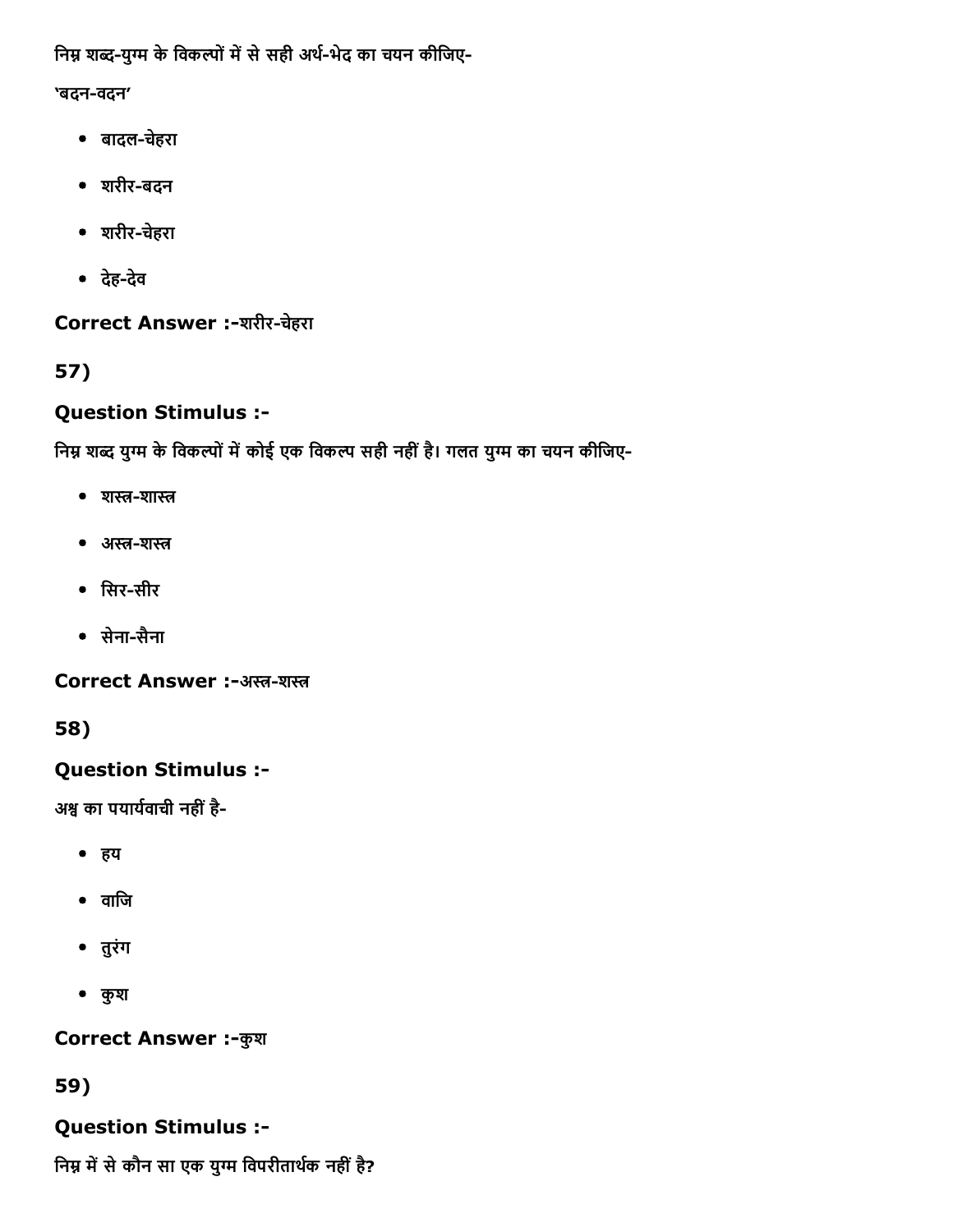- आस्था-अनास्था
- अर्थ-अर्घ
- आय-व्यय
- आर्य-अनार्य

## Correct Answer :-अर्थ-अर्घ

60)

## Question Stimulus :

तद्भव शब्द का चयन कीजिए-

- वदेना
- बेर
- वन
- वामन

## **Correct Answer :-बेर**

# 61)

## Question Stimulus :

"मैं महावीर हूँ पापड़ को तोड़ सकता हूँ गुस्सा आ जाए तो, कागज मरोड़ सकता हूँ।" उपरोक्त पंक्तियाँ किस रस का उदाहरण हैं-

- वीर रस
- शांत रस
- हास्य
- इनमें से कोई नहीं

## **Correct Answer :-हास्य**

# 62)

## Question Stimulus :

शब्दालंकार के भेद हैं-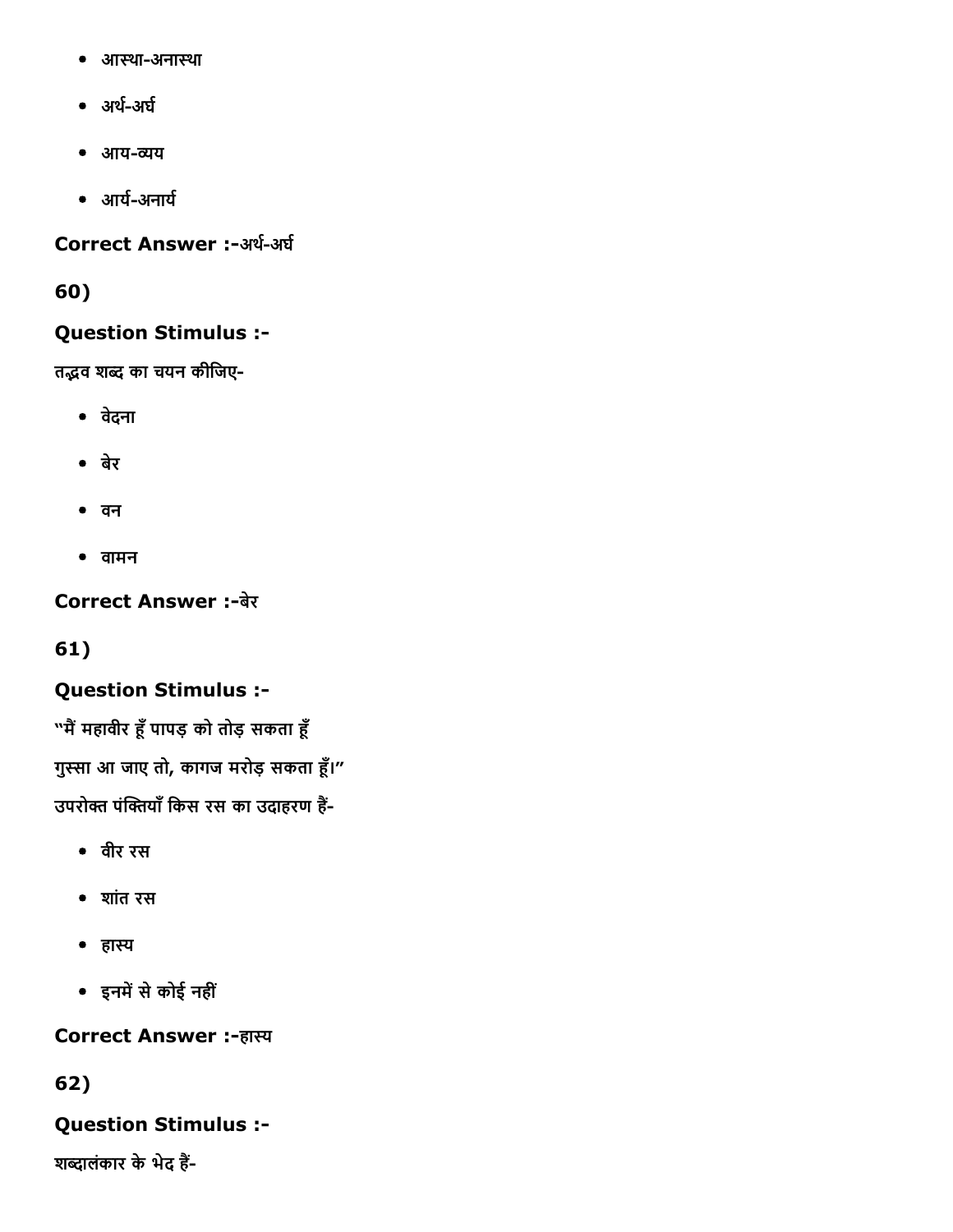- अनुप्रास, यमक, उपमा
- उपमा, यमक, ъलेष
- अनुप्रास, श्लेष, यमक
- ъलेष, यमक, ħपक

Correct Answer :-अनुप्रास, श्लेष, यमक

63)

## Question Stimulus :

'पवित्र' में उपसर्ग है-

- $\bullet$   $\pi$
- पव्
- $\bullet$  पवि
- कोई उपसग└नहीं

Correct Answer :-कोई उपसर्ग नहीं

64)

## Question Stimulus :

'वृहद्रथ' का संधि विच्छेद होगा-

- वहृ+ĵथ
- ŀहद्+रथ
- वहृत्+रथ
- वहृद+रथ

Correct Answer :वहृत्+रथ

65)

# Question Stimulus :

'कुमार' को स्त्री वाचक बनाने के लिये आप किस प्रत्यय का प्रयोग करेगें?

आरी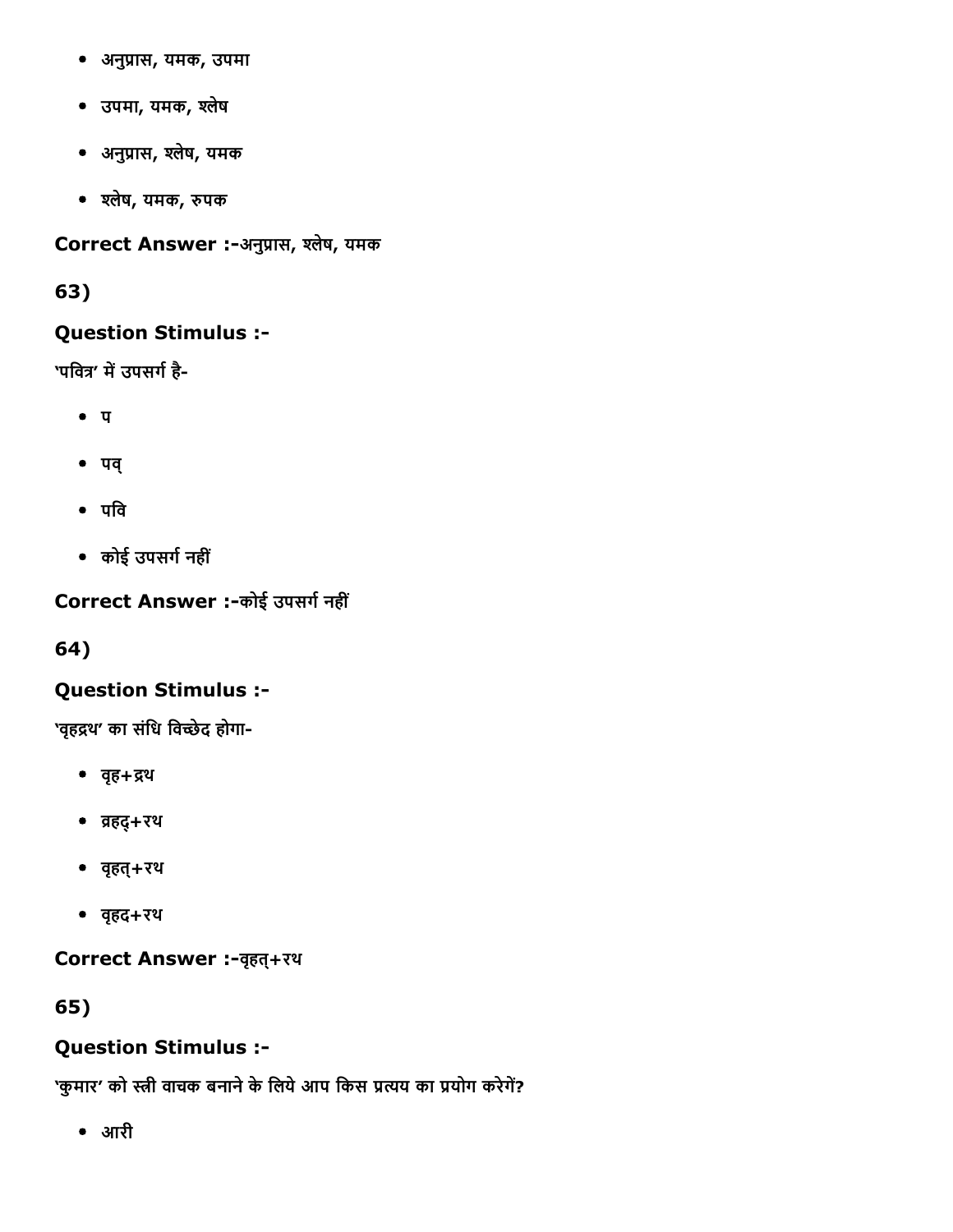- ई
- ईय
- इन

Correct Answer :ई

# 66)

# Question Stimulus :

"तुर्की अरबी हिंदवी भाषा जेतो आहि जामें मारग प्रेम का सबै सराहै ताहि ।" भाषा के बिषय में उक्त पंक्तियाँ किसने कही?

- अमीर खुसरो
- मिलक मोहκद जायसी
- जटमल
- रसखान

## Correct Answer :-रसखान

# 67)

# Question Stimulus :

'पद्मावत' नामक प्रसिद्ध काव्य के रचनाकार का नाम क्या है?

- विद्यापति
- नागर्जुन
- मिलक मोहκद जायसी
- िभखारी ठाकुर

# Correct Answer :-मलिक मोहम्मद जायसी

# 68)

# Question Stimulus :

आठवाँ विश्व हिन्दी सम्मेलन कहाँ आयोजित किया गया था?

• न्यूयॉर्क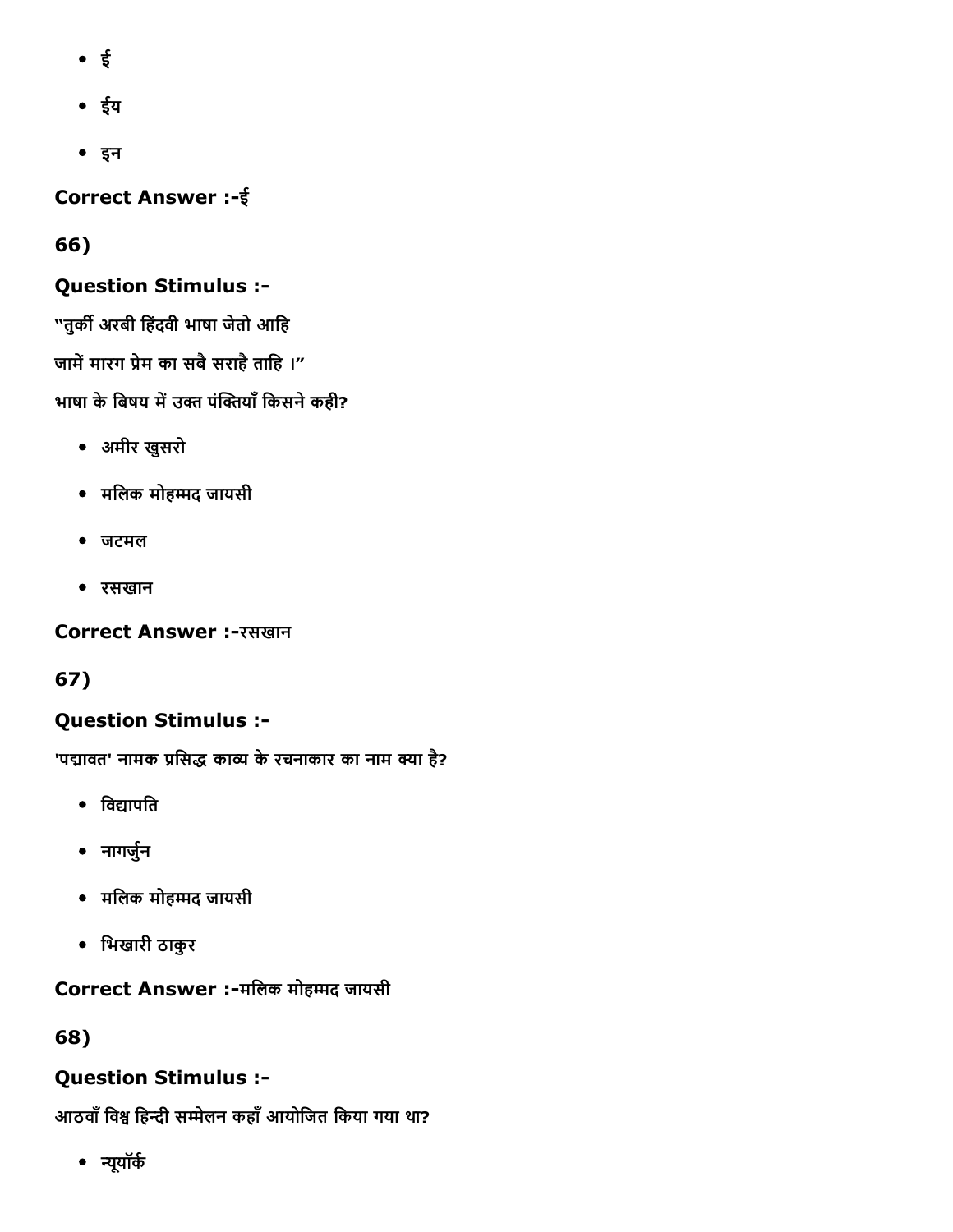- नई दिल्ली
- जापान
- पारामाδरबो

Correct Answer :-न्यूयॉर्क

69)

# Question Stimulus :

निम्नलिखित बोलियों में से कौन-सी बोली उत्तरप्रदेश में नहीं बोली जाती?

- अवधी
- ब्रज
- खड़ी बोली
- मैिथली

# Correct Answer :-मैथिली

70)

# Question Stimulus :

प्राचीन भारतीय लिपियों में ……… लिपि सर्वश्रेष्ठ मानी जाती है।

- देवनागरी
- ब्राह्मी
- रोमन
- इनमें से कोई नहीं

**Correct Answer :-ब्राह्मी** 

**Topic:- General Knowledge** 1)

## Question Stimulus :

India's first fighter aircraft is \_\_\_\_\_\_\_\_. / भारत का पहला लड़ाकू विमान \_\_\_\_\_\_\_ है।

- Arjun / अर्जुन
- Rudra / रूद्र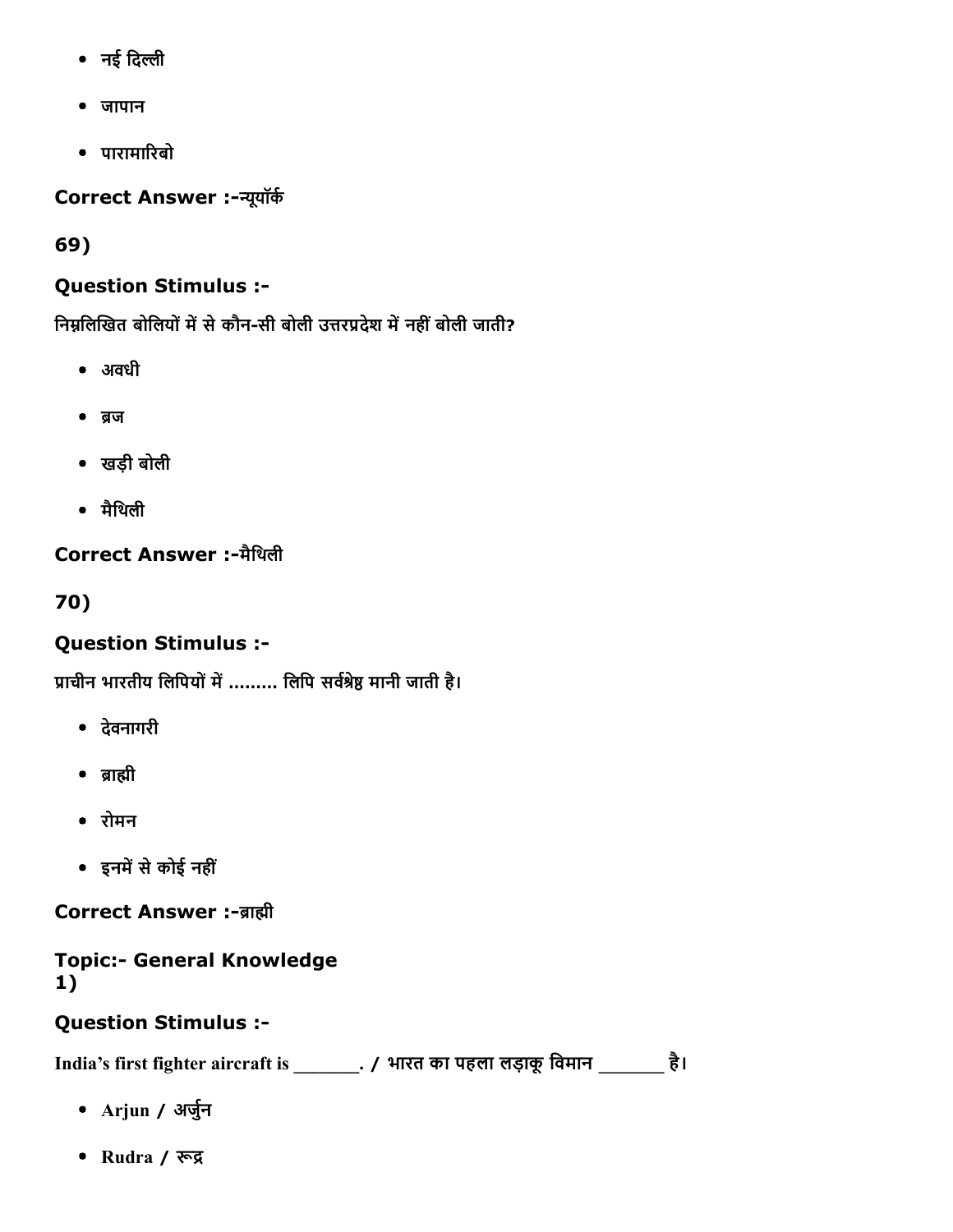- Marut / मारुत
- Tejas / तेजस

### Correct Answer :- Marut / मारुत

### 2)

### Question Stimulus :

Match the following and select the correct answer from the codes given below: / निम्न को मिलाएं और नीचे दिए गए कोडों में से सही उत्तर का चयन करें:

- List-I List-II 1. Sikkim a. Agartala 2. Rajasthan b. Bhubaneshwar 3. Odisha c. Jaipur 4. Tripura d. Gangtok सूचि-I सूचि-II 1. सिक्किम a. अगरतला 2. राजस्थान b. भुवनेश्वर 3. ओिड़शा c. जयपुर 4. िjपुरा d. गंगटोक • 1-d, 2-b, 3-c, 4-a
	- 1-d, 2-c, 3-a, 4-b
	- 1-c, 2-d, 3-b, 4-a
	- 1-d, 2-c, 3-b, 4-a

Correct Answer :-1-d, 2-c, 3-b, 4-a

## 3)

### Question Stimulus :

Which is the brightest planet? / सबसे प्रकाशमय ग्रह कौन सा है?

- Venus / शुक्र
- Earth / पृκी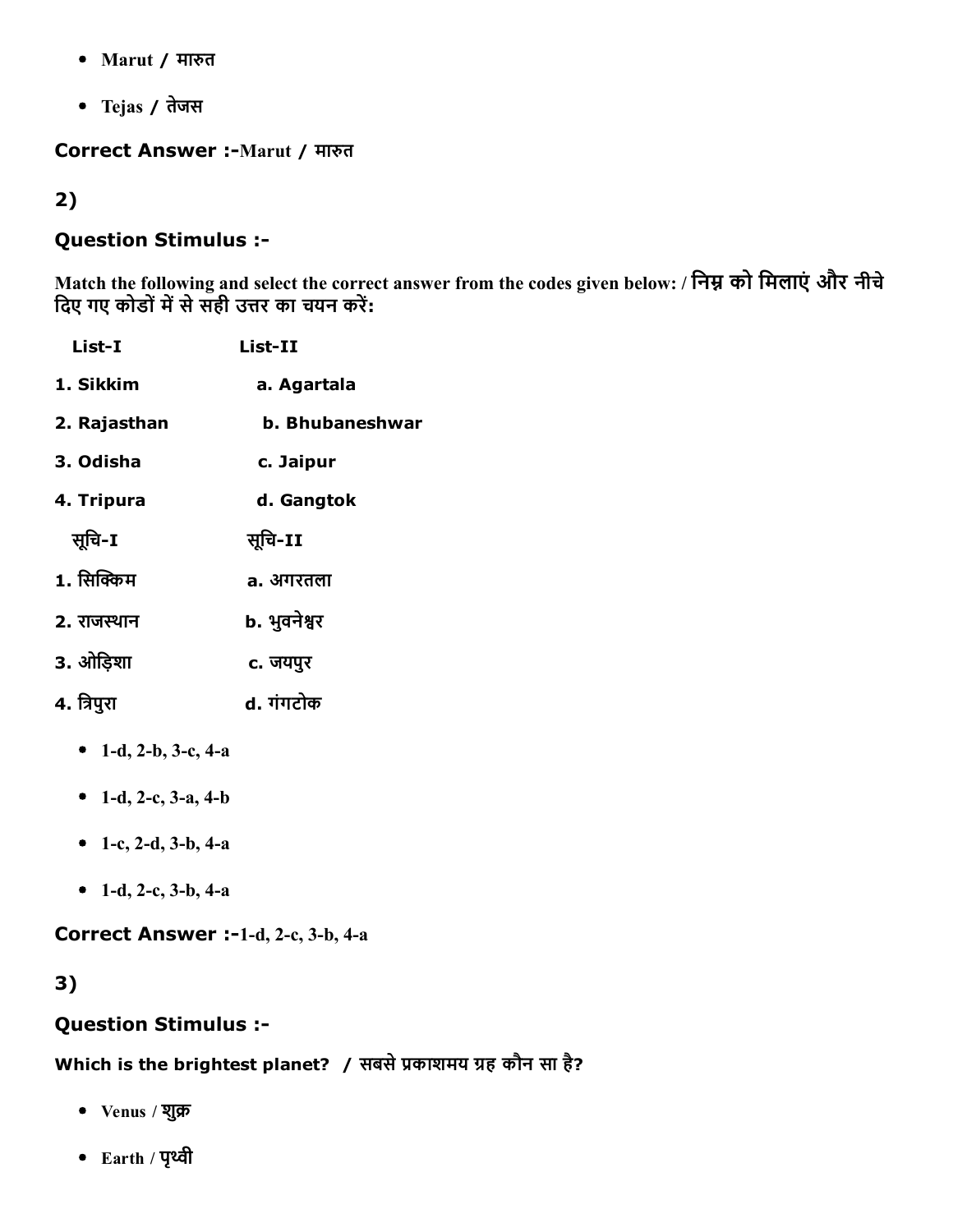- Mercury / बुध
- None of the above / इनमें से कोई नहीं

Correct Answer :-Venus / शुक्र

4)

### Question Stimulus :

Computers use the \_\_\_\_\_\_\_\_\_\_\_\_\_\_\_\_\_\_ language to process data. / डेटा को ĸोसेस करनेकेिलये कंप्यूटर\_\_\_\_\_\_\_\_\_\_\_\_\_\_ भाषा का इस्तेमाल करता है।

- Processing / संसाधन
- $\bullet$  Kilobyte / किलोबाइट
- Binary / बाइनरी
- Presentation / प्रस्तुतिकरण

## Correct Answer :-Binary / बाइनरी

## 5)

## Question Stimulus :

Which of the following is different from the remaining three ? / निम्नलिखित में से कौन एक, शेष तीन से अलग है?

- Haematite / हेमाटाइट
- Magnetite / मैग्नेटाइट
- Limonite / िलमोनाईट
- $\bullet$  Bauxite / बॉक्साइट

### Correct Answer :-Bauxite / बॉक्साइट

## 6)

## Question Stimulus :

 $\_$ is a chemical reaction that releases energy by light or heat. /  $\_\_\_\$ एक रासायनिक प्रतिक्रिया है जो कि प्रकाश या ऊष्मा से ऊर्जा निर्मुक्त करती है।

- Exothermic reaction / उष्माक्षेपी प्रतिक्रिया
- Elimination Reaction / उन्मूलन प्रतिक्रिया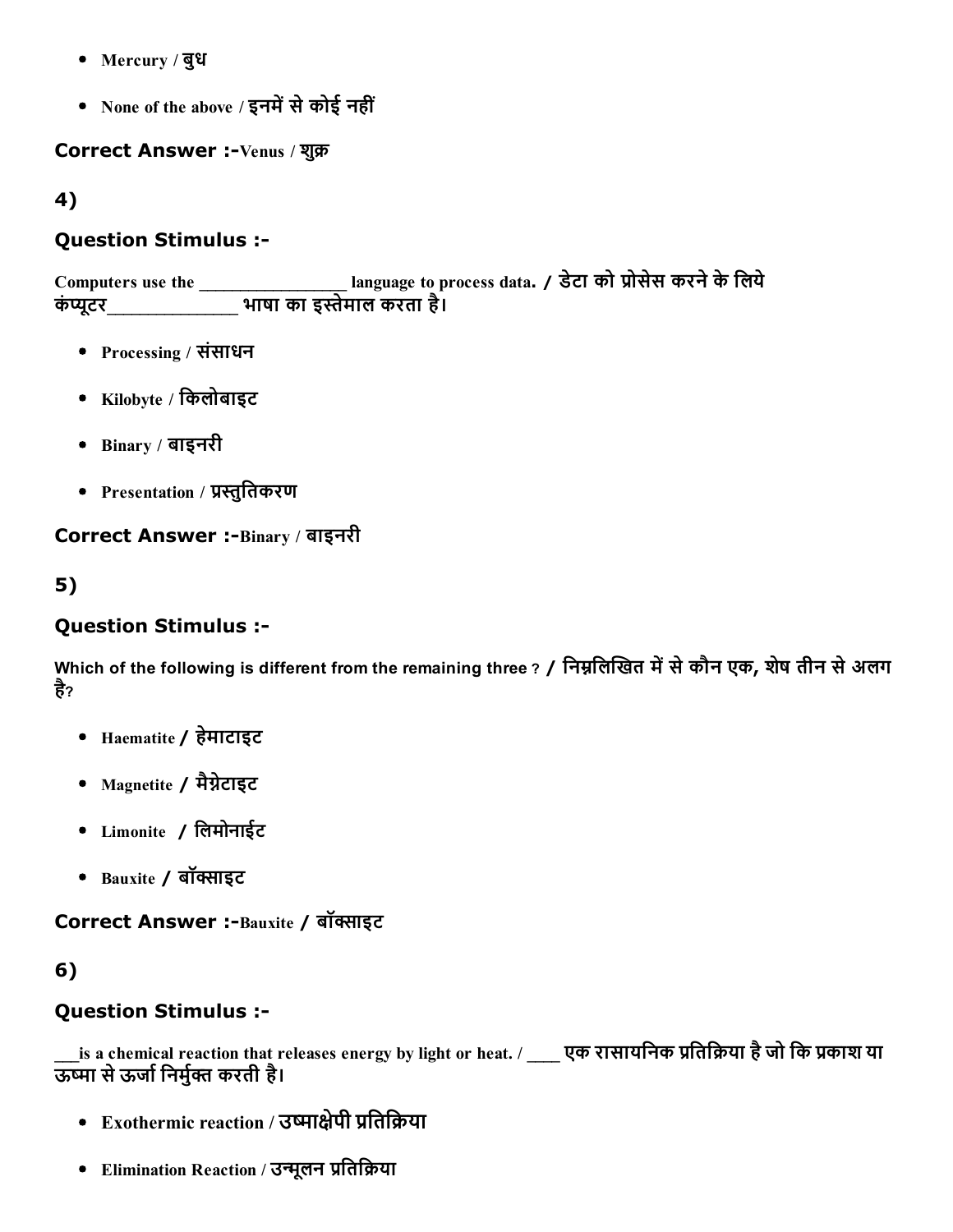- Endothermic Reaction / ऊष्माशोषी प्रतिक्रिया
- Addition reaction / योग प्रतिक्रिया

# Correct Answer :-Exothermic reaction / उष्माक्षेपी प्रतिक्रिया

7)

### Question Stimulus :

Where is Ranakpur Jain Temple located / रणकपुर जैन मंदिर कहाँ स्थित है

- Gujarat / गुजरात
- Haryana / हδरयाणा
- Kerala / केरल
- Rajastan / राजस्थान

### Correct Answer :-Rajastan / राजस्थान

## 8)

### Question Stimulus :

In which among the following States, you will find Ganges River Dolphin? / निम्नलिखित राज्यों में से किसमें, आपको गंगा नदी डॉल्फिन मिलेगी?

- 1. Assam / असम
- 2. Rajasthan / राजस्थान
- 3. Jharkhand / झारखडं
- 4. Madhya Pradesh / मध्यप्रदेश

Select the correct option from the codes given below: / नीचे दिए गए संकेतों में से सही विकल्प को चुनें:

- 1 and 2  $/$  1 एवं 2
- 1 and 3 / 1 एवं 3
- 1,3 and 4 / 1, 3 एवं 4
- 1,2,3 and 4  $/$  1, 2, 3 एवं 4

Correct Answer :-1,2,3 and 4 / 1, 2, 3 एवं 4

## 9)

## Question Stimulus :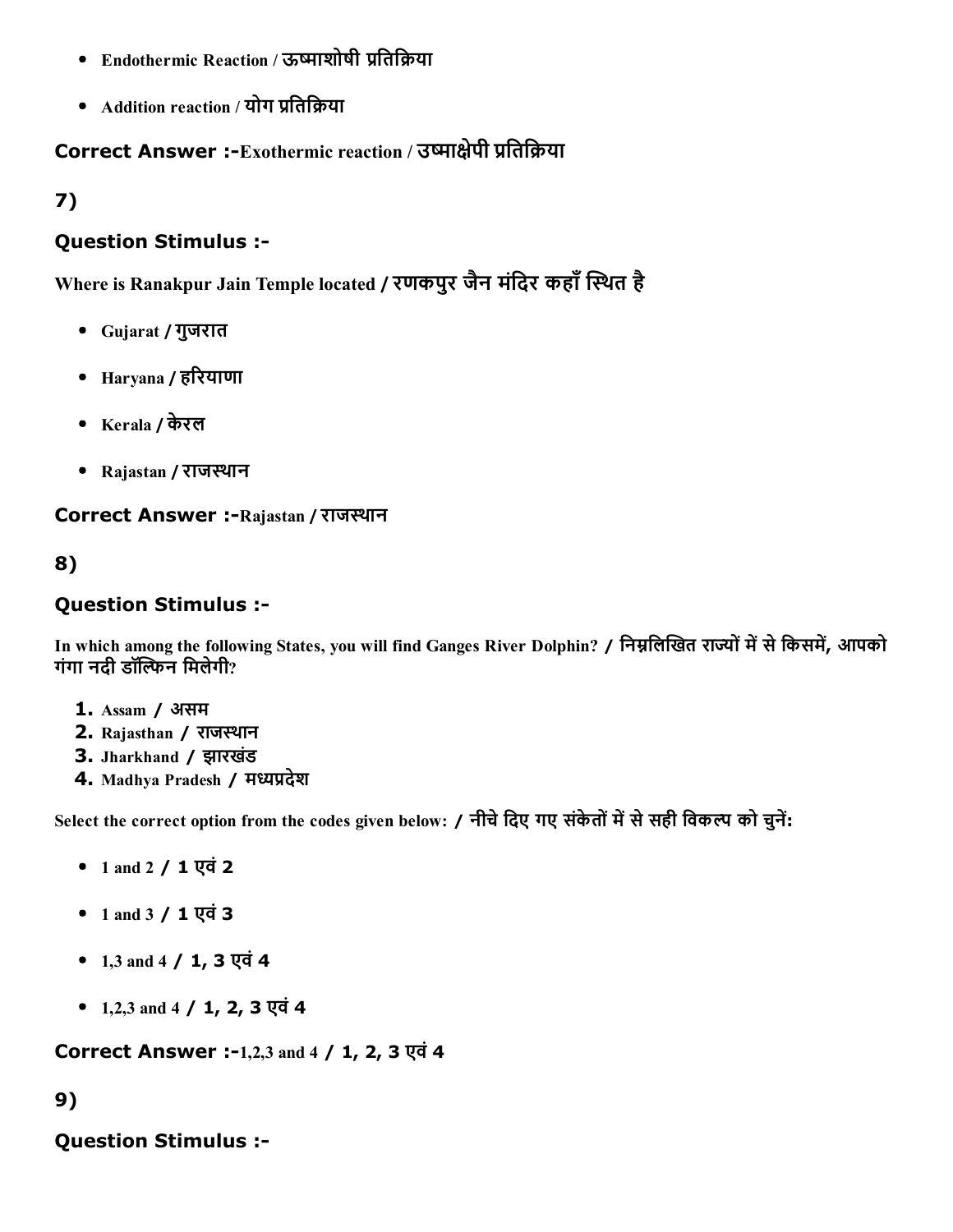How many union territories are there in India? / भारत में कितने केन्द्र शासित प्रदेश हैं?

- 5
- 6
- $\bullet$  7
- 9

**Correct Answer :- 7** 

10)

## Question Stimulus :

The newly formed 21<sup>st</sup> district of Haryana is \_\_\_\_\_\_\_/ हरियाणा का नवगठित 21<sup>वा</sup> जिला है \_\_\_\_\_\_\_

- Mohali / मोहाली
- Palwal / पलवल
- Mewat / मेवात
- None of these / इनमें से कोई नहीं

Correct Answer :Palwal / पलवल

## 11)

## Question Stimulus :

What is the original name of the Golden Temple? / स्वर्ण मंदिर का असली नाम क्या है?

- Gurudwara Harmandir Sahib / गुरुद्वारा हरिमंदिर साहिब
- Amritsar Bridge Gate / अमरितसर ब्रिज गेट
- Gurudwara Bangla Sahib / गुरुद्वारा बंगला साहिब
- Golden Temple / स्वर्ण मंदिर

Correct Answer :-Gurudwara Harmandir Sahib / गुरुद्वारा हरिमंदिर साहिब

## 12)

## Question Stimulus :

In which of the following states, the world famous "Khajuraho" sculptures are placed? / निम्न में से कौन से राज्य में, विश्व प्रसिद्ध "खजुराहो" की मूर्तियाँ रखी गई हैं?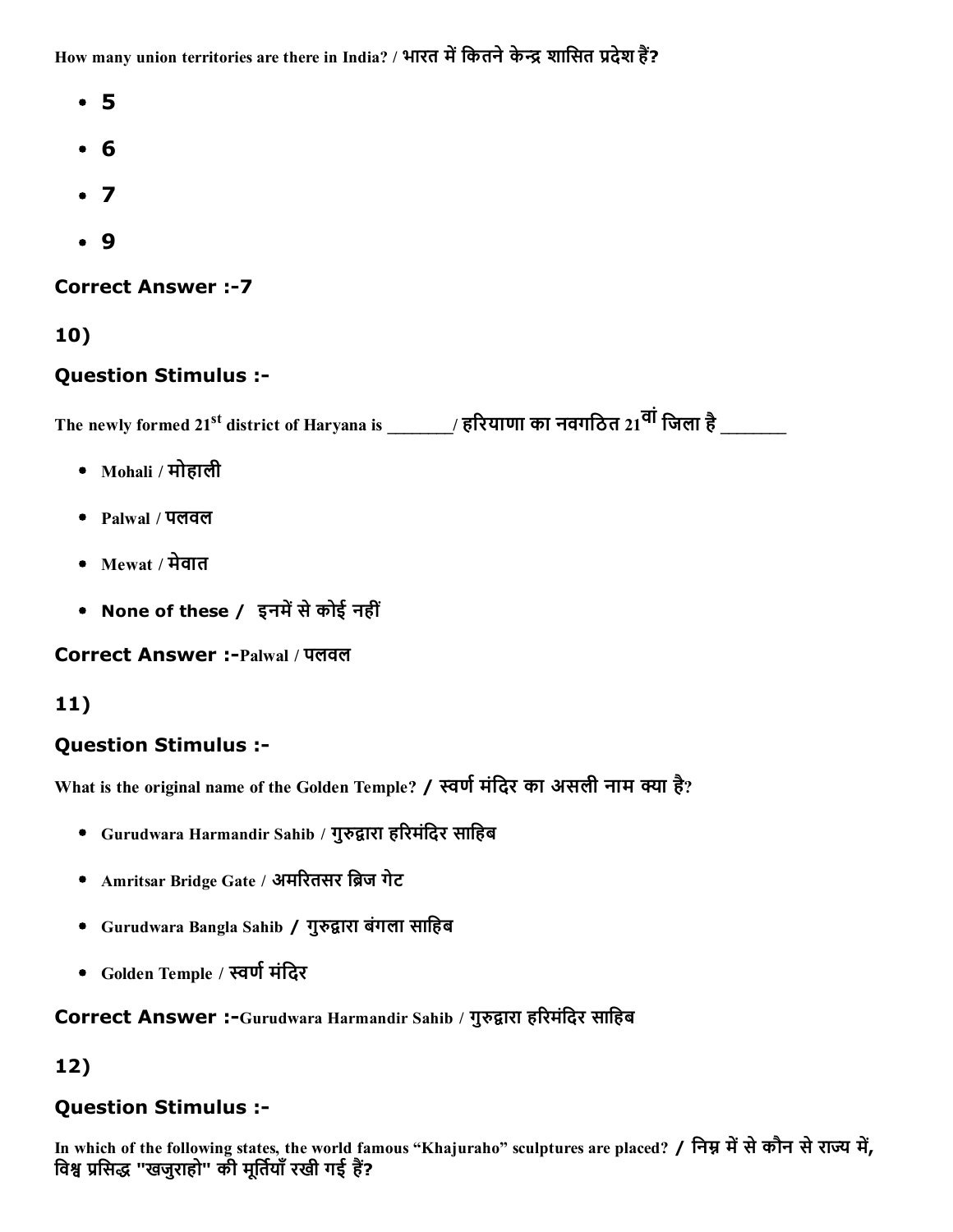- Maharashtra / महाराष्ट
- Uttar Pradesh / उत्तर प्रदेश
- Rajasthan / राजस्थान
- Madhya Pradesh / मध्य प्रदेश

Correct Answer :-Madhya Pradesh / मध्य प्रदेश

### 13)

### Question Stimulus :

Which among the following countries is not in the Asian continent? / इनमें से कौन सा देश एशियाई महाद्वीप में नहीं है?

- Bhutan / भूटान
- Romania / रोमेिनया
- China / चीन
- Singapore / िसंगापोर

Correct Answer :-Romania / रोमेनिया

## 14)

## Question Stimulus :

The second largest island in the world is \_\_\_\_\_\_\_\_\_. / विश्व का दूसरा सबसे बड़ा द्वीप है\_\_\_\_\_\_\_\_\_\_\_\_\_\_\_\_\_\_\_\_\_\_

- $\bullet$  Borneo / बोर्नियो
- Madagascar / मेडागास्कर
- New Guinea / Ύूिगिनया
- Greenland / ग्रीनलैंड

## Correct Answer :-New Guinea / न्यू गिनिया

# 15)

## Question Stimulus :

Which cricketer has bowled the most number of balls in Twenty20 internationals for India? / भारत के लिए अन्तराष्टीय ट्वेंटी20 में किस क्रिकेटर ने सबसे अधिक बार गेंद फेंकी है?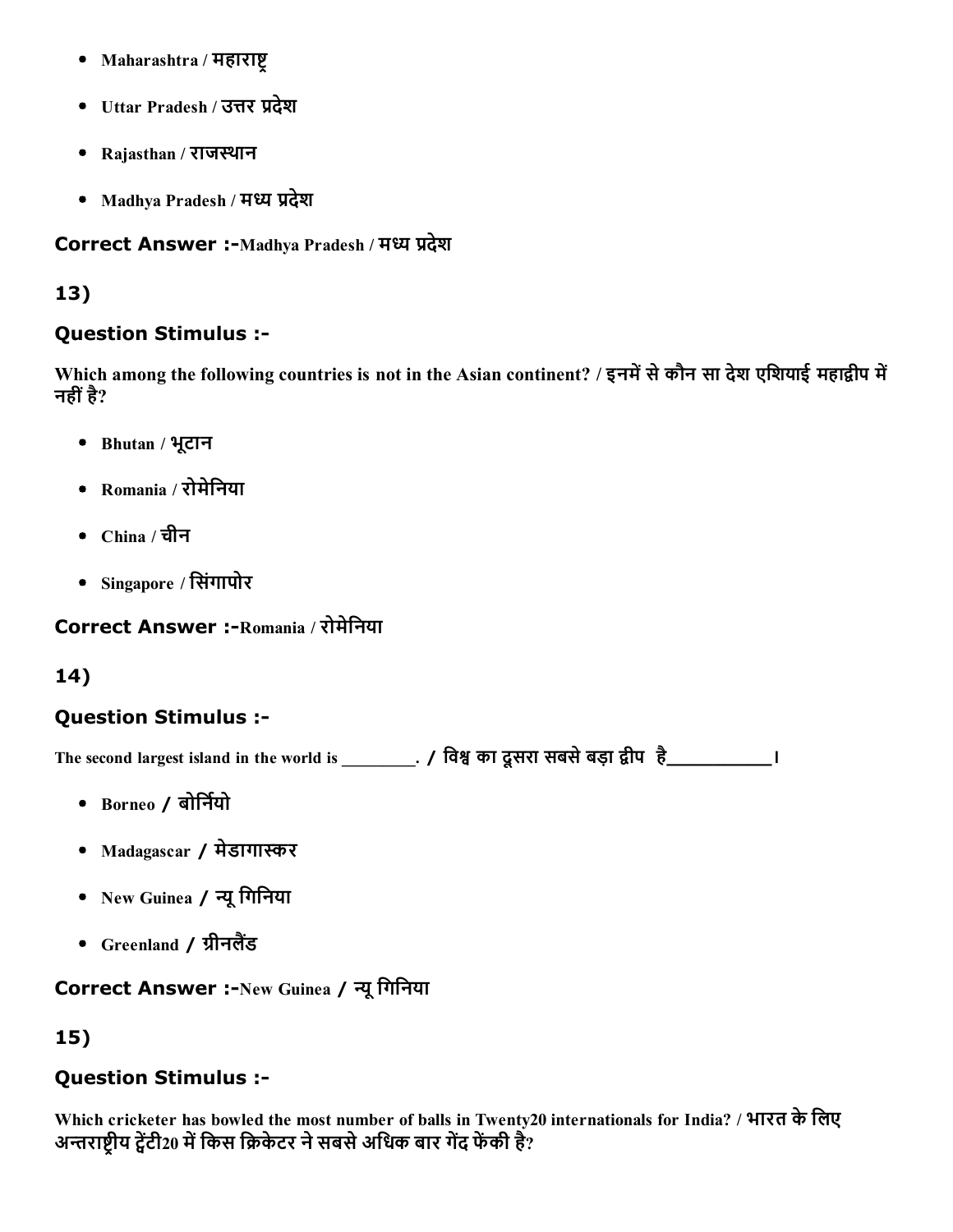- Harbhajan Singh / हरभजनिसंह
- Sachin Tendulkar / सचिन तेंदुलकर
- Anil Kumble / अनिल कुंबले
- Umesh Yadav / उमेश यादव

### Correct Answer :-Harbhajan Singh / हरभजनसिंह

## 16)

### Question Stimulus :

Where was the first modern Olympic Games held? / पहले आधुनिक ओलिम्पिक खेलों का आयोजन कहाँ हुआ था?

- Atlanta / एटलांटा
- $\bullet$  Mexico / मेक्सिको
- Athens / एथसं
- $\bullet$  Sydney / सिडनी

Correct Answer :- Athens / एथंस

# 17)

## Question Stimulus :

 $\frac{1}{2}$  Dhyan chand was a famous\_\_\_\_\_\_\_ / ध्यान चन्द एक प्रसिद्ध थे

- Cricket player / क्रिकेट खिलाड़ी
- Hockey player / हॉकी खिलाड़ी
- Tennis player / टेनिस खिलाड़ी
- Kabaddi player / कबड़ी खिलाड़ी

## Correct Answer :-Hockey player / हॉकी खिलाड़ी

## 18)

## Question Stimulus :

The 'Dronacharya Award' is given to \_\_\_\_\_\_\_. / 'द्रोणाचार्य अवार्ड' \_\_\_\_\_\_\_\_\_\_ को दिया जाता है।

• Sportsmen / खिलाड़ी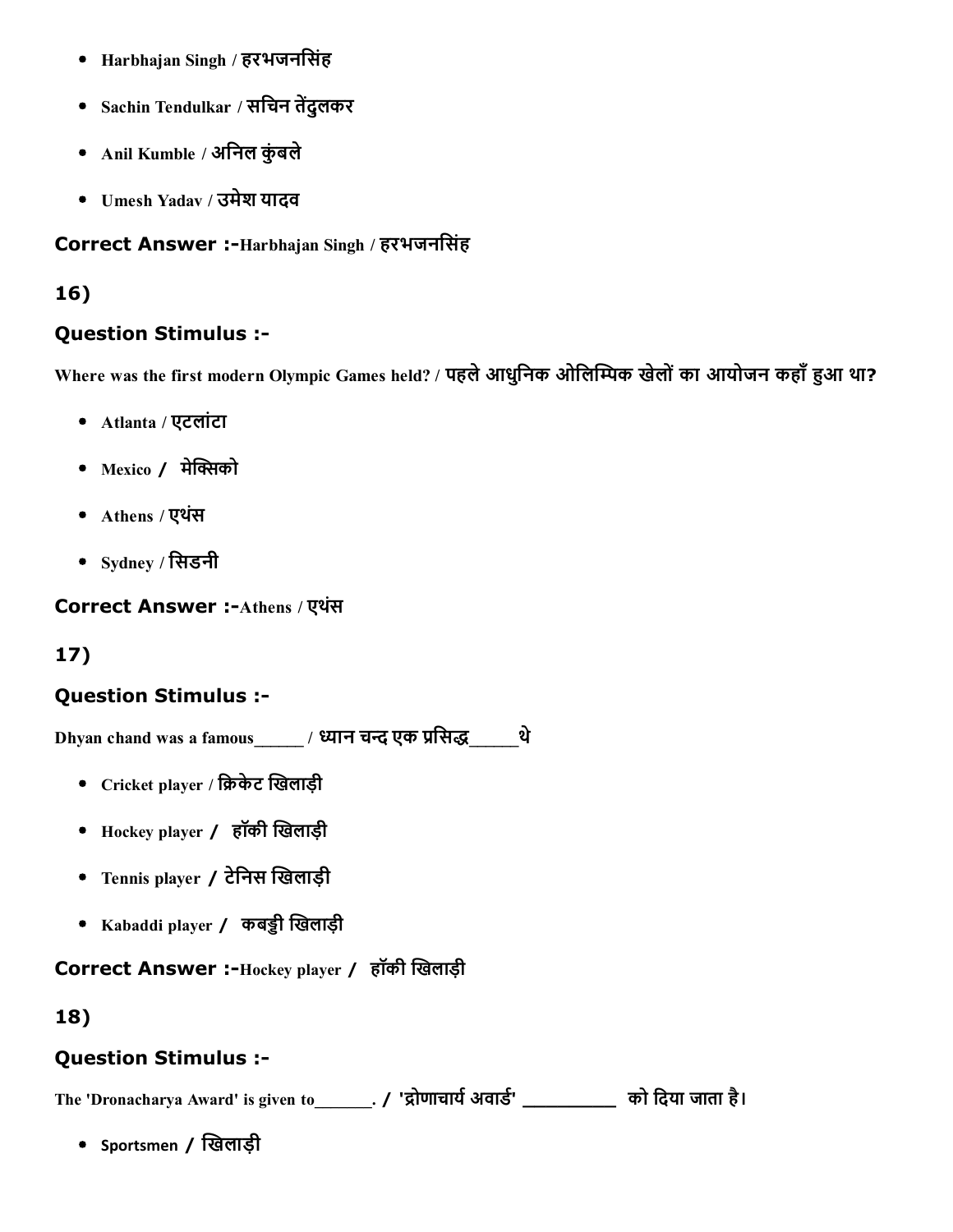- Coaches / कोच
- Umpires / अंपायर
- Sports Editors / खेल संपादक

Correct Answer :-Coaches / कोच

### 19)

### Question Stimulus :

Who has been named in ICC's newly appointed Anti-Corruption Oversight Group? / कौन आईसीसी के नवनियुक्त भ्रष्टाचार निरोधक निगरानी दल में नामित किया गया है?

- Sunil Gavaskar / सुनील गावस्कर
- Sachin Tendulkar / सचिन तेंदुलकर
- Rahul Dravid / राहुल द्रविड़
- Ravi Shastri / रवि शास्त्री

### Correct Answer :-Rahul Dravid / राहुल द्रविड़

## 20)

### Question Stimulus :

Which among the following is NOT a social networking website? / निम्न में से कौन सी सोशल नेटवर्किंग वेबसाइट नहीं है?

- Linked In / लिंक्डइन
- Facebook / फ़ेसबुक
- Wikipedia / वीिकपीडीया
- All of the above / उपर्युक्त सभी

### Correct Answer :-Wikipedia / वीकिपीडीया

## 21)

## Question Stimulus :

Which Indian state has the highest per capita income / किस भारतीय राज्य की प्रति व्यक्ति आय सबसे अधिक है

• Delhi / दिल्ली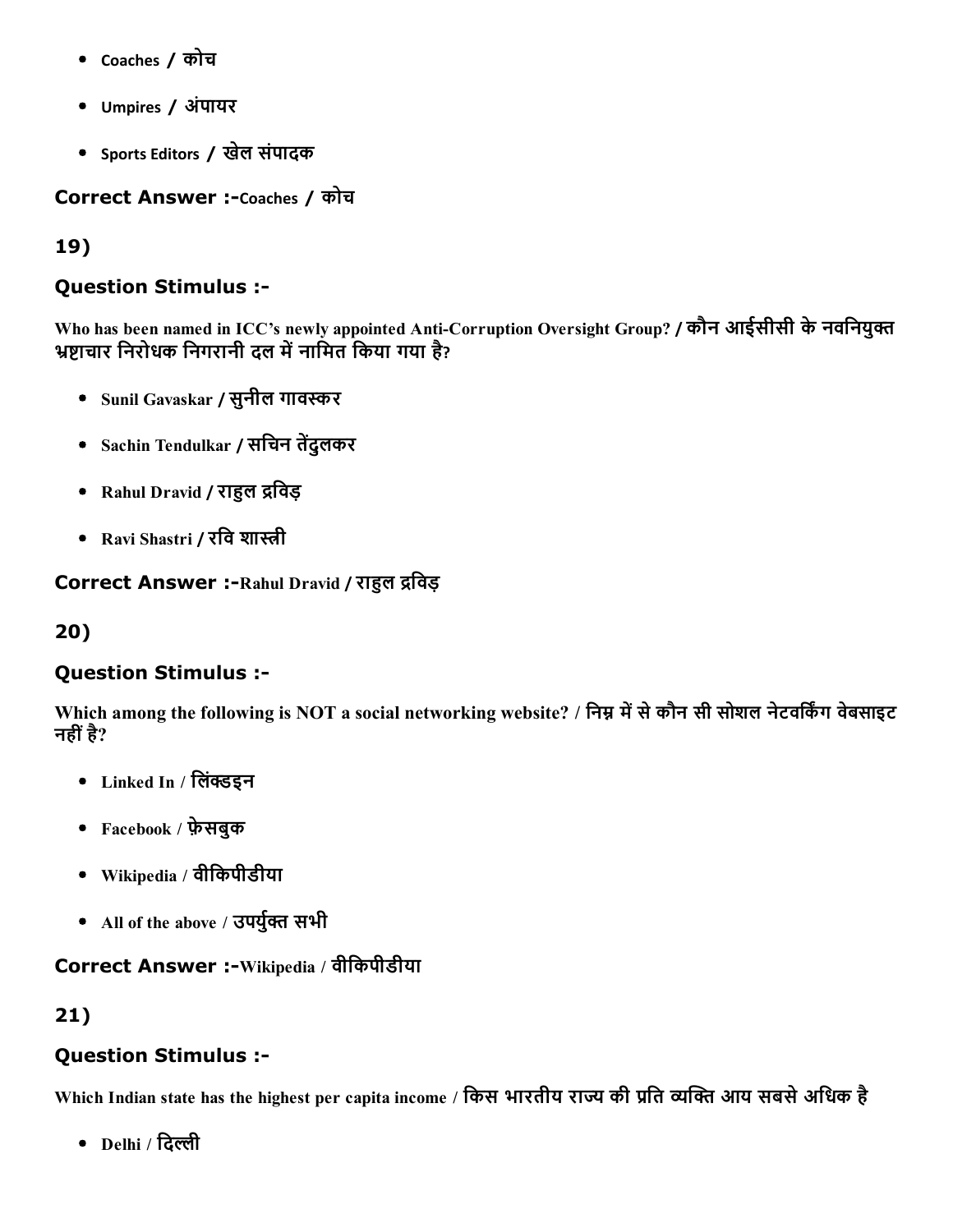- $Goa / \overline{n}$ वा
- $\,$  Sikkim / सिक्किम
- Haryana / हδरयाणा

Correct Answer :-Goa / गोवा

# 22)

## Question Stimulus :

According to the Income Tax Act, which of the following age slap will applicable for "Super Senior Citizen"? / आयकर अधिनियम के अनुसार, निम्नलिखित में से कौन-सा आयु वर्ग "सुपर वरिष्ठ नागरिक" के लिए उपयुक्त है?

- 50 above / 50 केऊपर
- 60 above / 60 केऊपर
- 80 above / 80 केऊपर
- Between 60 to 80 / 60 से 80 के बीच

Correct Answer :-80 above / 80 के ऊपर

## 23)

## Question Stimulus :

Deepest mine in India is located at \_\_\_\_./ भारत की सबसे गहरी खदान \_\_\_ में स्थित है।

- Anantpur / अनंतपुर
- Bellary / बेल्लारी
- Kolar / कोलार
- Hospet / होसपेट

Correct Answer :-Kolar / कोलार

## 24)

## Question Stimulus :

"The God of Small Things" was written by / 'द गॉड ऑफ़ स्माल थिंग्स' इनके द्वारा लिखा गया था:

• Jhumpa Lahiri / झूम्पा लाहिड़ी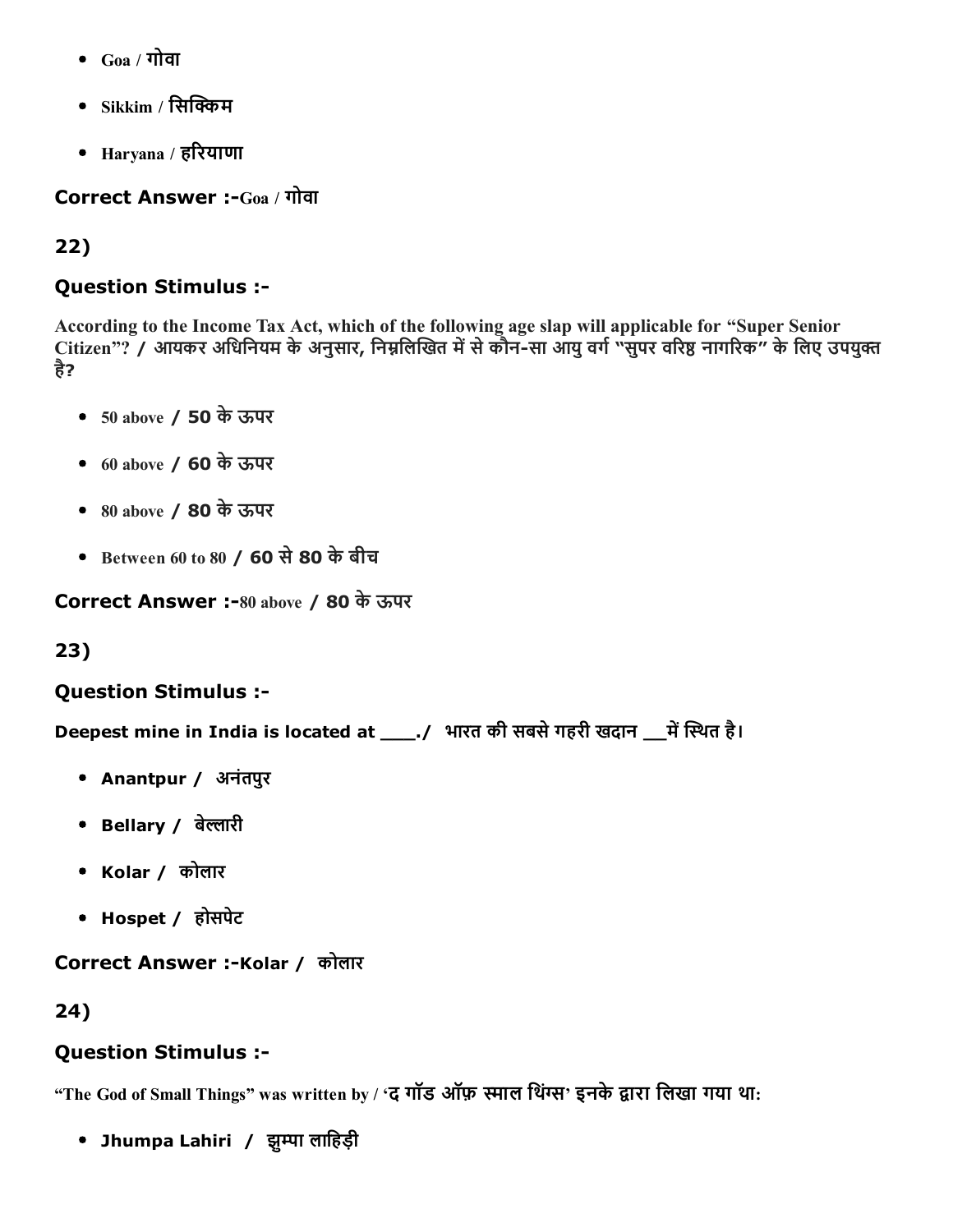- Munshi Premchand / मुंशी प्रेमचन्द
- R K Narayan / आर केनारायण
- Arundhati Roy / अरुंधती रॉय

Correct Answer :-Arundhati Roy / अरुंधती रॉय

### 25)

### Question Stimulus :

After which famous person is the S.S.P.N. railway station at Puttaparthi named? / पुत्तापर्थी में एस.एस.पी.एन रेलवे स्टेशन का नाम किस प्रसिद्ध व्यक्ति के नाम पर है?

- Sri Aurobindo / श्री अरविन्द
- Indira Gandhi / इंदिरा गाँधी
- M.S. Dhoni / एम. एस. धोनी
- Sathya Sai Baba / सत्य साईं बाबा

Correct Answer :-Sathya Sai Baba / सत्य साईं बाबा

## 26)

## Question Stimulus :

Find the odd one out / विषम का चुनाव करिये

- Uma Bharti / उमा भारती
- Sushma Swaraj / सुशमा स्वराज
- V. N. Janaki / वी.एन. जानकी
- Sumitra Mahajan / सुमित्रा महाजन

Correct Answer :-V. N. Janaki / वी.एन. जानकी

## 27)

## Question Stimulus :

Who is the longest serving non-royal head of state in the world? / विश्व में सबसे लंबे समय तक सेवारत राज्य का गैर शाही प्रमुख कौन है?

• Raul Castro / राउल कास्त्रो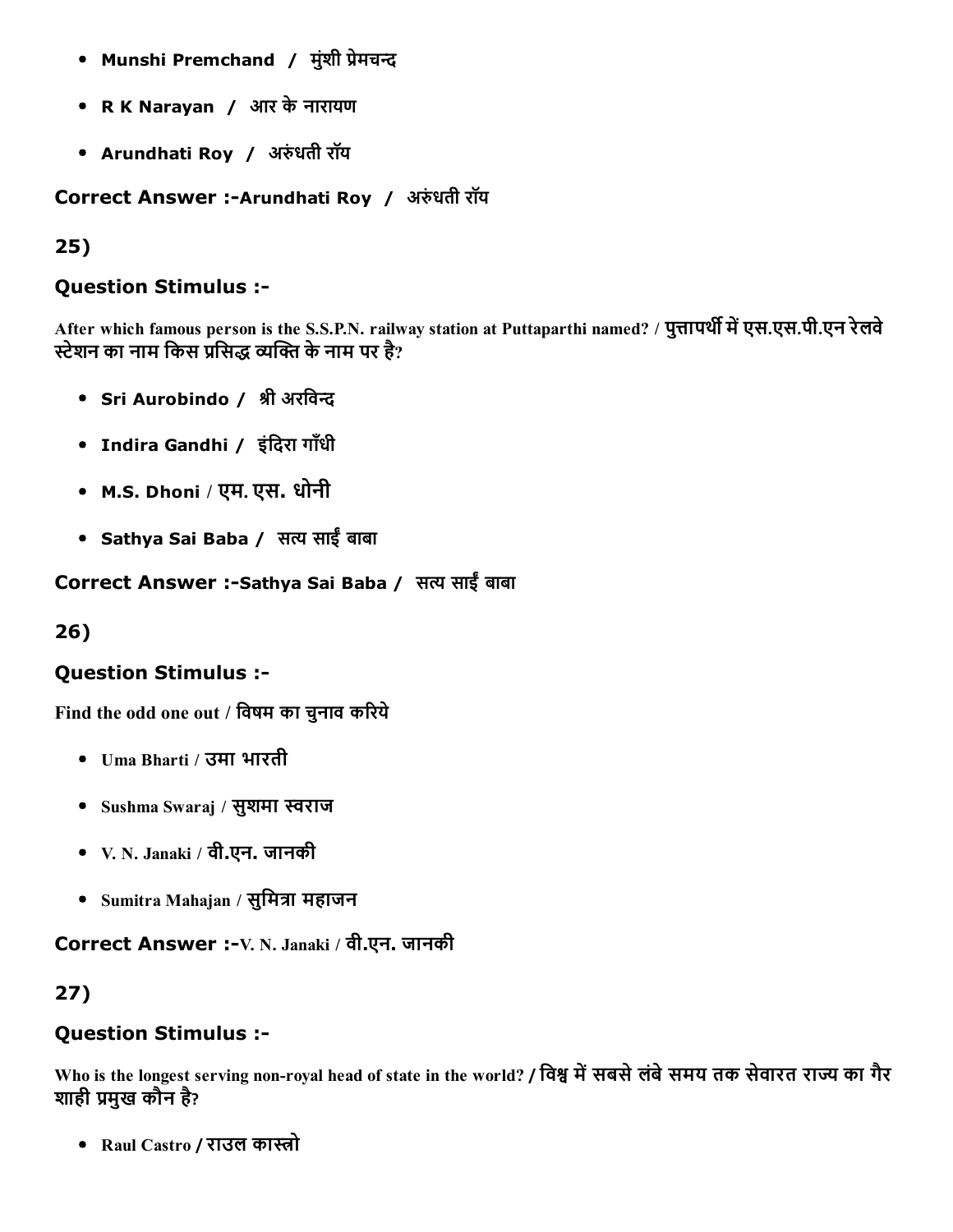- Ayatollah Khomeini / अयातुल्ला खोमैनी
- Hun Sen / îन सेन
- Paul Biya / पॉल िबया

Correct Answer :- Paul Biya / पॉल बिया

### 28)

### Question Stimulus :

Which band is credited with the legendary song "Hotel California"? / किस बैंड को महान गीत 'होटल कैलिफोर्निया' का श्रेय दिया जाता है?

- Avenge Sevenfold / एवेंज सेवनफोल्ड
- The Beatles / द बीटल्स
- The Eagles / द ईगल्स
- Metallica / मेटालिका

Correct Answer :-The Eagles / द ईगल्स

## 29)

## Question Stimulus :

Who among the following was the 40<sup>th</sup> Vice President of the United States of America? / निम्न में से कौन संयुक्त राज्य अमरीका के 40<sup>वें</sup> उपराष्ट्रपति थे?

- Dan Quayle / डैन केल
- Ronald Wilson Reagan / रोनाल्ड विल्सन रीगन
- John Fitzgerald Kennedy / जॉन फ़िट्जगेराल्ड केनेडी
- Richard Nixon / रिचर्ड निक्सन

Correct Answer :-Ronald Wilson Reagan / रोनाल्ड विल्सन रीगन

30)

## Question Stimulus :

Which city is called Pink city of India? / िकस शहर को भारत का गुलाबी शहर कहा जाता है?

• Bangalore / बैंगलोर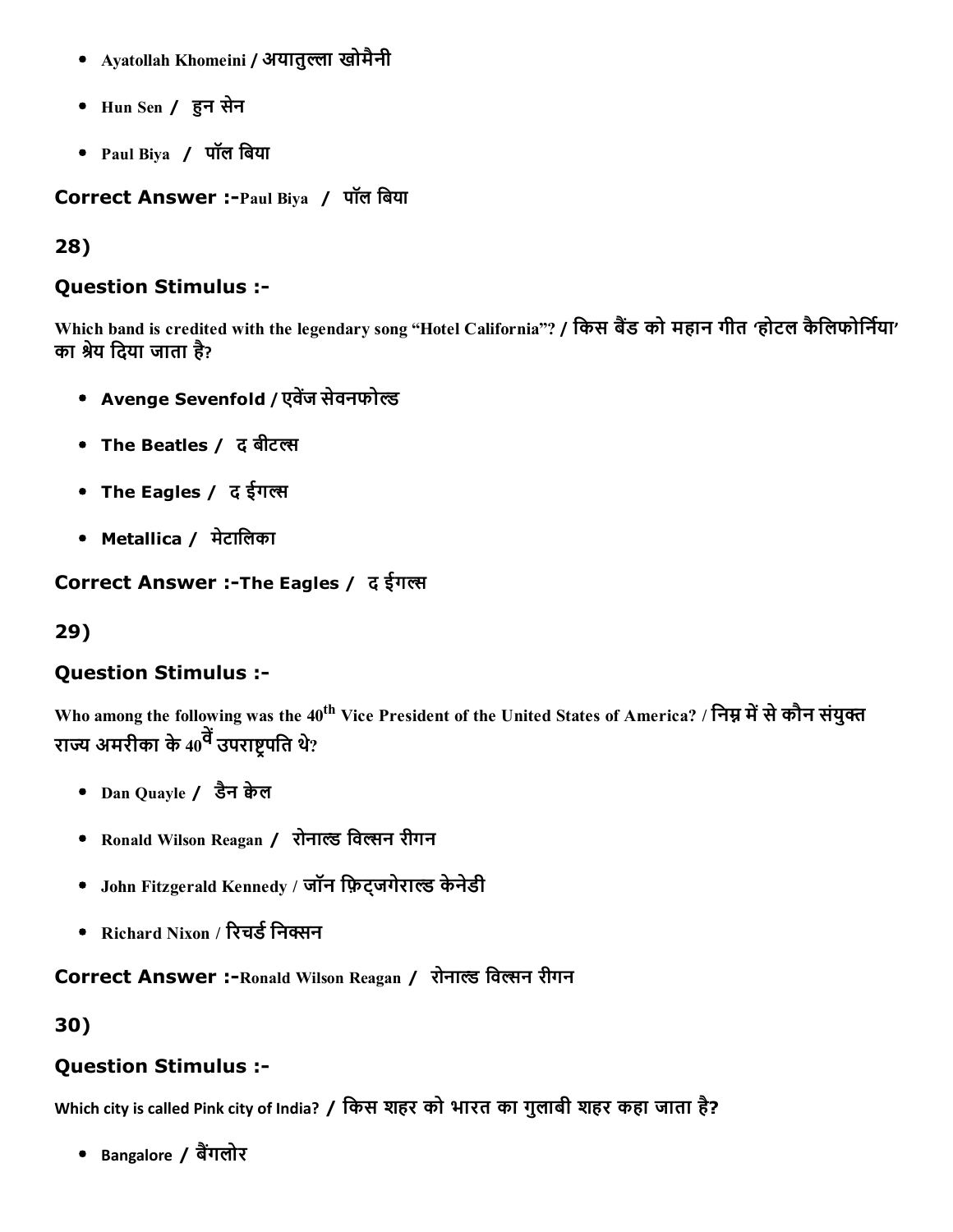- Mumbai / मुंबई
- Delhi / दिल्ली
- Jaipur / जयपुर

Correct Answer :-Jaipur / जयपुर

# 31)

## Question Stimulus :

Which of the following states is NOT on the border of West Bengal? / निम्न में से कौन सा राज्य पश्चिम बंगाल की सीमा पर नहीं है?

- Tripura / त्रिपुरा
- Odisha / ओड़ीशा
- Jharkhand / झारखण्ड
- None of these / इनमें से कोई नहीं

Correct Answer :-Tripura / त्रिपुरा

# 32)

# Question Stimulus :

Nagarjunasagar tiger reserve is in which state? / नागार्जुनसागर बाघ अभयारण्य किस राज्य में है?

- Karnataka / कर्नाटक
- Andhra Pradesh / आंध्रप्रदेश
- Tamil Nadu / तिमलनाडु
- Kerala / केरल

Correct Answer :- Andhra Pradesh / आंध्रप्रदेश

# 33)

# Question Stimulus :

Which of the following states has the largest representation in the Lok Sabha? / निम्न राज्यों में से किसका लोक सभा में सबसे बड़ा प्रतिनिधित्व है?

• Karnataka / कर्नाटक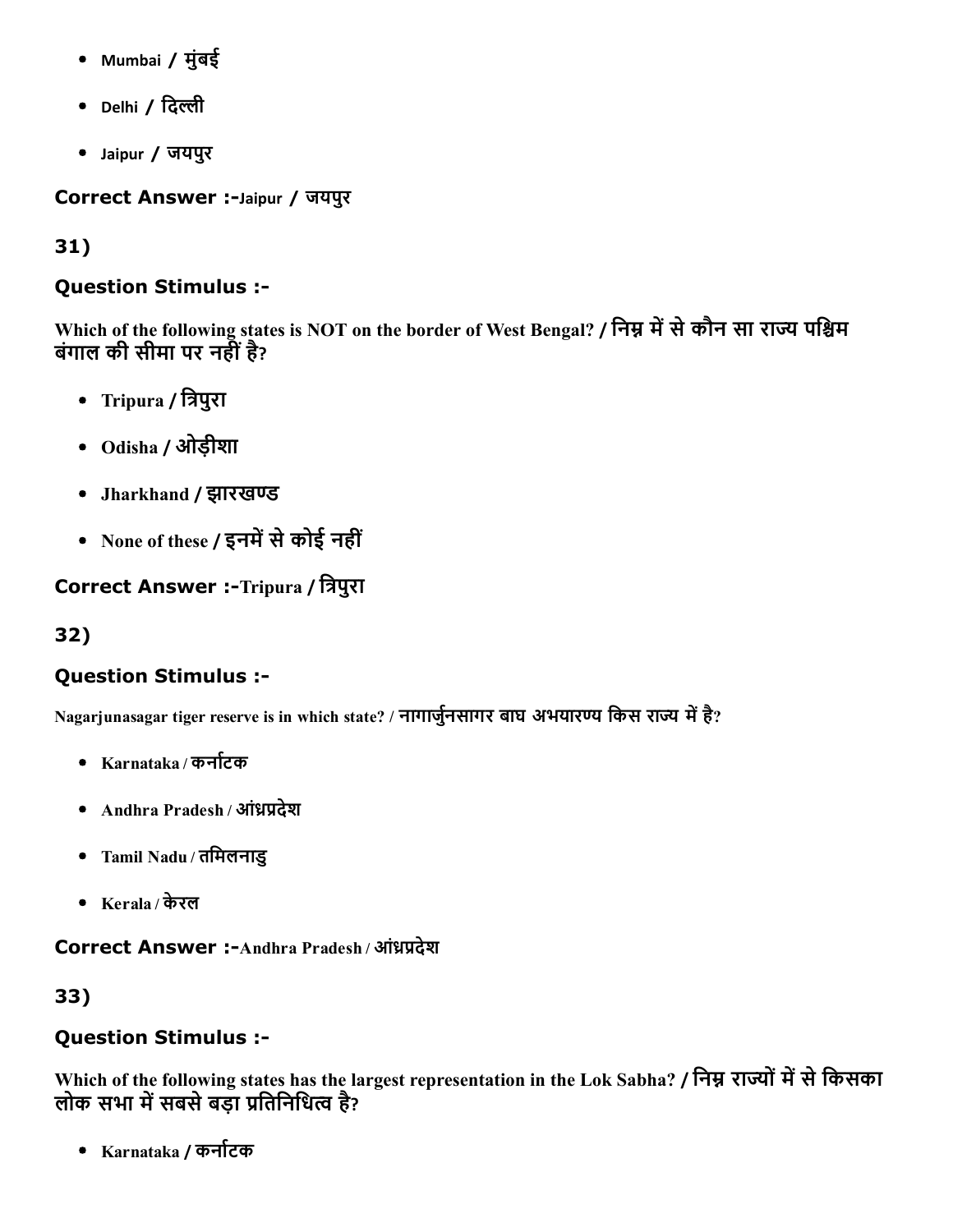- Andra Pradesh / आंध्र प्रदेश
- Uttar Pradesh / उत्तर प्रदेश
- Rajastan / राजस्थान

Correct Answer :-Uttar Pradesh / उत्तर प्रदेश

34)

#### Question Stimulus :

Who has been the longest-serving woman Chief Minister in India? / भारत में सबसे लम्बे समय तक मुख्यमंत्री रहने वाली महिला कौन हैं?

- J. Jayalalithaa / जे. जयलिलता
- Mamata Banerjee / ममता बनर्जी
- Sheila Dikshit / शीला दीिāत
- Mayawati / मायावती

Correct Answer :-Sheila Dikshit / शीला दीक्षित

35)

### Question Stimulus :

Which of these landmarks was designed by the fifth Sikh Guru, Guru Arjan Sahib? / निम्नलिखित में से कौन सा स्थल सिक्खों के पांचवें गुरु, गुरु अर्जन साहिब द्वारा डिज़ाइन किया गया था?

- Lotus Temple / कमल मंिदर
- Golden Temple / स्वर्ण मंदिर
- Meenakshi Temple / मिनाक्षी मंदिर
- Sun Temple / सूर्य मंदिर

#### Correct Answer :-Golden Temple / स्वर्ण मंदिर

36)

#### Question Stimulus :

Who among the following has written the famous book 'Geet Govind' / निम्न में से किसने प्रसिद्ध पुस्तक 'गीत गोविंद' िलखी है?

• Guru Govind / गुरू गोविंद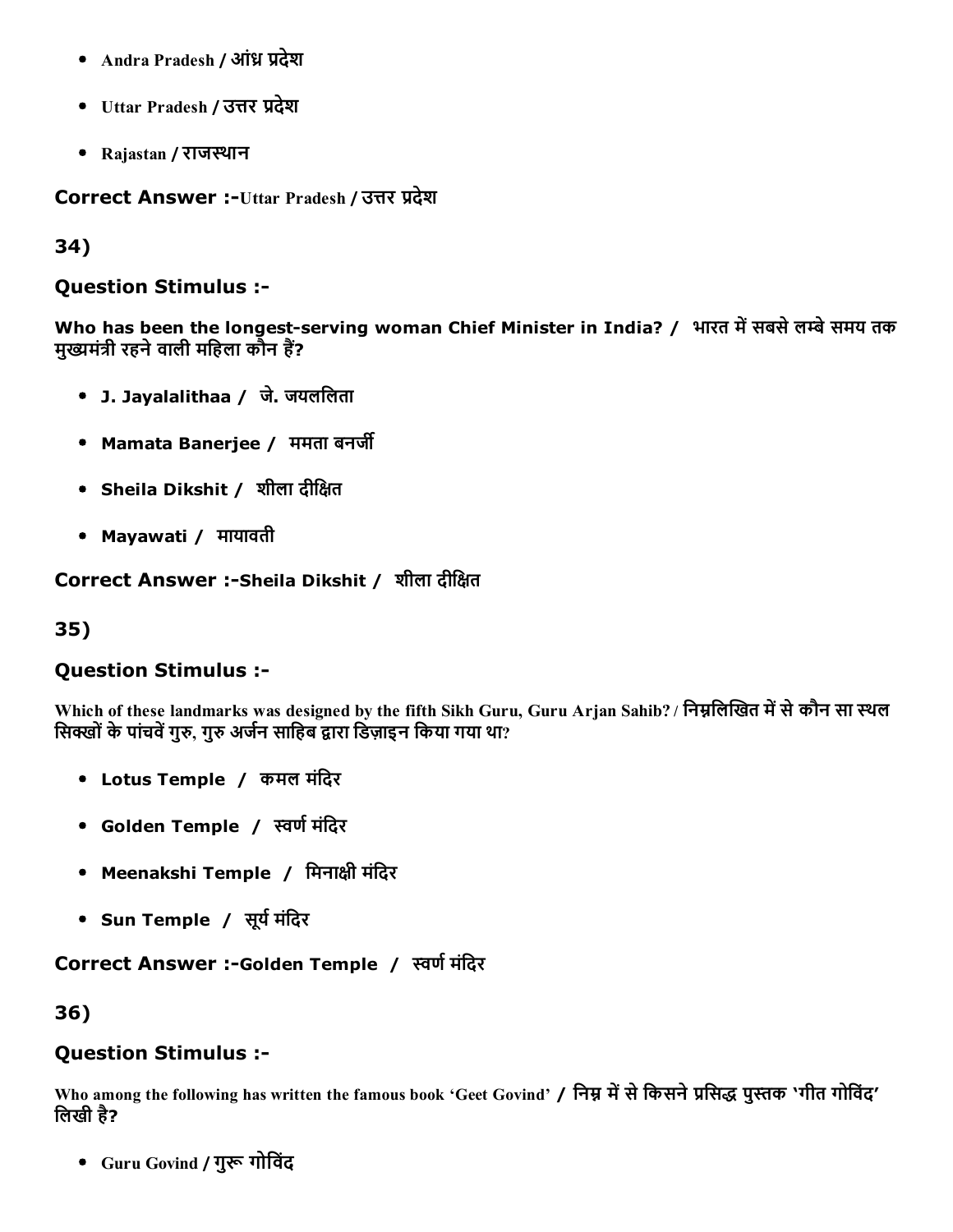- Kalidas / कािलदास
- Jayadev / जयदेव
- Panpa / पनपा

Correct Answer :-Jayadev / जयदेव

# 37)

## Question Stimulus :

Tansen lived in the court of \_\_\_\_\_\_\_\_\_\_ / तानसेन \_\_\_\_\_\_\_\_\_\_\_ के दरबार में रहते थे

- Adil Shah / आदिल शाह
- Ashoka / अशोक
- Akbar / अकबर
- Bahadur Shah Zafar / बहादुर शाह ज़फर

Correct Answer :- Akbar / अकबर

38)

# Question Stimulus :

Krona is the currency of which of the following country? / क्रोना निम्न में से कौन से देश की मुद्रा है?

- $\bullet$  Spain / स्पेन
- Australia / ऑस्टेलिया
- Sweden / תּीडन
- France /  $\overline{W}$ सि

Correct Answer :-Sweden / स्वीडन

39)

# Question Stimulus :

The city "Peshawar" is in which among the following country? / "पेशावर" शहर निम्नलिखित में से किस देश में है?

- India / भारत
- Pakistan / पाकिस्तान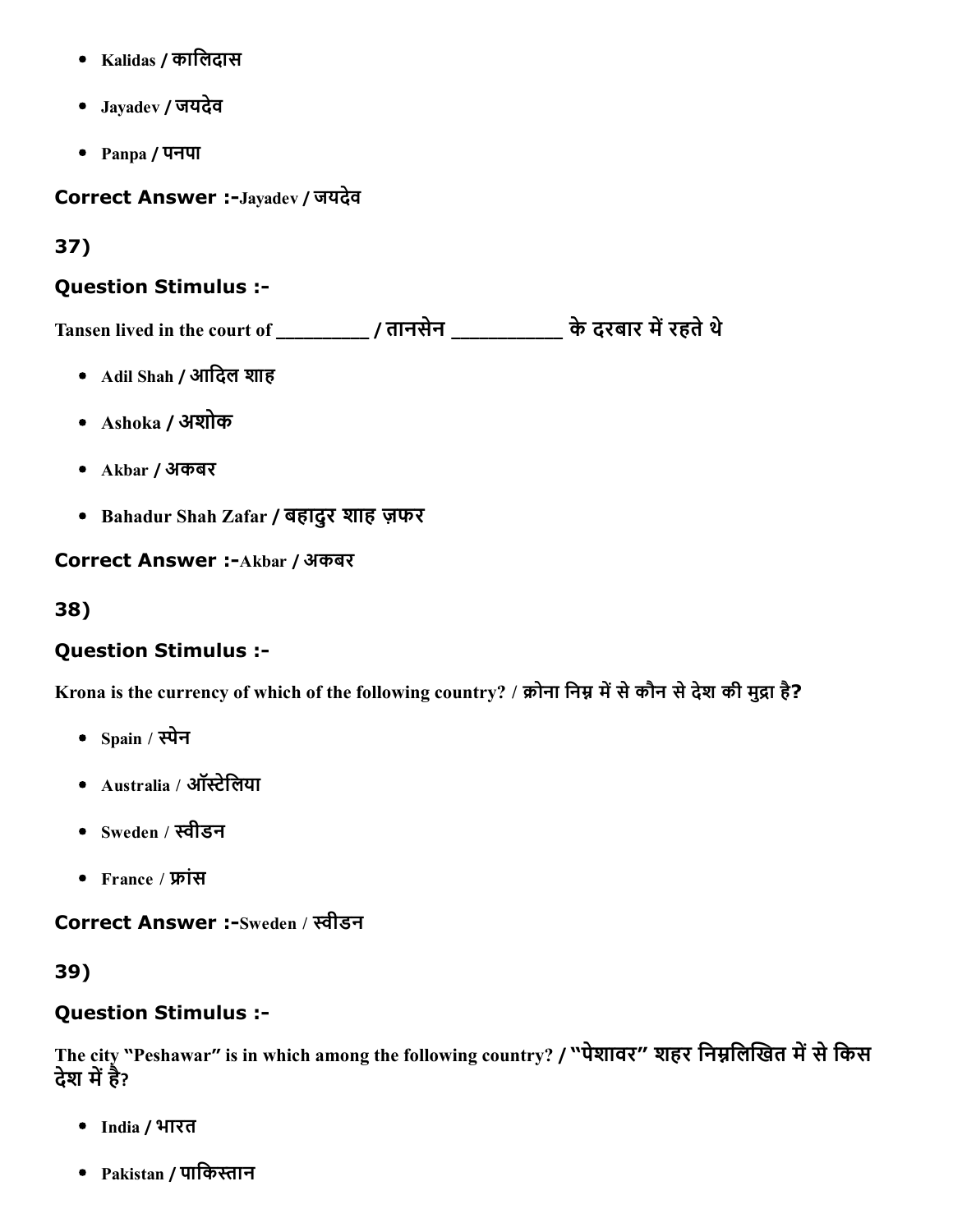- Sri Lanka / mीलंका
- China / चीन

#### Correct Answer :-Pakistan / पाकिस्तान

40)

### Question Stimulus :

What is the color of the wheel (Chakra) in the Indian Nation Flag? / भारतीय राष्ट्रीय झंडे के चक्र का रंग क्या है?

- Dark Black / गहरा काला
- Dark Green / गहरा हरा
- Blue and Black / नीला और काला
- Navy Blue / गहरा नीला

Correct Answer :-Navy Blue / गहरा नीला

### 41)

### Question Stimulus :

With which field was Pandit Bhimsen Joshi associated? / पंडित भीमसेन जोशी किस क्षेत्र से संबंधित थे?

- Sports / खले
- Politics / राजनीित
- Music / संगीत
- Business / Ґापार

Correct Answer :- Music / संगीत

### 42)

## Question Stimulus :

On hearing about whose death did Ravi Shankar compose *Farewell, My Friend*? / िकसके निधन की खबर सुनकर रविशंकर ने 'अलविदा, मेरे दोस्त' गीत लिखा था?

- Mahatma Gandhi / महात्मा गाँधी
- Lady Diana / लेडी डायना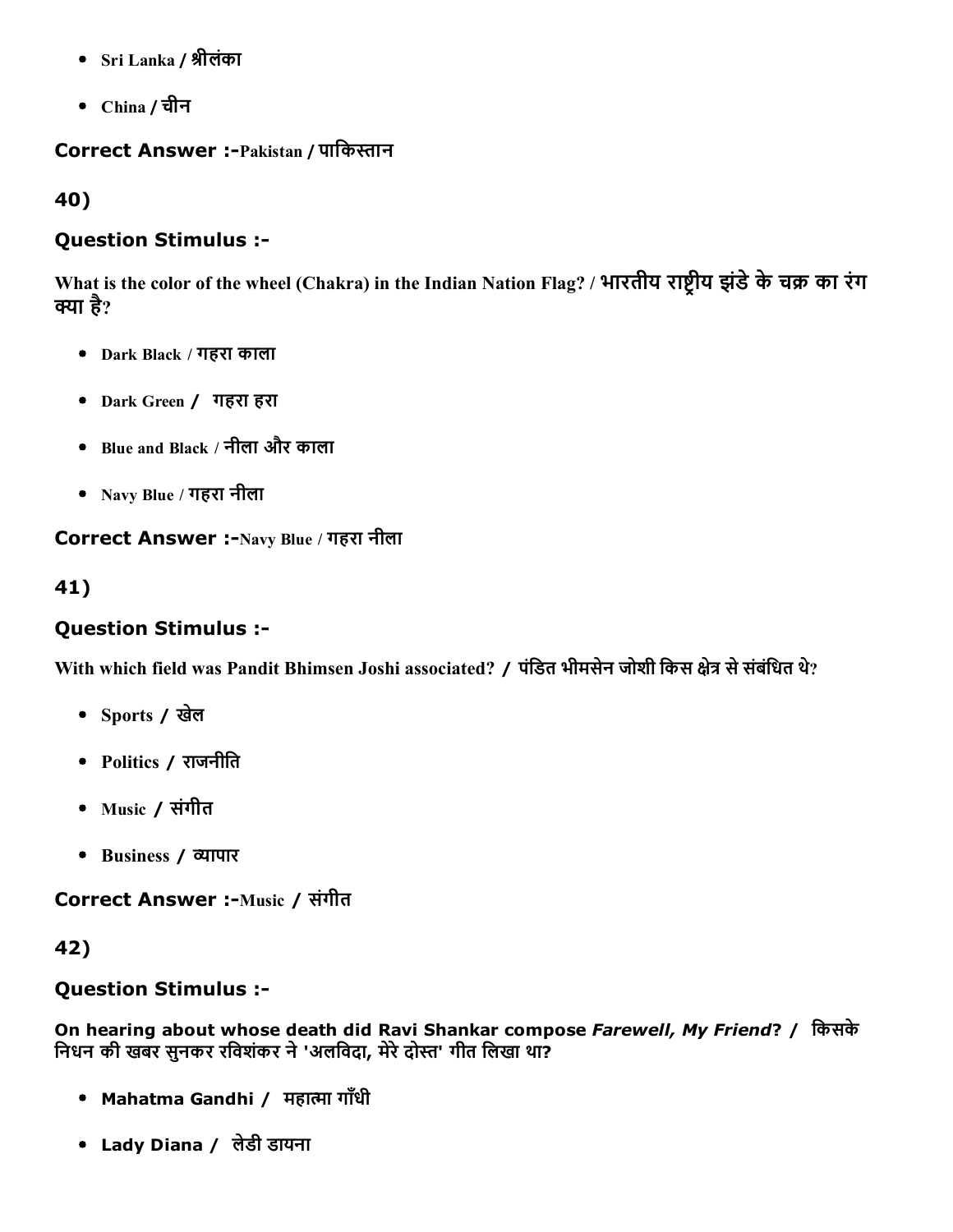- Satyajit Ray / सत्यजित राय
- John F. Kennedy / जॉन एफ़ कैनेडी

Correct Answer :-Satyajit Ray / सत्यजित राय

43)

## Question Stimulus :

When is Nelson Mandela International Day celebrated? / नेल्सन मंडेला अंतर्राष्टीय दिवस कब मनाया जाता है?

- $10^{\rm th}$  August / 10 अगस्त
- 18<sup>th</sup> July / 18 जुलाई
- 30<sup>th</sup> May / 30 मई
- 23<sup>rd</sup> October / 23 अक्टूबर

Correct Answer :-18<sup>th</sup> July / 18 जुलाई

44)

## Question Stimulus :

'National Youth Day' is observed on  $12^{\rm th}$  January to mark the birth anniversary of \_\_\_\_. / 'राष्ट्रीय युवा दिवस' 12 जनवरी को \_\_\_\_ की जयंती के उपलक्ष्य में मनाया जाता है।

- Bhagat Singh / भगत िसंह
- Rajiv Gandhi / राजीव गांधी
- Dhayanchand / ध्यानचंद
- Swami Vivekananda / תּामी िववेकानंद

Correct Answer :-Swami Vivekananda / स्वामी विवेकानंद

## 45)

# Question Stimulus :

The Special Marriage Act was passed in / विशेष विवाह अधिनयम किस वर्ष में पारित हुआ था

- 1859
- $-1954$
- 1892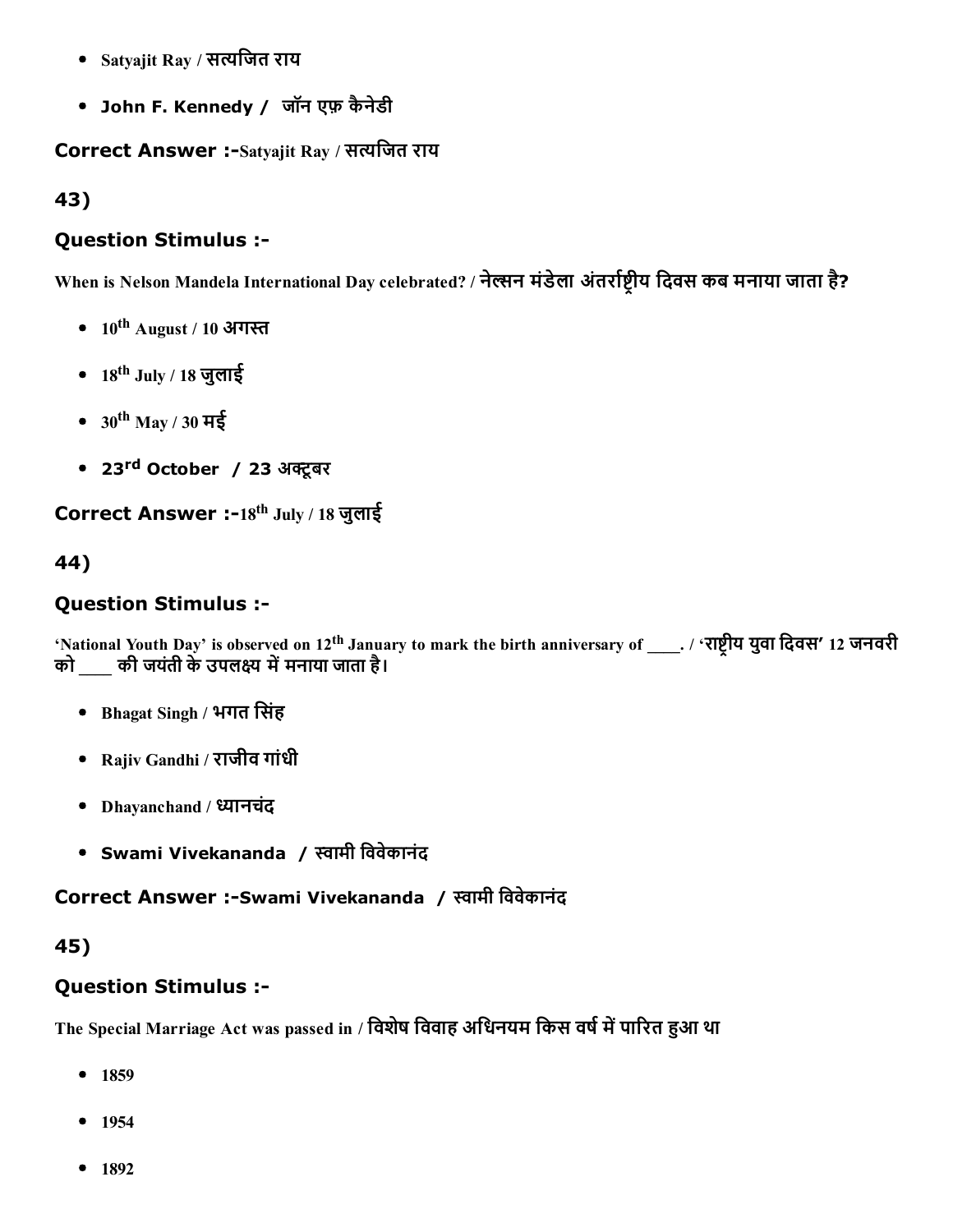• 1961

**Correct Answer :-1954** 

46)

#### Question Stimulus :

When is the 'World Radio Day' observed? / 'विश्व रेडियो दिवस' कब मनाया जाता है?

- 13 th February / 13 फरवरी
- 10<sup>th</sup> March / 10 मार्च
- 24<sup>th</sup> October / 24 अक्टूबर
- $6^{\rm th}$  July / 6 जुलाई

Correct Answer :-13<sup>th</sup> February / 13 फरवरी

### 47)

#### Question Stimulus :

Madhya Pradesh has rocky terrain which is more suited for / मध्य प्रदेश में चट्टानी इलाका है जो इसके लिए उपयुक्त है।

- Tank Irrigation / टैंक सिंचाई
- Canal Irrigation / नहर िसंचाई
- Well Irrigation / कुआँ सिंचाई
- Tubewell Irrigation / नलकूप सिंचाई

Correct Answer :-Tank Irrigation / टैंक सिंचाई

48)

#### Question Stimulus :

Which of the following is NOT a natural region of Madhya Pradesh? / निम्न में से कौन सा मध्य प्रदेश का प्राकृतिक क्षेत्र नहीं है?

- The Plateau of Central India / मध्य भारत का पठार
- The Western Plateau / पश्चिमी पठार
- The Satpura and Maikal Region / सतपुड़ा और मैकाल क्षेत्र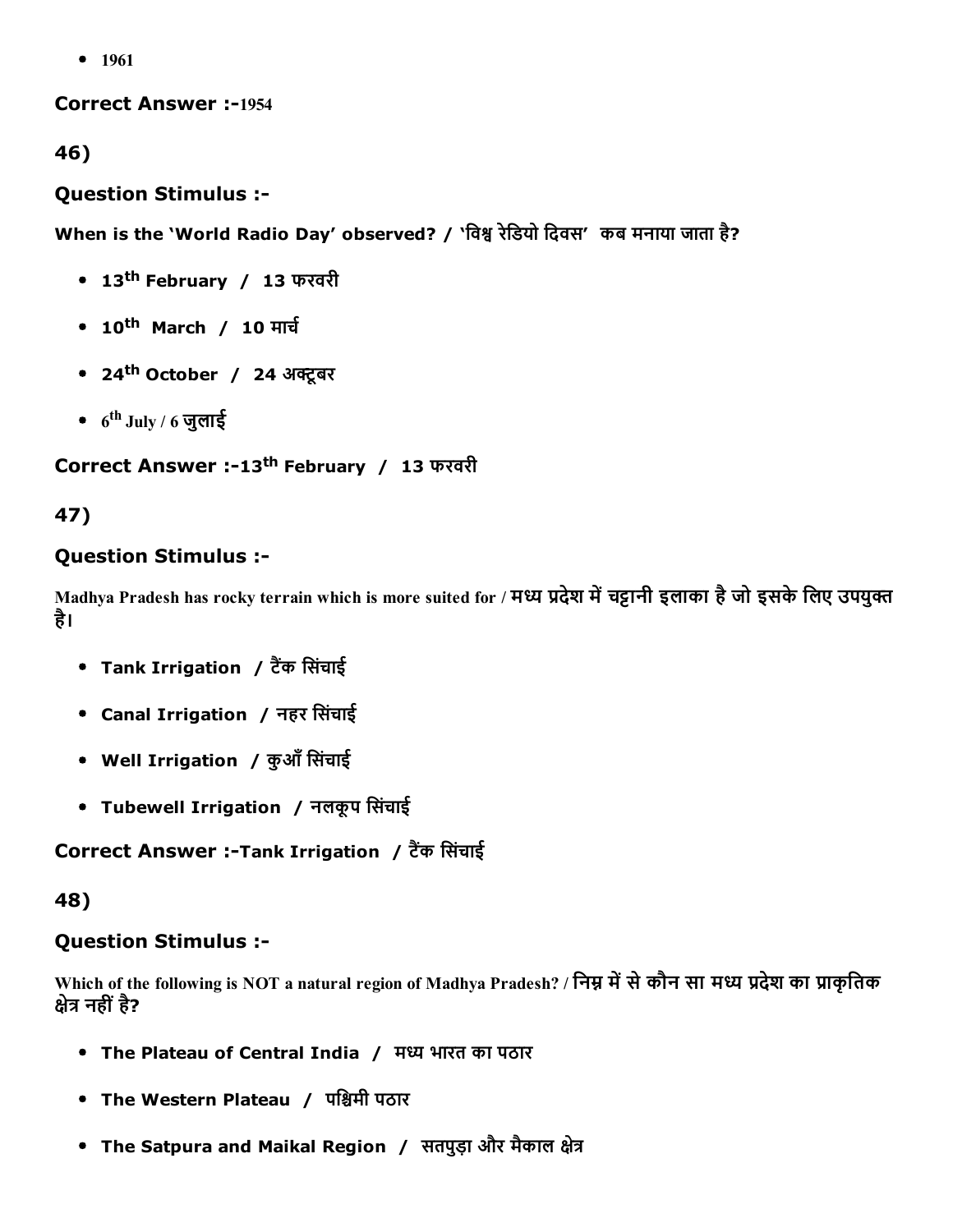• The Narmada-Sone Valley / नर्मदा-सोन घाटी

#### Correct Answer :-The Western Plateau / पश्चिमी पठार

#### 49)

#### Question Stimulus :

The Sanctuary in Madhya Pradesh but which is adjoining Rajasthan is\_\_\_\_ Sanctuary. / एक अभयारण्य जो मध्य प्रदेश में है, लेकिन राजस्थान से सटा है \_\_\_।

- Satpura / सतपुड़ा
- Gandhi Sagar / गांधी सागर
- Bori / बोरी
- Sanjay Dubri / संजय डबरी

Correct Answer :-Gandhi Sagar / गांधी सागर

### 50)

### Question Stimulus :

The most popular singer born in Indore is / इंदौर में पैदा हुए सबसे लोकप्रिय गायक हैं

- Kishore Kumar / िकशोर कुमार
- Lata Mangeshkar / लता मंगेशकर
- Jyoti Roa Misra / ज्योति राव मिश्रा
- Puneet Shrama / पुनीत शर्मा

#### Correct Answer :Lata Mangeshkar / लता मंगेशकर

### 51)

### Question Stimulus :

Which of the following is the standard form of 0.00025? / निम्न में से 0.00025 का मानक रूप कौन सा है?

- $2.5 \times 10^{-3}$
- $2.5 \times 10^3$
- $2.5 \times 10^{4}$
- $2.5 \times 10^{-4}$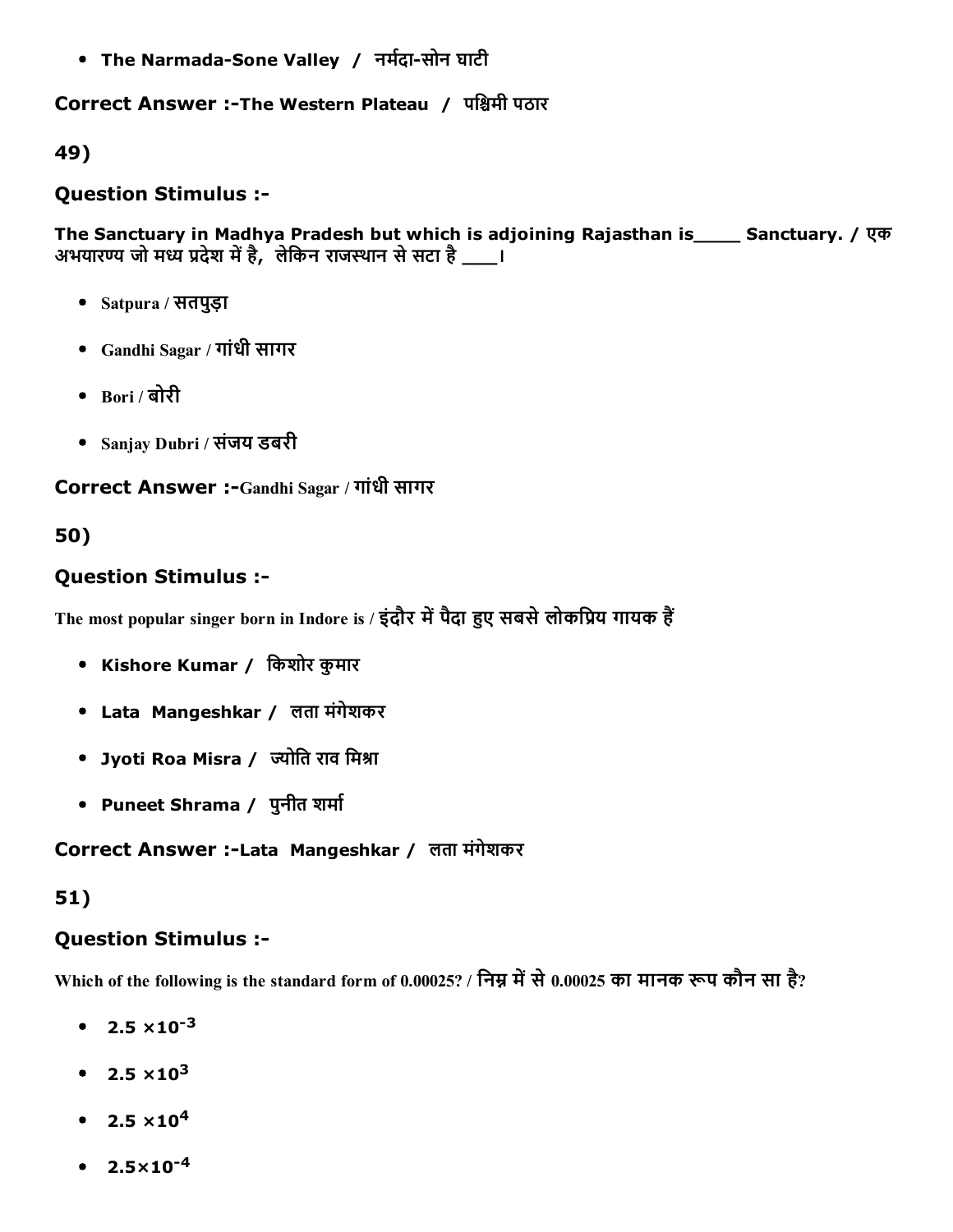Correct Answer :-  $2.5 \times 10^{-4}$ 

### 52)

Question Stimulus :

The value of 7985 × 107 7985 × 7 = \_\_\_\_\_\_\_. / 7985 × 107 7985 × 7 का मान =

 $• 749$ 

 $\overline{\phantom{a}}$ 

- $-7985000$
- 798500
- $100$

Correct Answer :-798500

### 53)

### Question Stimulus :

The constant term in the algebraic expression,  $5p + 3pq + 7r - 5/9$  / बीज गणीतीय अभिव्यंजना  $5p + 3pq + 7r - 5/9$  में эथायी पद है

- $5/9$
- $5$
- $3$
- $-5/9$

Correct Answer :-- 5/9

### 54)

#### Question Stimulus :

The mean of certain set of data is 40. Find the new mean of the resulting numbers when increased by 9 and divided by7. / किसी डाटा के निश्चित सेट का माध्य 40 है। परिणामित संख्याओं का नया माध्य निकालिए जब 9 से बढ़ाया जाये और 7 सेिवभािजत िकया जाये।

- $49$
- $\bullet$  7
- $9$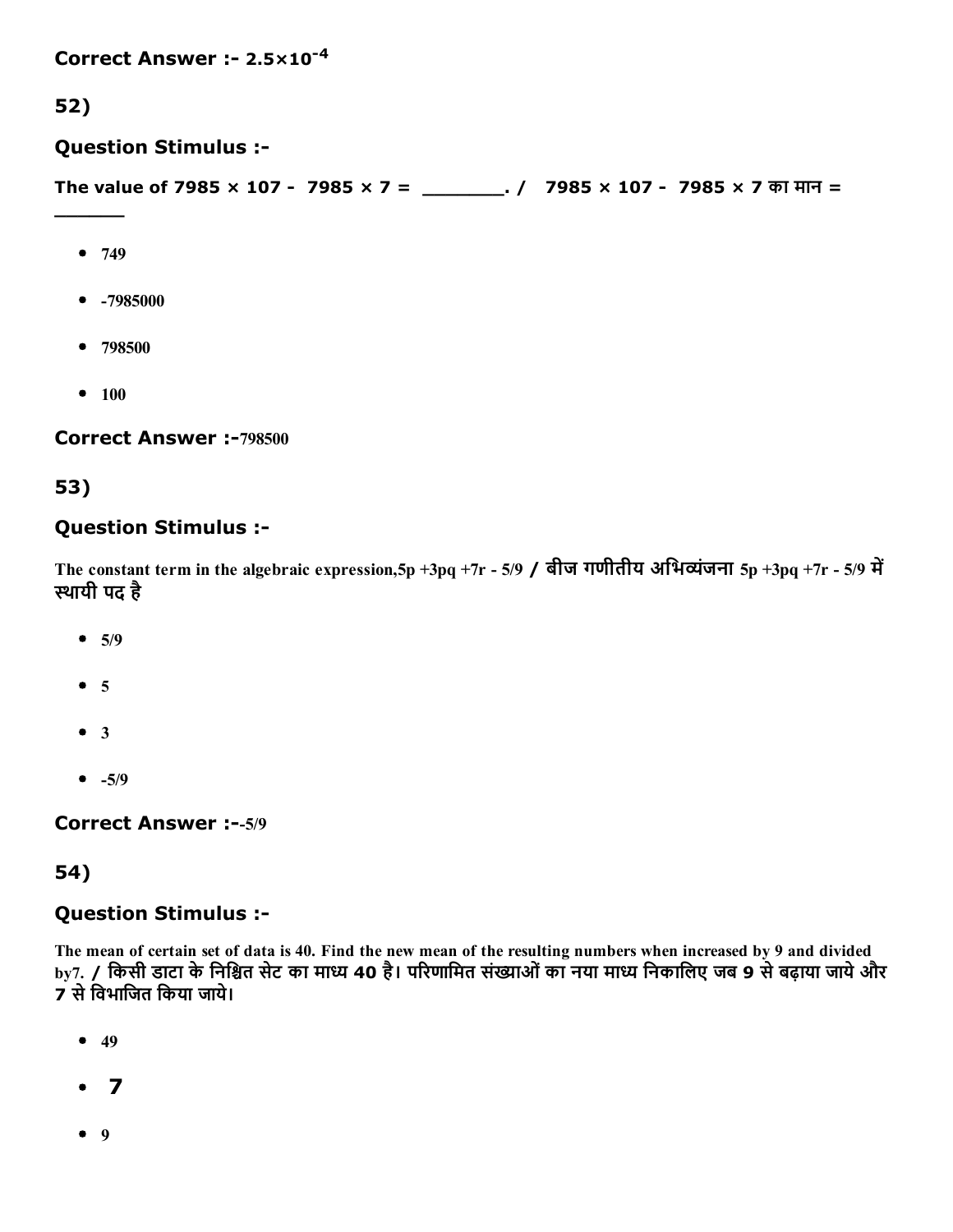$• 40$ 

#### **Correct Answer :- 7**

55)

### Question Stimulus :

The mean of certain set of data is 30. Find the new mean of the resulting numbers when increased by 5 and divided by 5. / डाटा के किसी निश्चित सेट का माध्य 30 है। परिणामी संख्याओं का नया माध्य निकालिये जब 5 से वर्धित और 5 से विभाजित किया जाता है।

- $35$
- $10$
- $7$
- 36

**Correct Answer :-7** 

56)

### Question Stimulus :

The base of the parallelogram is thrice its height. If the area is 192 cm<sup>2</sup>, then the base and height of the parallelogram is \_\_\_\_\_\_\_\_ and \_\_\_\_\_\_\_ respectively. / समानांतर चतुर्भुज का आधार उसकी ऊँचाई से तिगुना है। यदि paranciogram is \_\_\_\_\_\_\_\_ and \_\_\_\_\_\_\_ respectively. 7 when we an sight of the sense is and the sense if  $\ddot{\hat{\epsilon}}$ 

- 24 cm, 8 cm / 24 सेमी, 8 सेमी
- 21 cm, 7 cm / 21 सेमी, 7 सेमी
- 18 cm, 6 cm / 18 सेमी, 6 सेमी
- 27 cm, 9 cm / 27 सेमी, 9 सेमी

Correct Answer :24 cm, 8 cm / 24 सेमी, 8 सेमी

57)

### Question Stimulus :

Two houses with one side common wall are to be fenced. The cost of fencing is Rs.22.40 per metre. \_\_\_\_\_\_\_\_\_\_\_\_\_\_\_\_\_\_\_\_\_\_\_\_\_ is the cost of fencing both houses. / एक तरफ सामान्य दीवार वाले दो घरों में घेरा लगाना है। घेरा लगाने की कीमत रू22.40 प्रति मीटर है। दो घरों को घेरे से घेरने की कीमत\_\_\_\_\_\_\_\_\_\_\_\_है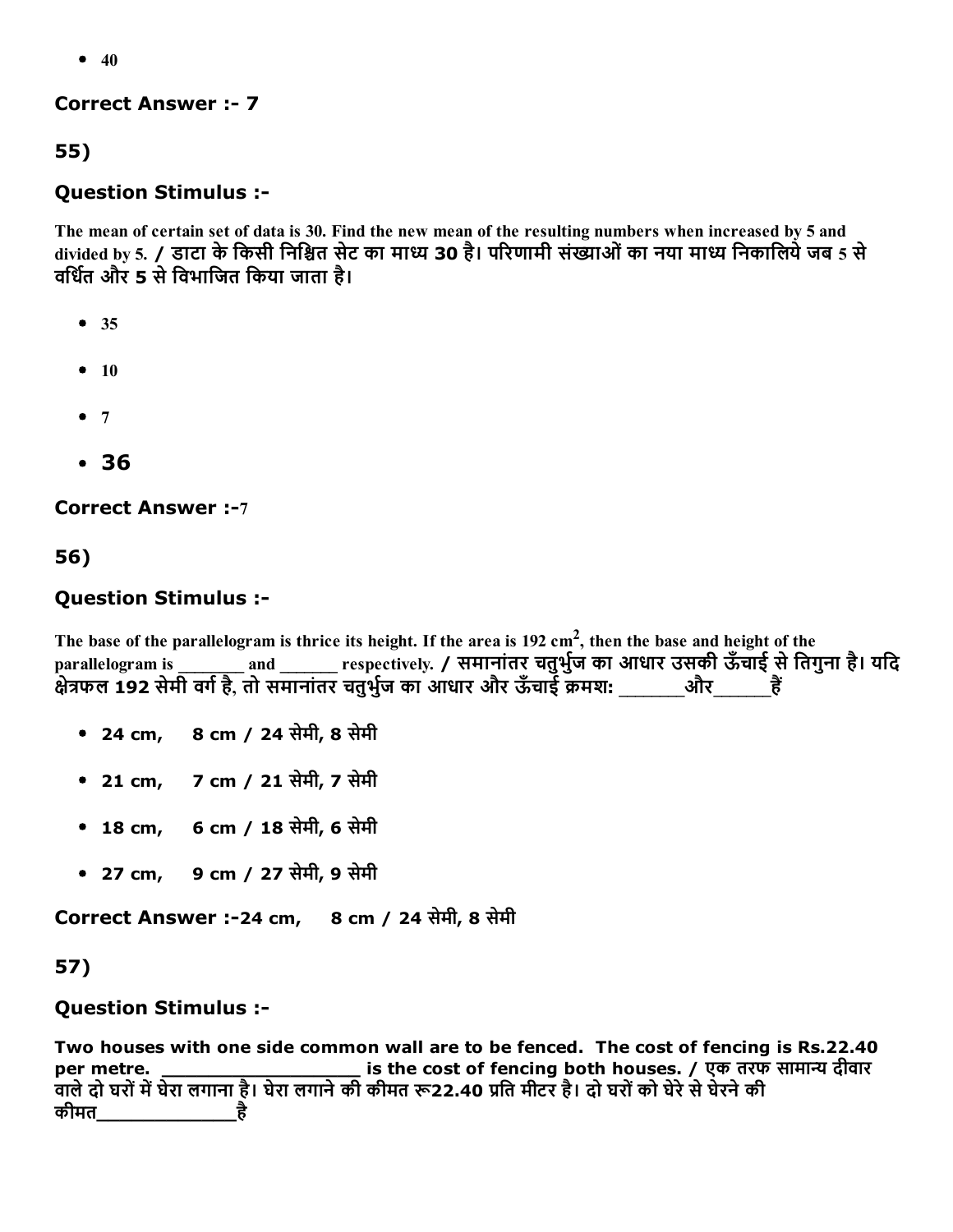|                 | House 1 | House <sub>2</sub> |
|-----------------|---------|--------------------|
|                 |         |                    |
| 15 <sub>m</sub> |         |                    |
|                 |         |                    |
|                 | 23<br>m | 27<br>m            |

- Rs.3390.60 / रू 3390.60
- Rs.3087.30 / रू 3087.30
- Rs.3248.00 / रू 3248.00
- Rs.3302.40 /  $\overline{\mathcal{R}}$  3302.40

Correct Answer :-Rs.3248.00 / रू 3248.00

### 58)

### Question Stimulus :

An apartment casts a shadow of length 654 m long and at the same time a tree standing in front of it casts a shadow of length 6 meters. If the tree is 2 m of height, what is the height of the apartment? / एक अपार्टमेंट 654 मी लम्बी परछाई डालती है और उसी समय उसके सामने खड़ा एक पेड़ 6 मी लम्बी परछाई डालता है। यदि पेड़ 2 मी ऊचाँई का है, तो अपार्टमेंट की ऊंचाँई क्या है?

- 327m / 327 मी
- 109m / 109 मी
- 1308m / 1308 मी
- 218 m / 218 मी

Correct Answer :-218 m / 218 मी

### 59)

### Question Stimulus :

Complete the table of values for the following equation.  $X = y - 5$  / निम्न समीकरण के लिये मान का टेबल पूरा कीजिये:  $X = y - 5$ 

| -- | --- | --- |
|----|-----|-----|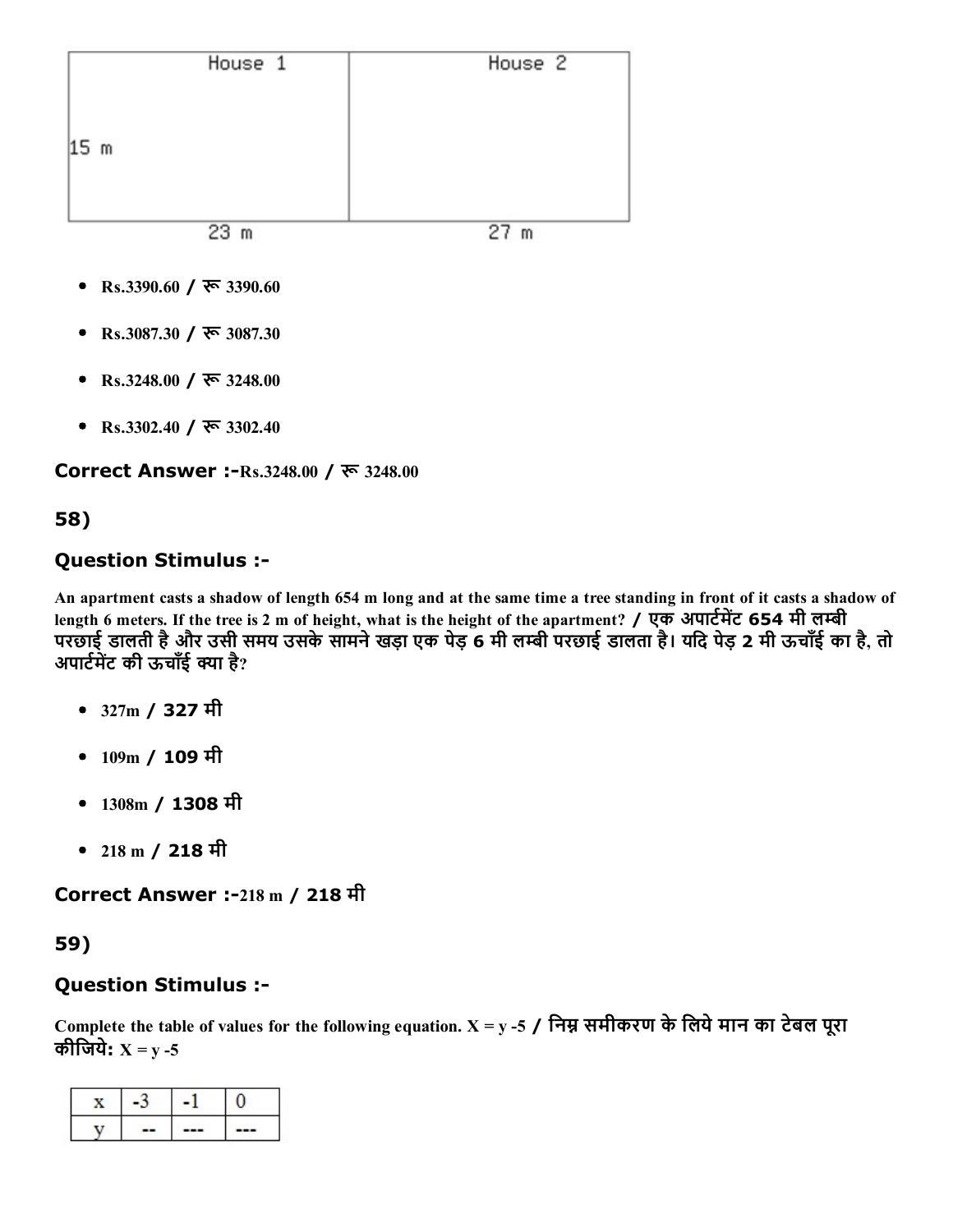- 2,4, 5
- $-3, -6 -5$
- $-4, -2, 5$
- 1, 4,5

Correct Answer :-2,4, 5

60)

#### Question Stimulus :

A \_\_\_\_\_\_\_\_\_\_\_\_\_ is a bar graph that shows data in intervals. / \_\_\_\_\_\_\_\_\_\_\_\_\_\_\_\_\_\_\_\_\_\_\_ एक दंड ग्राफ है जो अंतराल में डाटा प्रस्तुत करता है

- $\bullet$  Histogram / आयतचित्र
- Bar graph / दंड ग्राफ
- Line graph / रेखा ĭाफ
- Linear graph / रैखिक ग्राफ

Correct Answer :-Histogram / आयतचित्र

61)

### Question Stimulus :

The first Indian Satellite launched from the Indian soil / भारतीय भूमि से प्रक्षेपित प्रथम भारतीय उपग्रह है

- Aryabhatta / आर्यभट्ट
- Bhaskara 1 / भास्कर 1
- Rohini / रोिहणी
- INSAT 1 A / इनसैट 1 ए

Correct Answer :-Rohini / रोहिणी

### 62)

#### Question Stimulus :

The number of atoms of elements M,S,O and H in the salt with formula  $M_2(SO_4)_3.6H_2O$ are, / लवण जिसका सूत्र M<sub>2</sub>(SO4)3.6H<sub>2</sub>O है उसमें, तत्व M,S, O और H के परमाणुओं की संख्याएं हैं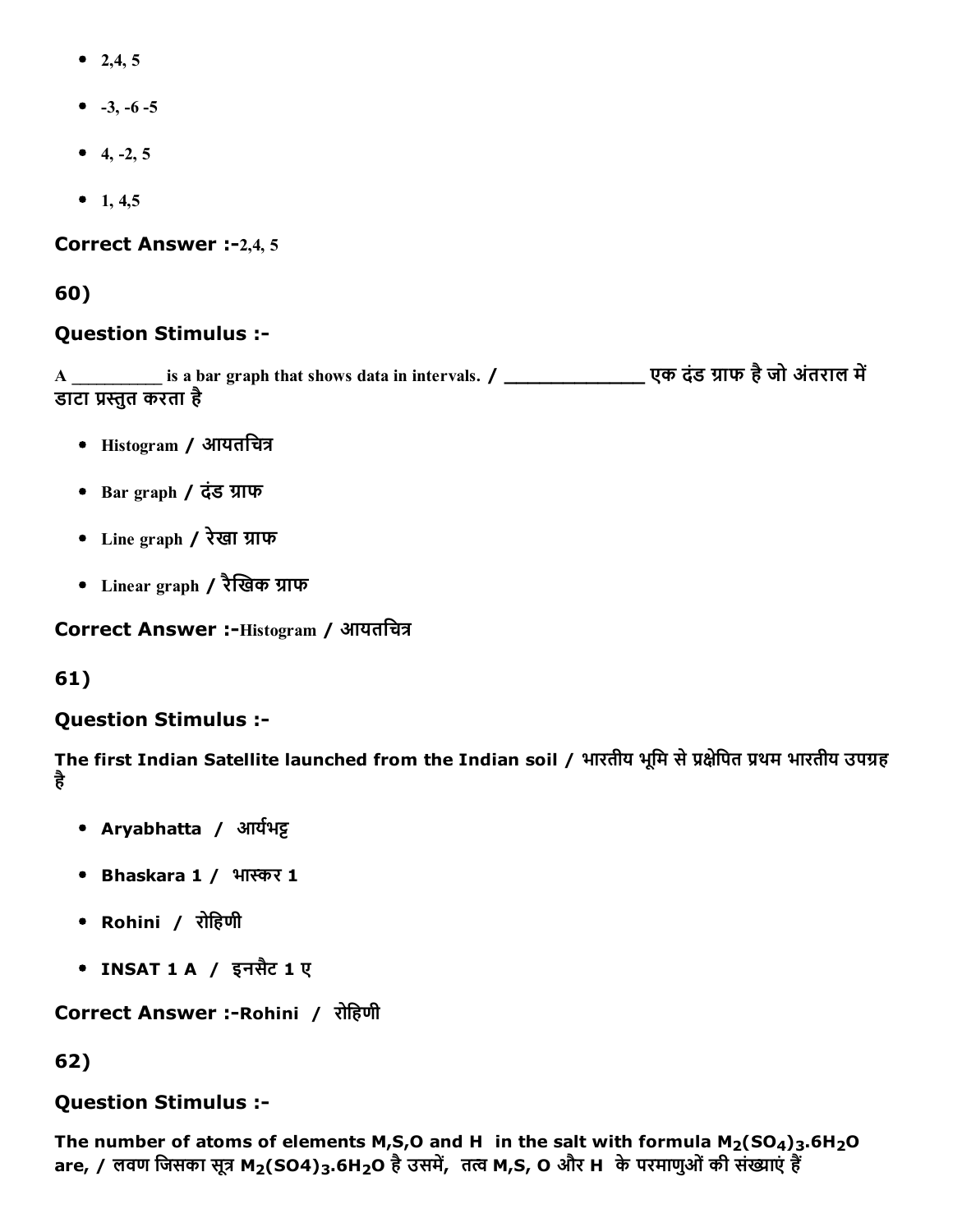- 2,1,12,6
- $2,3,12,12$
- $\bullet$  2,3,12,18
- $2,3,18,12$

Correct Answer :-2,3,18,12

63)

## Question Stimulus :

Figure shows the positions of an object AB, an optical device M and the image A'B' of the object formed by M. The device M is a / नीचे दी गयी आकृति दिखाती है एक वस्तु AB की स्थिति, एक ऑप्टिकल डिवाइस M और M के द्वारा बनाया गया वस्तु का प्रतिबिंब A'B । डिवाइस M है



- convex mirror / उत्तल दर्पण
- concave mirror / अवतल दर्पण
- plane mirror / समतल दर्पण
- convex lens / उत्तल लेंस

Correct Answer :-concave mirror / अवतल दर्पण

## 64)

## Question Stimulus :

An electric circuit is made using a torch cell, a bulb and copper wires. The bulb does not glow. The reason may be / एक विद्वयत्-परिपथ, एक टॉर्च सेल, एक बल्ब और कॉपर की तारों का प्रयोग करके बनाया गया है। बल्ब जलता नहीं है। कारण हो सकता है

- the copper wires have more length than what is required / कॉपर के तारों की लम्बाई आवश्यकता से ज्यादा है
- the torch cell is connected with its polarity reversed / टॉर्च सेल को उसकी ध्रुवणता से उत्क्रमित करकेजोड़ा जाता है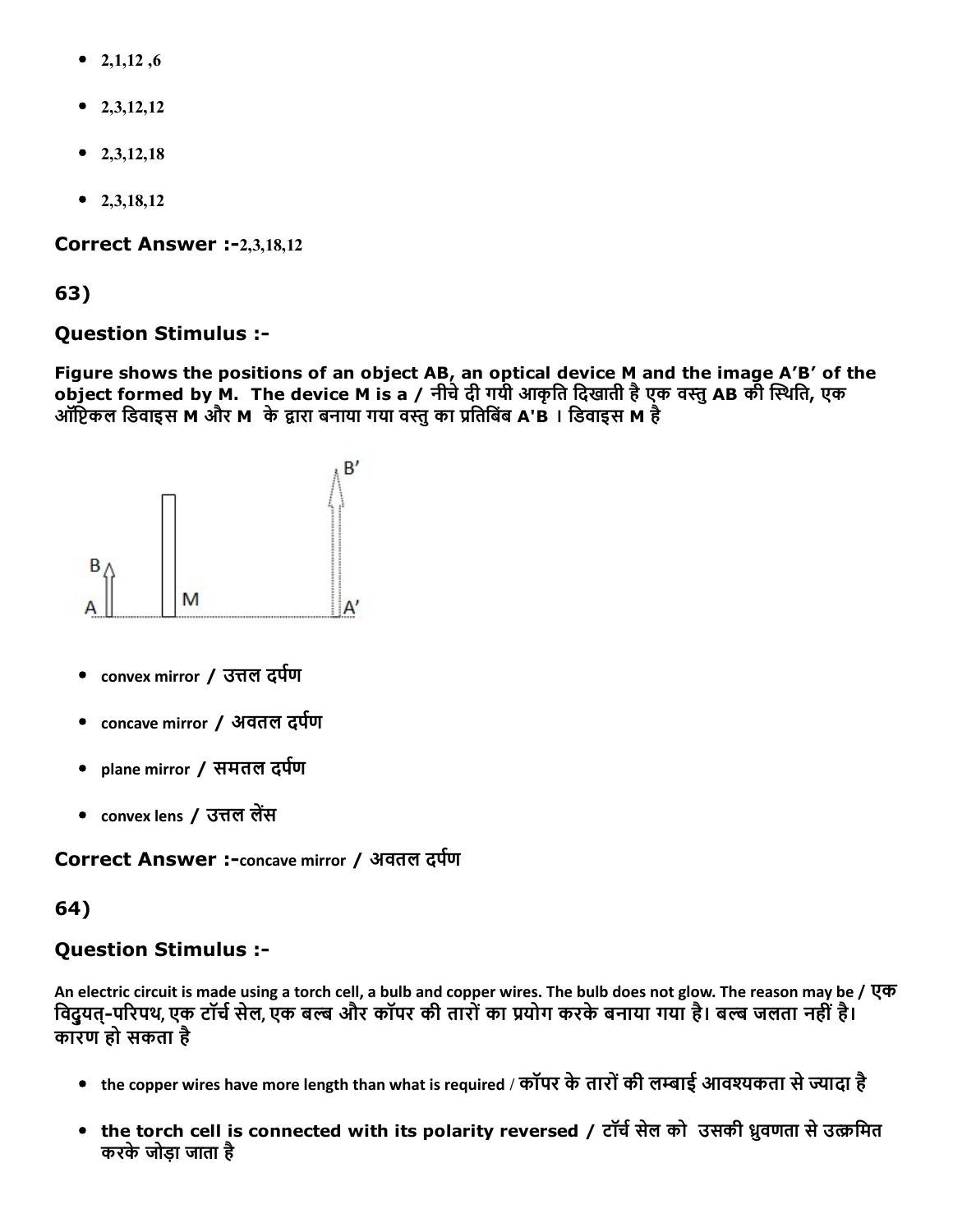- the torch cell is touched by the hand / टॉर्च सेल को हाथ से स्पर्श किया जाता है
- the copper wire does not touch the cell / कॉपर की तार सेल को स्पर्श नहीं करती

Correct Answer :-the copper wire does not touch the cell / कॉपर की तार सेल को स्पर्श नहीं करती

65)

### Question Stimulus :

The gem that is known as Panna Gemstone / वह रत्न जो पन्ना रत्न के नाम से जाना जाता है

- Topaz / पुखराज
- $Ruby / HI$ णिक्य
- Emerald / मरकत
- Diamond / हीरा

Correct Answer :-Emerald / मरकत

## 66)

## Question Stimulus :

Which among the following is not a chemical change / निम्न में से कौन रासायनिक परिवर्तन नहीं है

- Fermentation / किण्वन
- Combustion / दहन
- Corrosion / संक्षारण
- Condensation / संघनन

Correct Answer :-Condensation / संघनन

## 67)

## Question Stimulus :

Which one of the following constituent of Petroleum is used as solvent for dry cleaning? / पेट्रोलियम के निम्न में से किस घटक का उपयोग ड्राई क्लीनिंग हेतु विलायक के रूप में किया जाता है?

- Kerosene / केरोिसन
- Diesel / डीजल
- Lubricating oil / लुब्रिकेंट ऑयल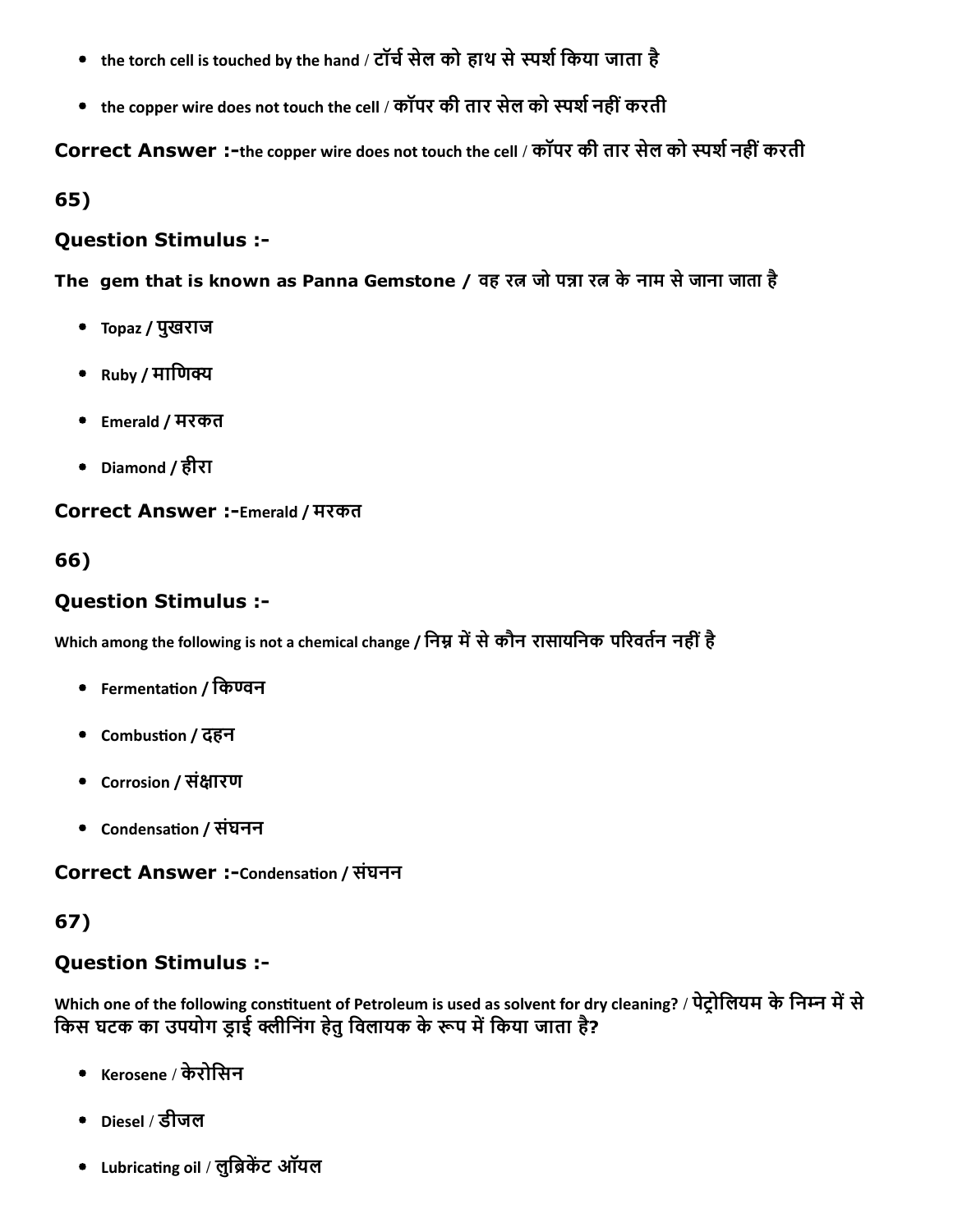• Petrol / पेट्रोल

## Correct Answer :-Petrol / पेट्रोल

68)

## Question Stimulus :

The component of the gastric juice that destroys the bacteria in the food we take is \_\_\_\_\_\_\_\_\_\_ / आमाशय रस का वह घटक जो हमारे¸ारा ĭहण िकयेगयेभोजन मgउपεэथत बैōीδरया को नЊ करता है

- Hydrochloric acid / हाइड्रोक्लोरिक अम्ल
- Pepsin / पेप्सिन
- Renin / रेिनन
- Lipase / लाइप्रेस

Correct Answer :-Hydrochloric acid / हाइड्रोक्लोरिक अम्ल

69)

# Question Stimulus :

What is a Plasmid? / प्लास्मिड क्या है?

- Extra nuclear DNA in bacteria / जीवाणु में अतिरिक्त नाभिक डीएनए
- A pathogenic virus / एक रोगजनक िवषाणु
- Bacteria / जीवाणु
- Extra nuclear DNA in eukaryotes / सुकेन्द्रिक में अतिरिक्त नाभिक डीएनए

Correct Answer :-Extra nuclear DNA in eukaryotes / सुकेन्द्रिक में अतिरिक्त नाभिक डीएनए

## 70)

## Question Stimulus :

Which of the following is a monocot plant? / निम्न में से कौन एकबीजपत्री पौधा है?

- Paddy / धान
- Grapes / अंगूर
- Mango / आम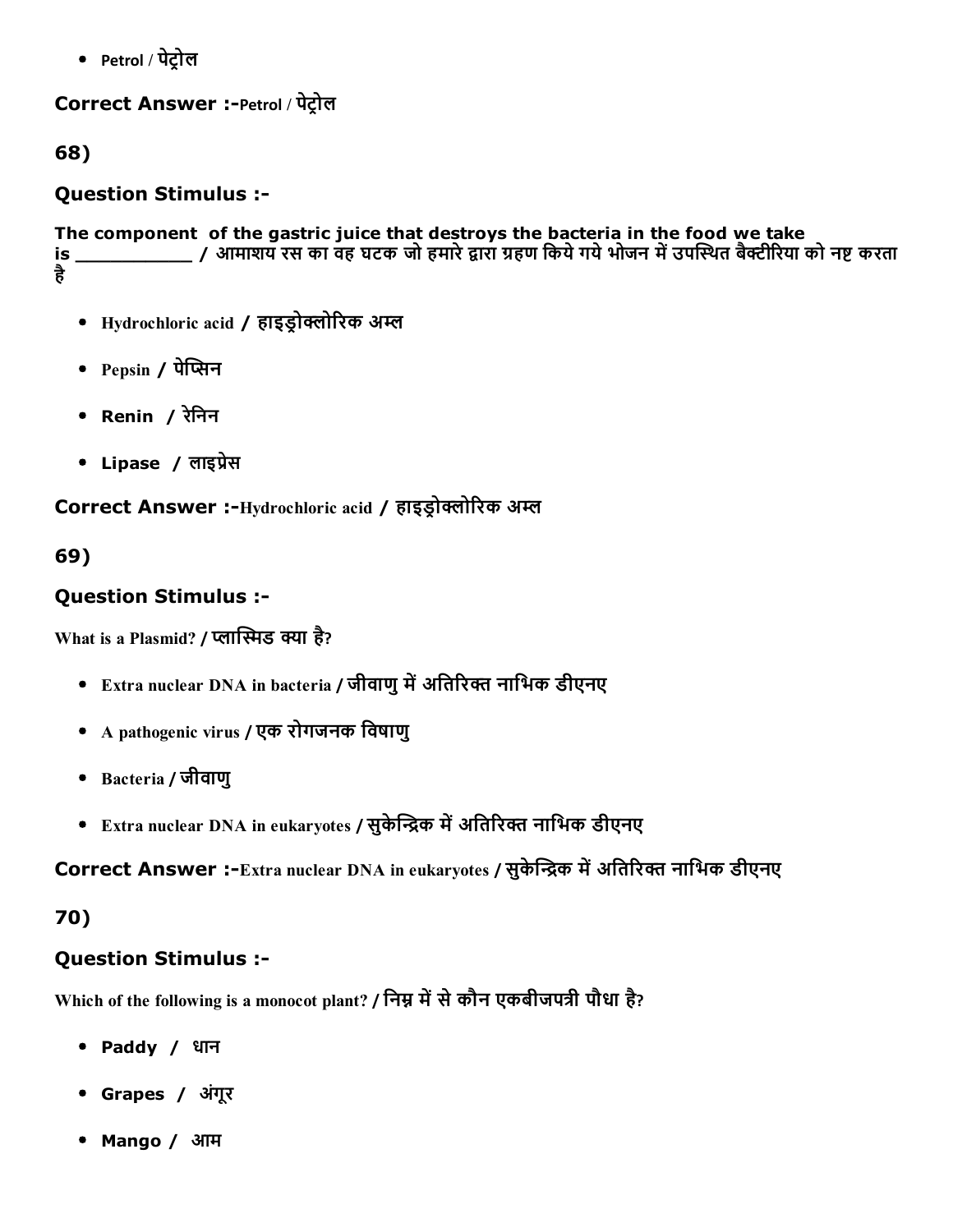Apple / सेब

Correct Answer :-Paddy / धान

71)

## Question Stimulus :

If 56 workers can construct a building within 45 days, how many days will it take for 30 workers? / यदि 56 मजदूर 45 दिनों में एक भवन का निर्माण कर सकते हैं, तो 30 मजदूरों को यह करने में कितने दिन लगेंगे $\overline{?}$ 

- $74$
- $54$
- $80$
- $84$

**Correct Answer :-84** 

72)

Question Stimulus :

If  $\frac{x}{y} = \frac{3}{7}; \frac{y}{z} = \frac{5}{3}$ <br>If  $\frac{x}{y} = \frac{3}{7}; \frac{y}{z} = \frac{5}{3}$ <br>If  $\frac{x}{y} = \frac{3}{7}; \frac{y}{z} = \frac{5}{3}$ <br>If  $\frac{y}{y} = \frac{5}{7}$ <br>If  $\frac{z}{z} = \frac{3}{3}$ <br>If  $\frac{y}{z} = \frac{5}{3}$ एवं z का योग 568 है। z का मान ज्ञात करें।

- $180$
- 178
- $168$
- None

**Correct Answer :-168** 

73)

## Question Stimulus :

The average of first nine multiples of 15 is :/ 15 केपहलेनौ गुणकोंका औसत औसत है\_\_\_\_\_\_\_\_\_\_

- $45$
- $60$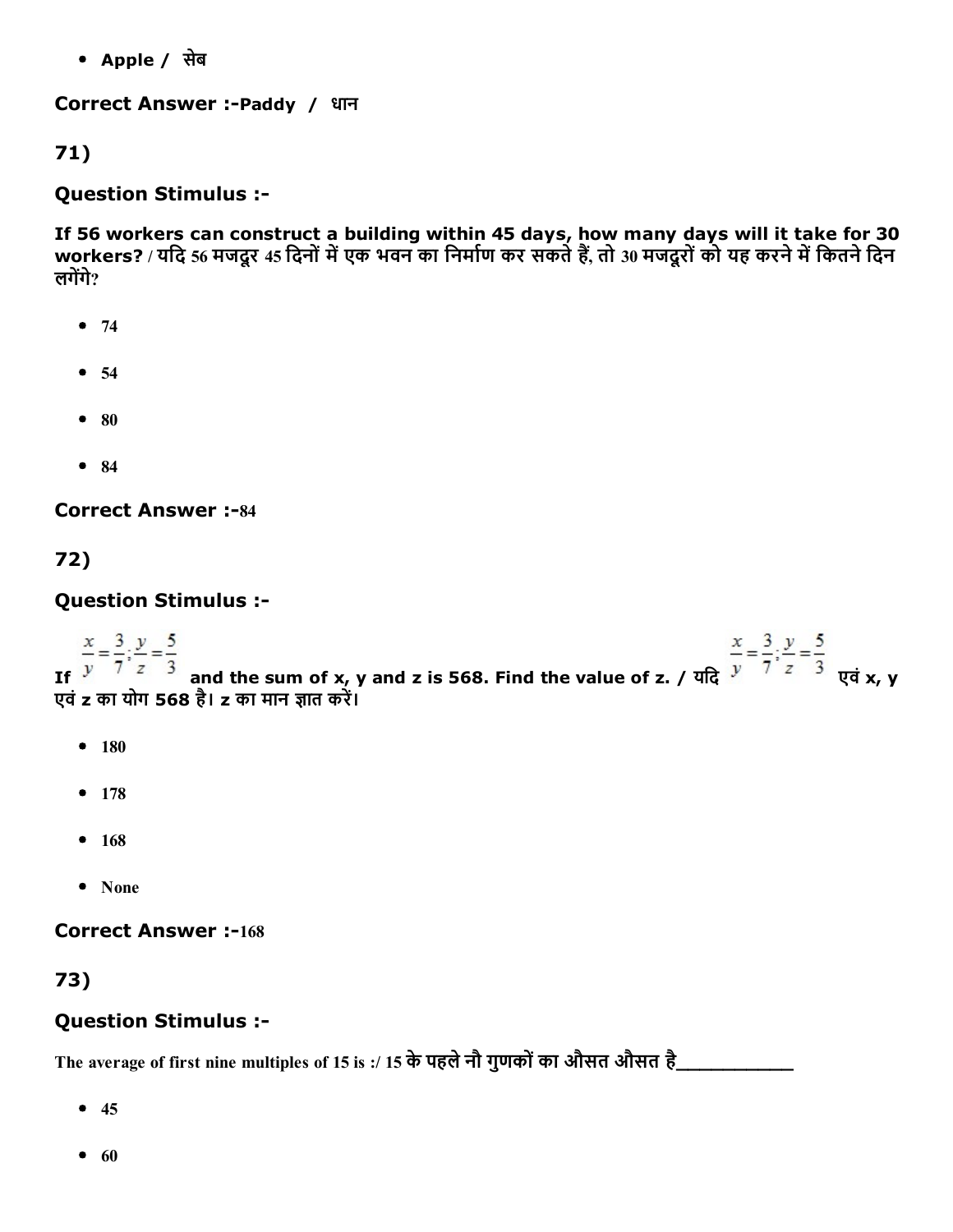- 75
- $90$

**Correct Answer :-75** 

74)

## Question Stimulus :

A is two years older than B who is twice as old as C. If the total of the ages of A, B and C be 27, the how old is B?/  $\, {\bf B}$  से  $\, {\bf A}$  दो साल बड़ा है और B की आयु  $\, {\bf C}$  की आयु की दोगुनी है। यदि  ${\bf A}, \, {\bf B}$  और  $\, {\bf C}$  की आयु का योग 27 है, तो B की आयु िकतनी है?

- $7$
- 8
- 9
- 10

**Correct Answer :-10** 

75)

Question Stimulus :

8/7<sup>th</sup> of 56 is / 56 का 8/7वाँ है:

- 36
- $52$
- $72$
- $64$

**Correct Answer :-64** 

### 76)

### Question Stimulus :

(11/6) of 48 is how much greater than Four Fifth of 50? / 48 का (11/6), 50 के चार पाँचवें से कितना बड़ा है?

- 38
- $40$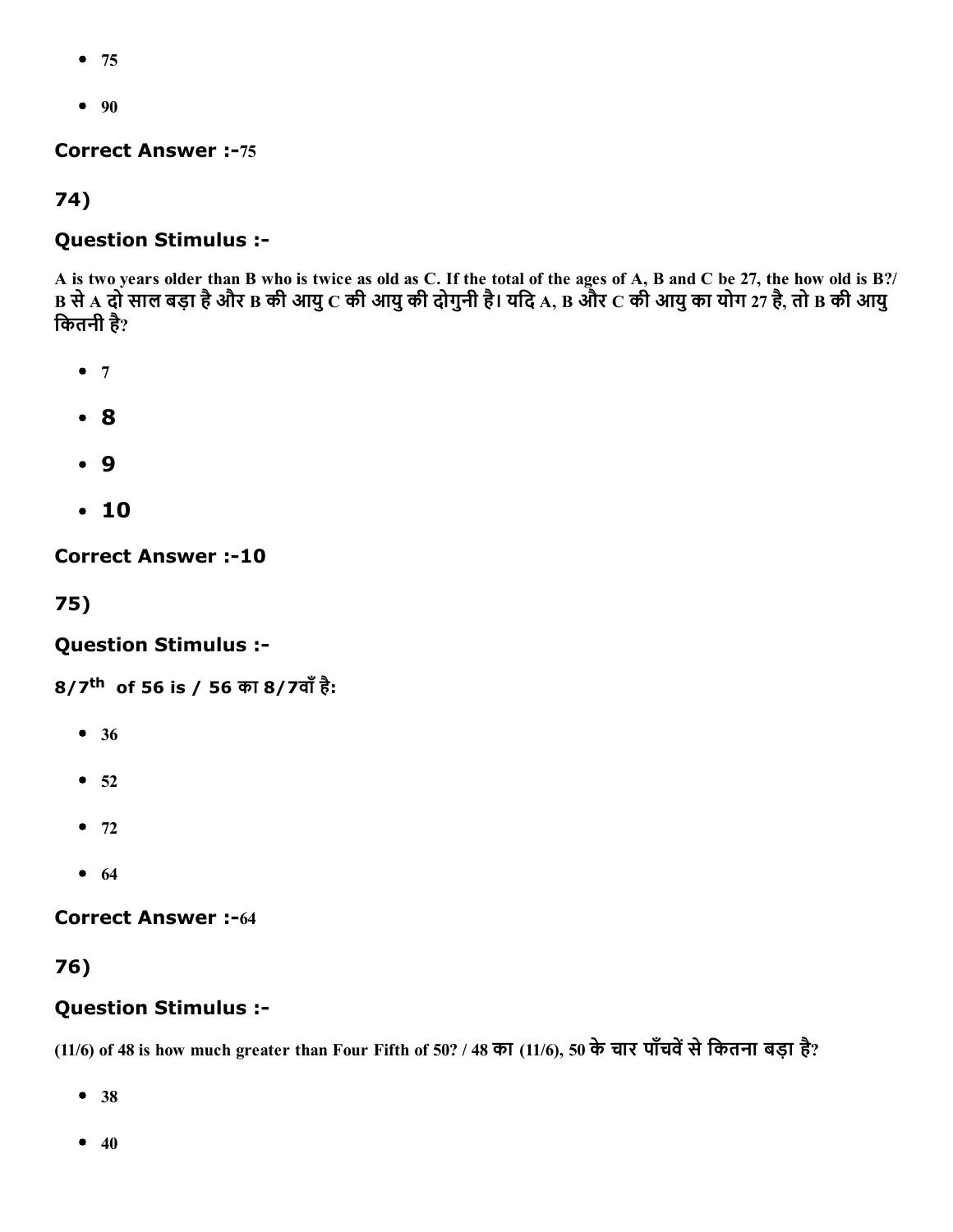- 50
- $48$

#### **Correct Answer :-48**

## 77)

### Question Stimulus :

A certain recruitment examination has three sections viz., Analytical (40 marks), Logical (50 marks) and Numerical (60 marks). Only the candidates scoring a total of above 80% are short-listed. Sheela got 35 marks in the Analytical section and 60% marks in the Logical section. State the minimum score that she has to obtain in the Numerical section to appear in the short-list? / एक निश्चित भर्ती परीक्षा में तीन वर्ग अर्थात, विश्लेषणात्मक (40 अंक), तार्किक (50 अंक) एवं संख्यात्मक (60 अंक) हैं। मात्र वैसे उम्मीदवार जिन्होने कुल 80% के ऊपर प्राप्त किया है, उन्हीं का अल्पसूचीकरण हुआ हैं। शीला ने विश्लेषणात्मक खंड में 35 अंक एवं तार्किक खंड में 60% अंक प्राप्त किया है। वह न्यूनतम अंक ज्ञात करें, जो उसे अल्पसूची में प्रकट होने के लिए संख्यात्मक खंड में प्राप्त करने हैं।

- $40$
- $45$
- $50$
- $55$

#### **Correct Answer :-55**

#### 78)

### Question Stimulus :

Fill in the missing alphabets / लुप्त अक्षर भरिए

 $ba$ <sub> $b$ </sub> $a$  $a$ 

- $a, a, a, b$
- $\bullet$  b, a, a, a
- $\bullet$  a, b, a, a
- $\bullet$  a, a, b, a

Correct Answer :-a, a, b, a

### 79)

### Question Stimulus :

11% of 400 is / 400 का 11% है: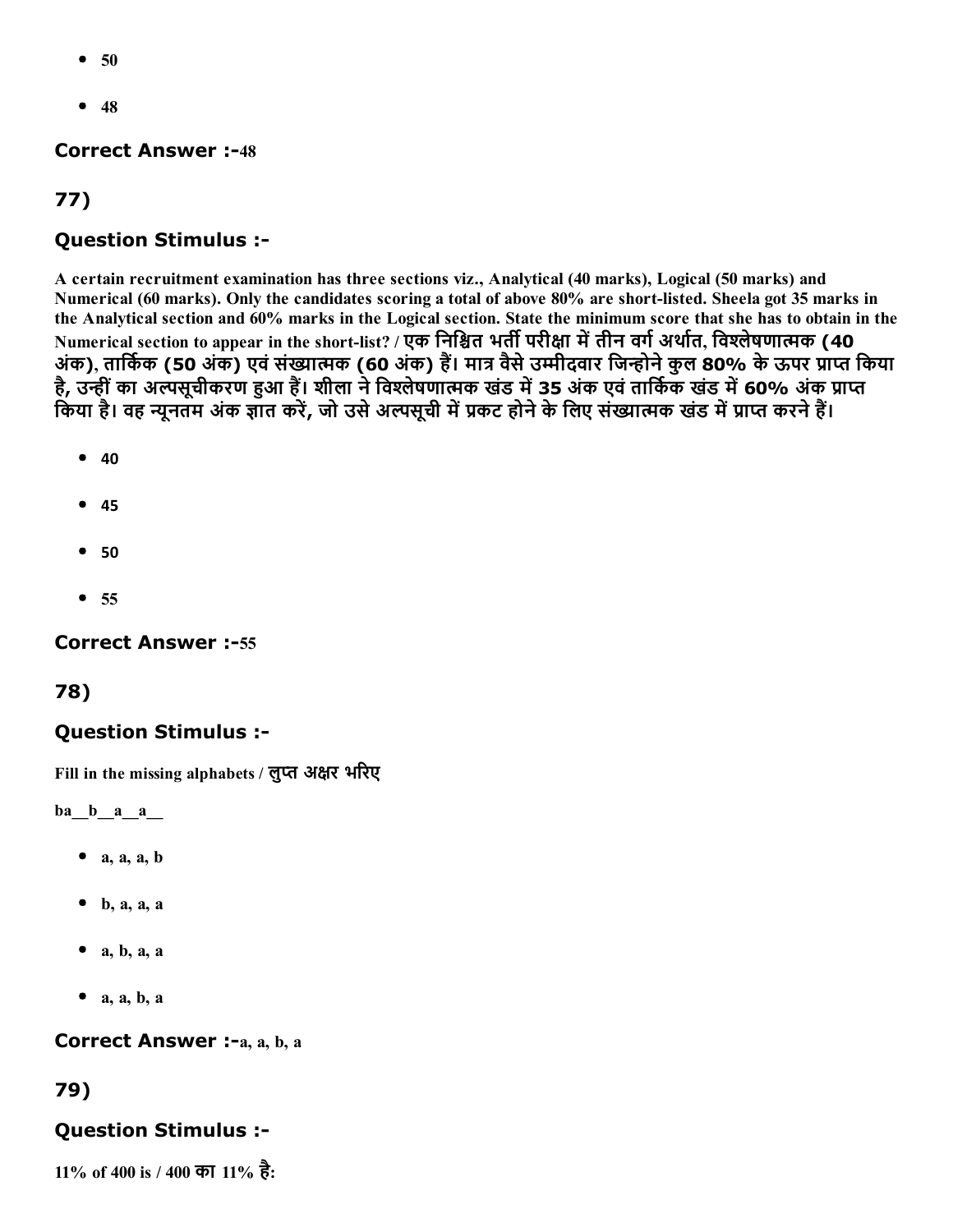- 54
- $68$
- $30$
- $44$

#### **Correct Answer :-44**

#### 80)

#### Question Stimulus :

Three persons are walking from A to B. Their speeds are in the ratio of 4 : 3 : 5. The time ratio to reach B will be: / A से B तक तीन व्यक्ति चल रहे हैं। उनकी गति का अनुपात 4: 3: 5 है। B तक पहुँचने का समय का अनुपात होगा

- $4 : 3 : 5$
- $5 : 3 : 4$
- $15 : 9 : 20$
- $15 : 20 : 12$

**Correct Answer :-15: 20: 12** 

#### 81)

Question Stimulus :

Which one of the following four addresses is NOT EXACTLY the same as the one given below? / निम्न चार पतों में से कौन सा नीचे दिये गये पते के एकदम समान नहीं है?

Beyond Limits Adventures, Inc.

E-Mail: bla@rivertrip.com

P.O. Box 215

Riverbank, California 95367

 $(209) 869 - 6060$ 

(800) 234-RAFT (7238)

Fax: (209) 869-4730

(i) Beyond Limits Adventures, Inc.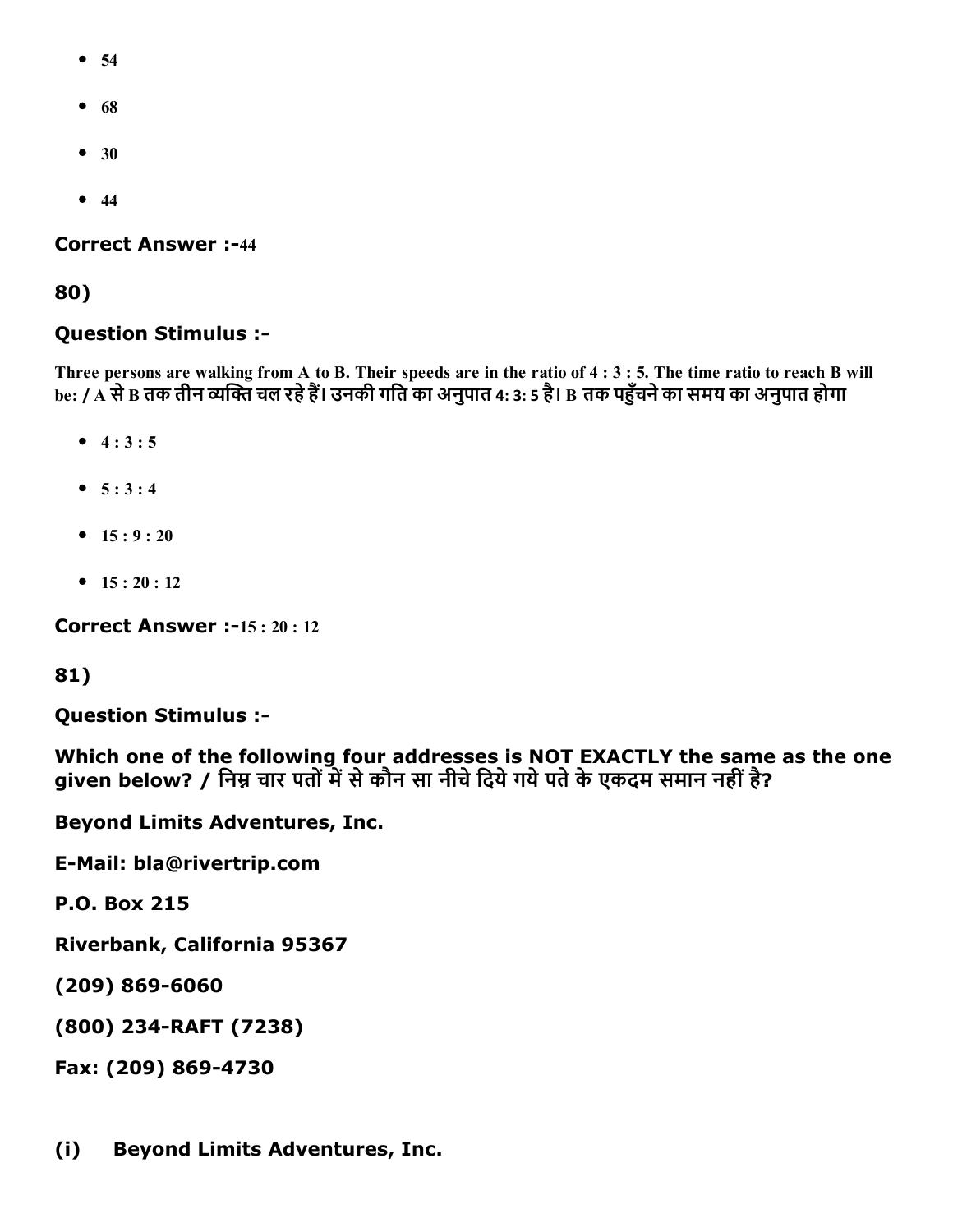E-Mail: bla@rivertrip.com

P.O. Box 215

Riverbank, California 95367

 $(209) 869 - 6060$ 

(800) 234RAFT (7238)

Fax: (209) 869-4730

(ii) Beyond Limits Adventures, Inc.

E-Mail: bla@rivertrip.com

P.O. Box 215

Riverbank, California 95367

 $(209) 869 - 6060$ 

(800) 234-RAFT (7238)

Fax: (209) 869-4730

(iii) Beyond Limits Adventures, Inc.

E-Mail: bla@rivertrip.com

P.O. Box 215

Riverbank, California 95367

 $(209) 869 - 6060$ 

(800) 234RAFT (7238)

Fax: (209) 869-4730

(iv) Beyond Limits Adventures, Inc.

E-Mail: bla@rivertirp.com

P.O. Box 215

Riverbank, California 95367

 $(209) 869 - 6060$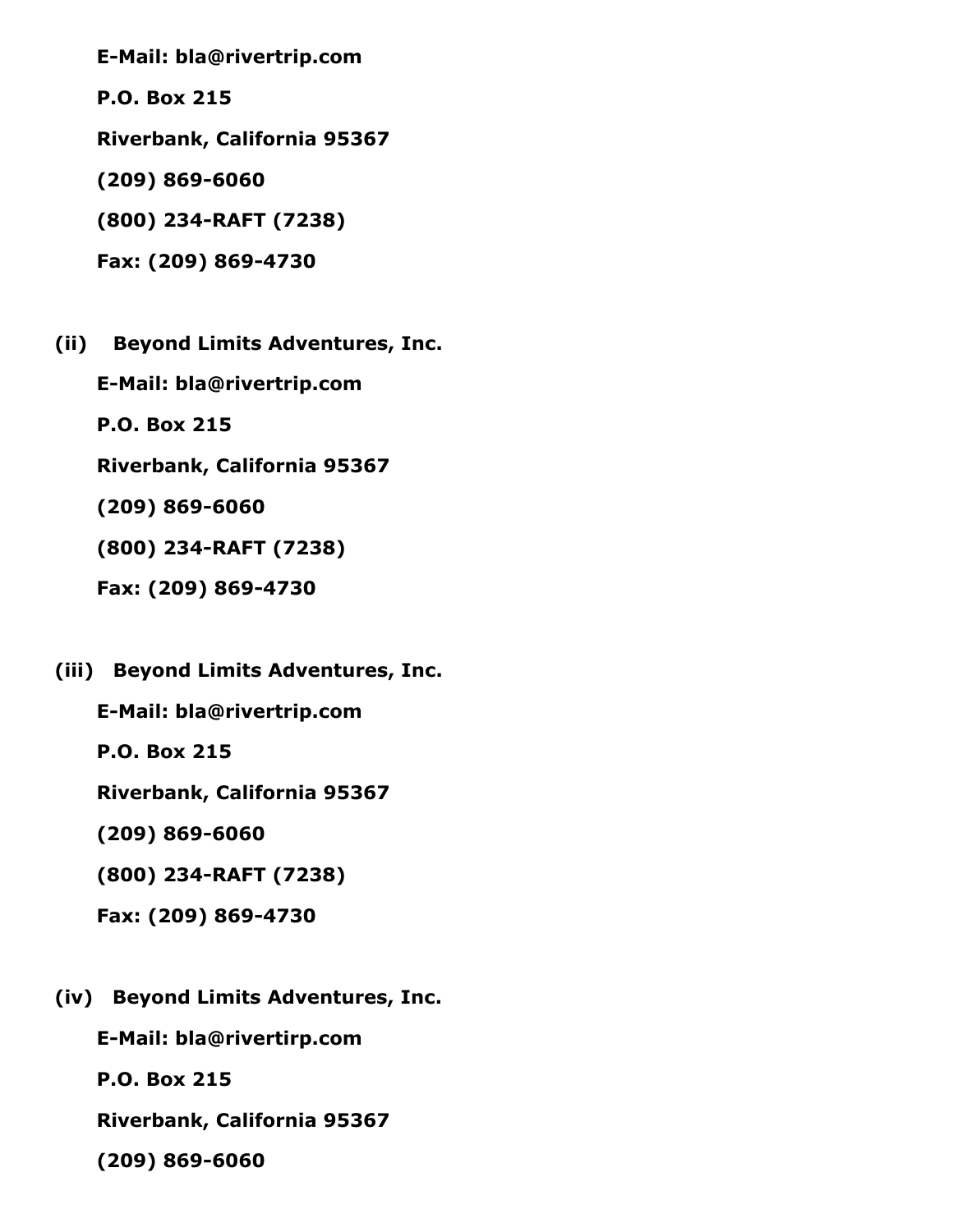```
(800) 234RAFT (7238)
```
Fax: (209) 869-4730

- i
- $\bullet$  ii
- $\bullet$  iii
- $\bullet$  iv

**Correct Answer :- iv** 

82)

Question Stimulus :

Which one of the following four addresses is NOT EXACTLY the same as the one given below? / निम्न चार पतों में से कौन सा एक नीचे दिये गये पते के एकदम समान नहीं है?

Ottawa Whitewater Rafting, Ltd.

P.O. Box 179

Beachburg, Ontario KOJ 1CO

(800) 267-8505

(613) 582-3351

(i) Ottawa Whitewater Rafting, Ltd.

P.O. Box 179

Beachburg, Ontario KOJ 1CO

(800) 267-8505

(613) 582-3351

(ii) Ottawa Whitewater Rafting, Ltd.

P.O. Box 179

Beanchburg, Ontario KOJ 1CO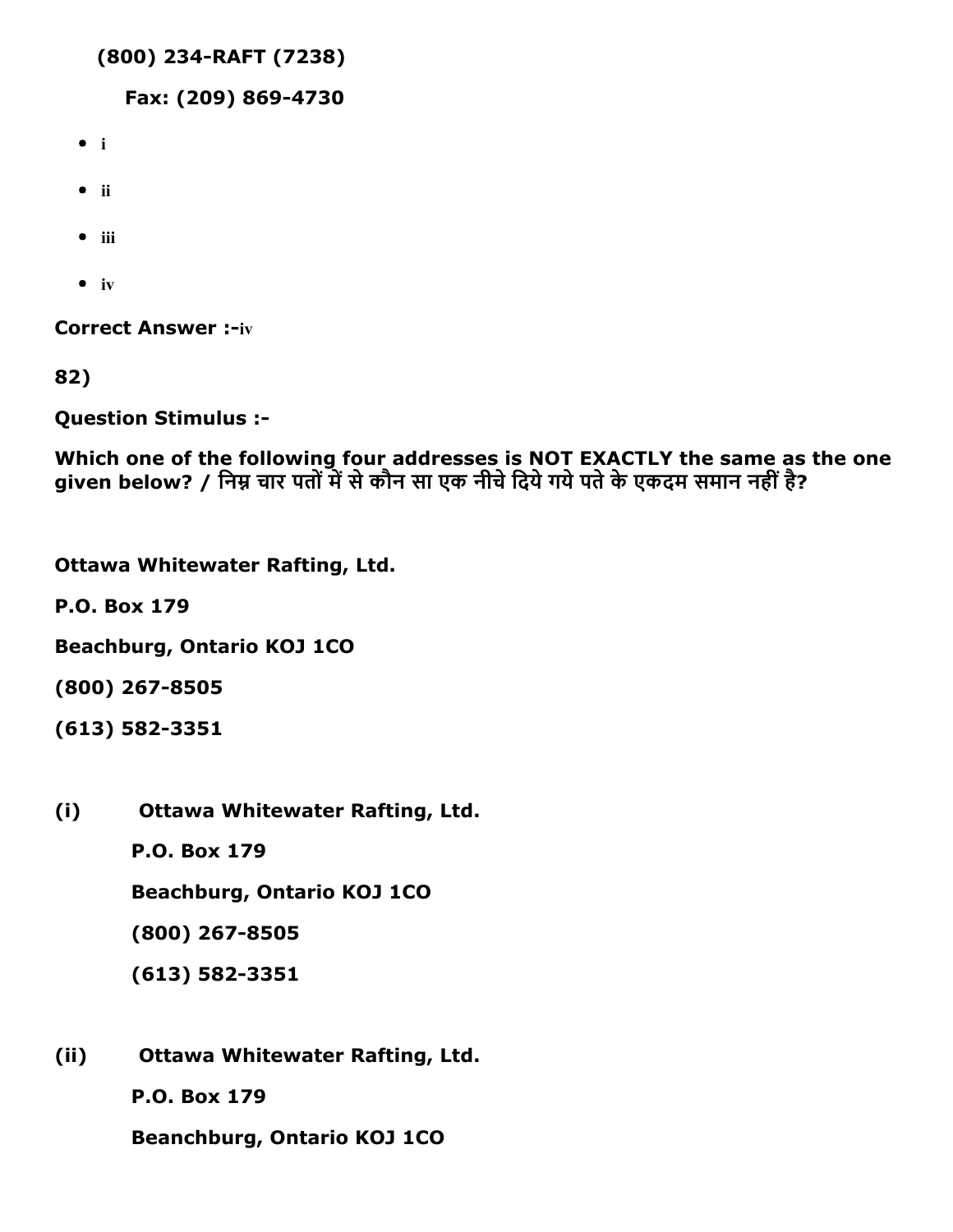(800) 267-8505

(613) 582-3351

- (iii) Ottawa Whitewater Rafting, Ltd. P.O. Box 179 Beachburg, Ontario KOJ 1CO (800) 267-8505
	- (613) 582-3351
- (iv) Ottawa Whitewater Rafting, Ltd.

P.O. Box 179

Beachburg, Ontario KOJ 1CO

(800) 267-8505

(613) 582-3351

- $\bullet$  i
- $\bullet$  ii
- $\bullet$  iii
- $\bullet$  iv

**Correct Answer :- ii** 

### 83)

### Question Stimulus :

A shop keeper sold a bicycle for Rs.1050 gain at 5% profit .What is his cost price? / एक दुकानदार नेएक साईकल 5 % लाभ के साथ रूपये 1050 में बेची। उसका क्रय मूल्य कितना है?

- $-1030$
- $-1020$
- $-1010$
- $-1000$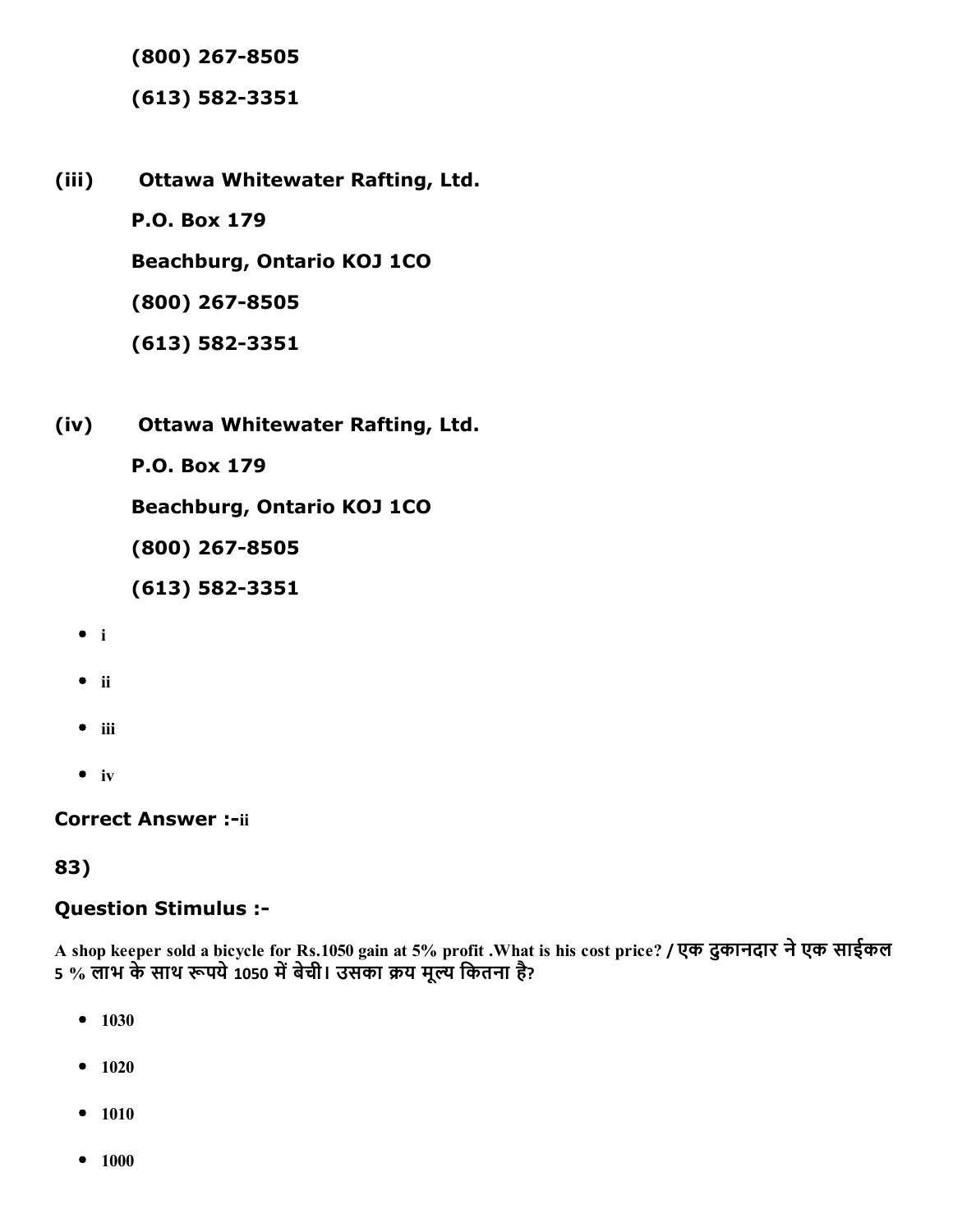#### **Correct Answer :-1000**

### 84)

### Question Stimulus :

Find the next term in the series 5,12,26,47, \_\_\_\_\_\_\_\_ /श्रंखला में अगला पद ज्ञात कीजिए 5,12,26,47,

- $72$
- $75$
- $77$
- $-79$

#### **Correct Answer :-75**

### 85)

### Question Stimulus :

Find out the wrong term / गलत पद ज्ञात कीजिए

49,48,45,42,33,24,13

- $48$
- $45$
- $42$
- 33

**Correct Answer :-42** 

### 86)

### Question Stimulus :

Question is based on an encryption system in which: / प्रश्न एक एन्क्रिपशन प्रणाली पर आधारित है जिसमें:

(1) 'La Pit Ta' means 'Mango is sweet' / 'La Pit Ta' का मतलब है'Mango is sweet'

(2) 'Na Sa Pit' means 'Mango and Banana' / 'Na Sa Pit' का मतलब है'Mango and Banana'

(3) 'Ba Ta Tik' means 'Boy is Wise'. / 'Ba Ta Tik' का मतलब है'Boy is Wise'

In this encryption system, what does 'Sweet' means? / इस एन्क्रिपशन प्रणाली में, 'Sweet' का क्या मतलब है?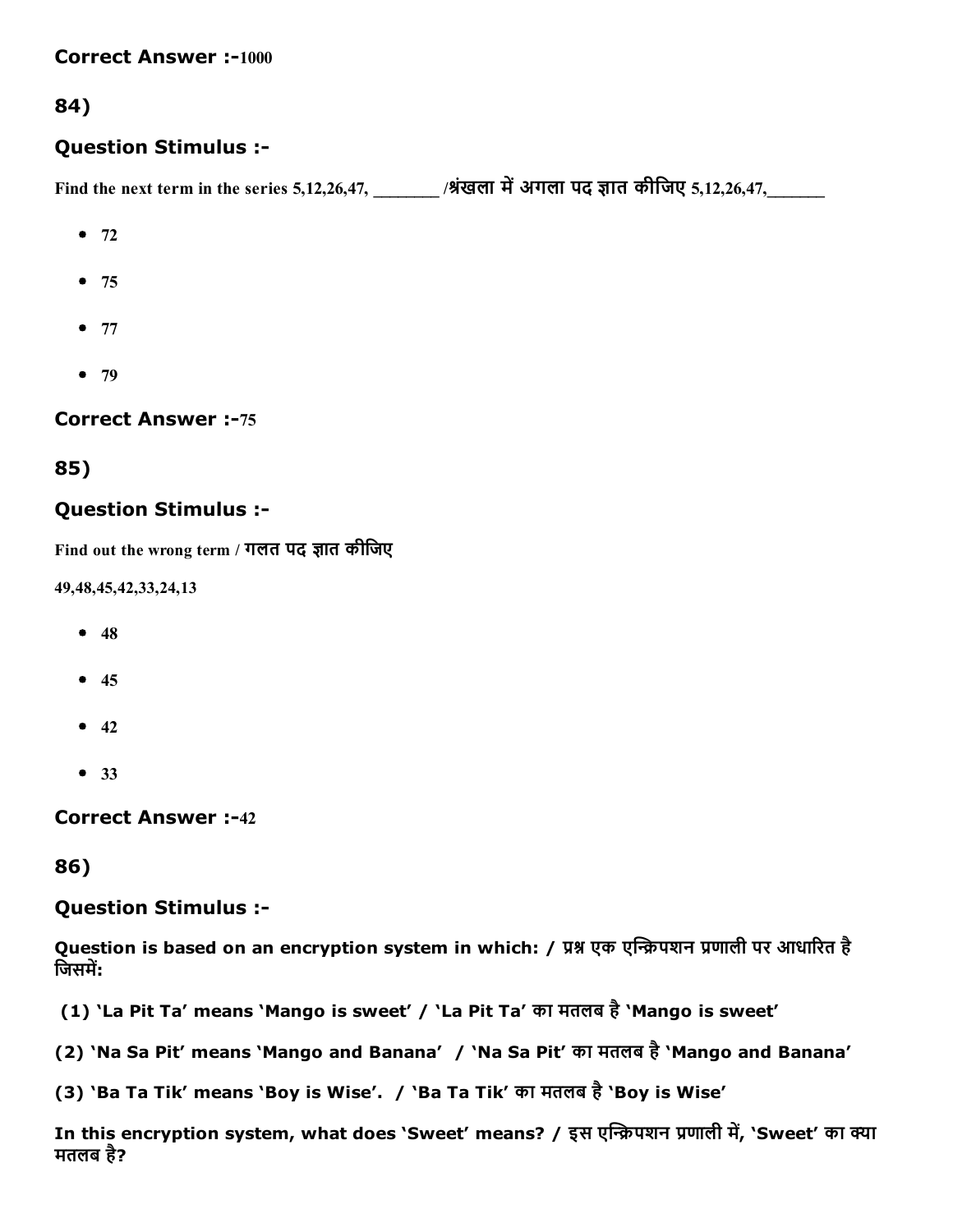- La  $\bullet$
- Pit
- $•$  Sa
- Ba

### **Correct Answer :- La**

# 87)

# Question Stimulus :

In the sequence shown below, which figure comes next? / नीचे दिखाये गये क्रम में अगली आकृति कौन सी होगी?







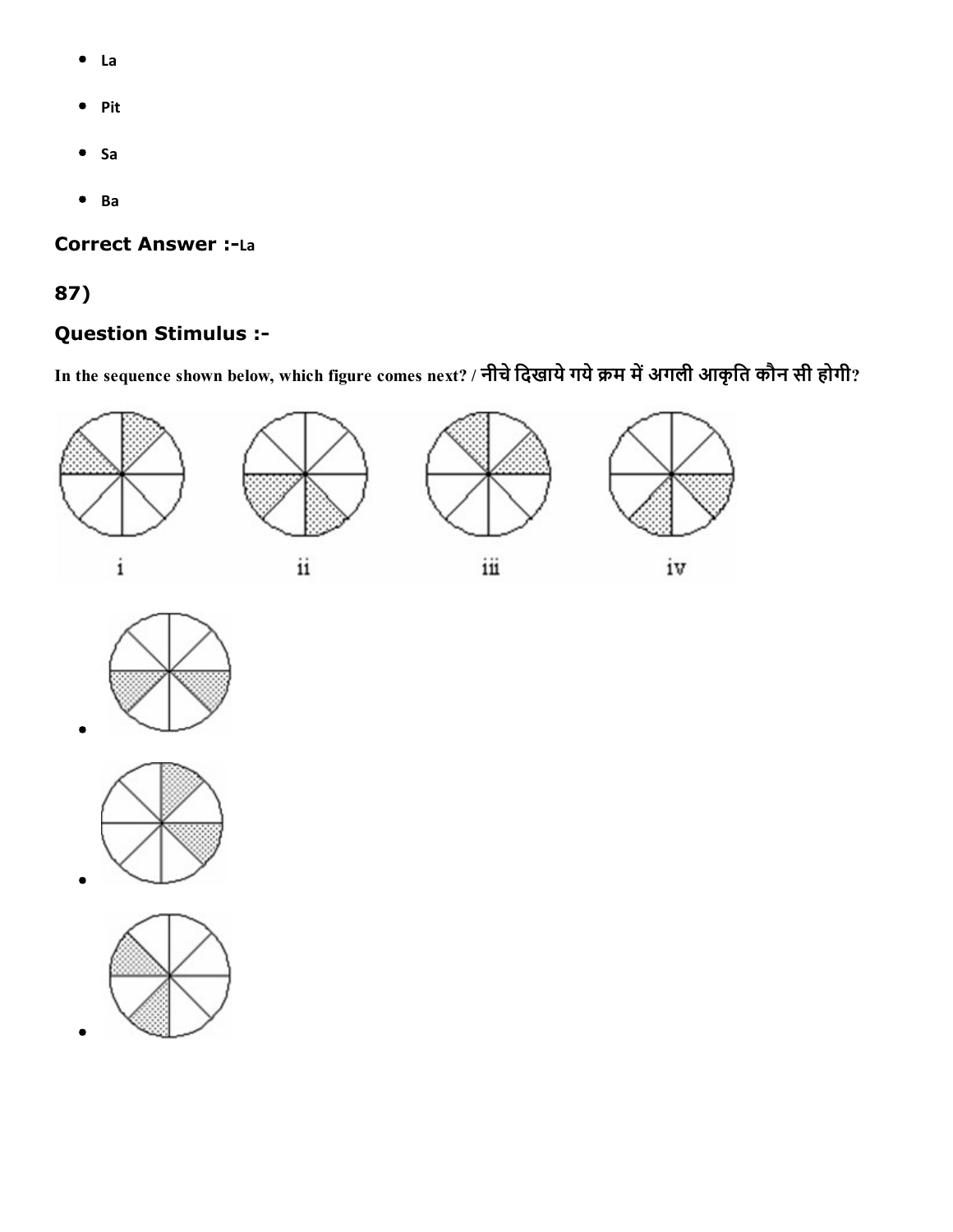

88)

### Question Stimulus :

Six children are playing in a garden. U is the sister of T. R is the only son of P's uncle. Q and S are the daughters of the brothers of R's father. P and T are brothers. All the children are related to each other. / छ्ह बच्चे एक मैदान में खेल रहे हैं। U, T की बहन है। R, P के चाचा का इकलौता बेटा है। Q और S, R के पिता की भाइयों की बेटियाँ हैं। P और T भाई हैं। सभी बच्चे एक दूसरे से संबंधित हैं। How is R related to U? / R, U से कैसे संबंधित है?

- Brother / भाई
- $\bullet$  son / बेटा
- Sister / बहन
- Cousin / चचरेा भाई

Correct Answer :-Cousin / चचेरा भाई

# 89)

# Question Stimulus :

M + N means M is the husband of N / M + N का मतलब है M, N का पति है

M - N means M is the father of N / M - N का मतलब है M, N के पिता हैं

- M ! N means M is the brother of N / M ! N का मतलब है M, N का भाई है
- M X N means M is the sister of N / M X N का मतलब है M, N की बहन है

 $M = N$  means M is the wife of N / M = N का मतलब है M, N की पत्नी है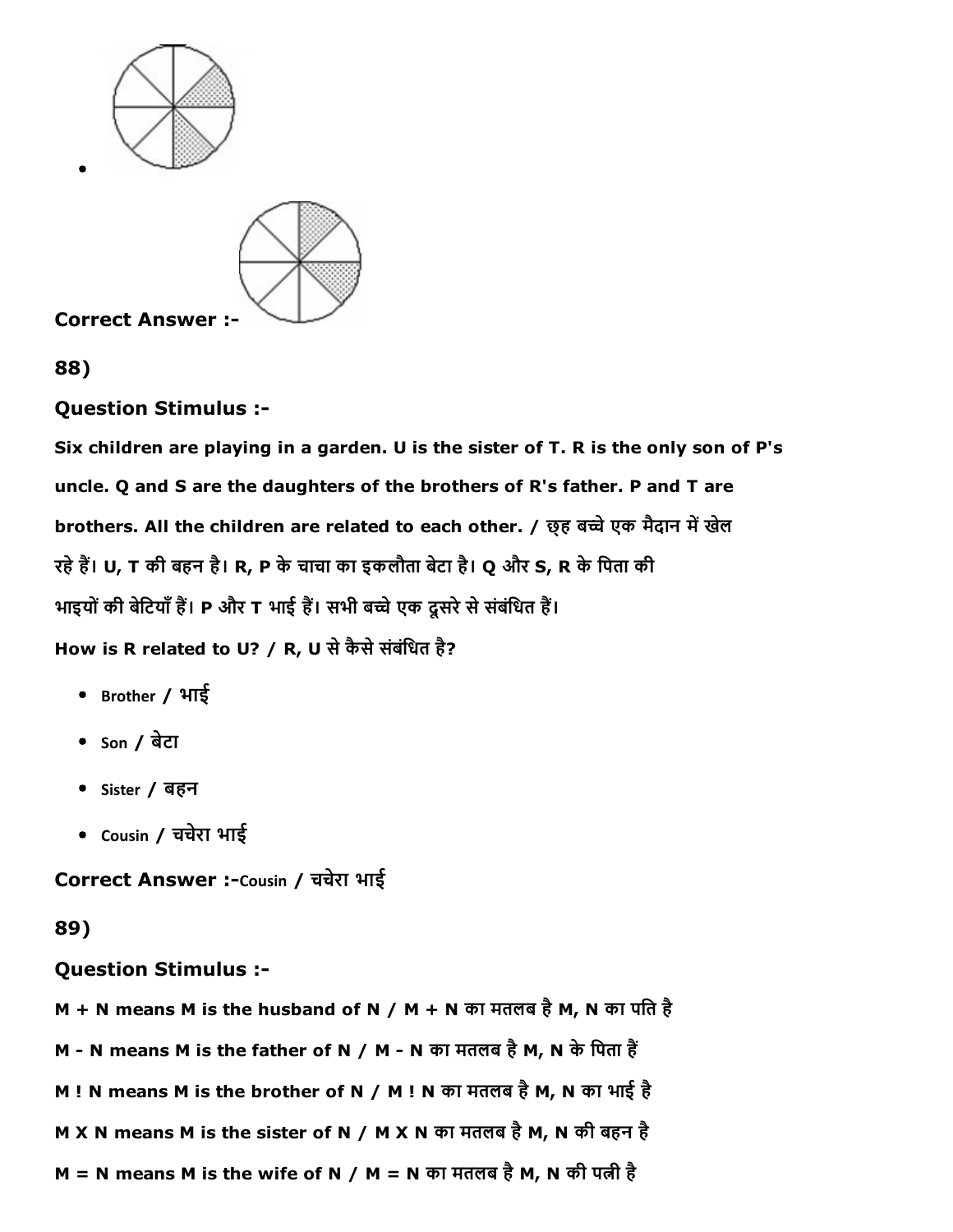M @ N means M is the mother of N / M @ N का मतलब है M, N की माता है

A ! B @ C +D @ E =F then which of the following must be true? / A ! B @ C +D @ E =F तो निम्न में से कौन सा सत्य होना चाहिए?

- Gender of F is not known. / F का लिंग ज्ञात नहीं है।
- E, D & A are males. / E, D और A पुरुष हैं।
- B, D & E are females. / B, D और E स्त्री हैं।
- B is grandfather of F. / B, F के दादा हैं।

Correct Answer :-B, D & E are females. / B, D और E स्त्री हैं।

90)

Question Stimulus :

- $A + B$  means A is B's daughter. /  $A + B$  का मतलब है A, B की बेटी है।
- A x B means A is B's son. / A x B का मतलब है A, B का बेटा है।

A - B means A is B's wife. / A - B का मतलब है A, B की पत्नी है।

```
If P + Q + R, which of the following is TRUE? P is _________of R. / यदि P + Q + R, तो निम्न में से
कौन सा सत्य है? P, R की _________ है।
```
- Granddaughter / पोती
- Grandmother / दादी
- Grandfather / दादा
- Grandson / पोता

Correct Answer :-Granddaughter / पोती

# 91)

# Question Stimulus :

Which of the following is the mirror image of FATHER? / निम्न में से कौन सा FATHER का दर्पण प्रतिबिम्ब है?

- **FEATER**
- FARTHER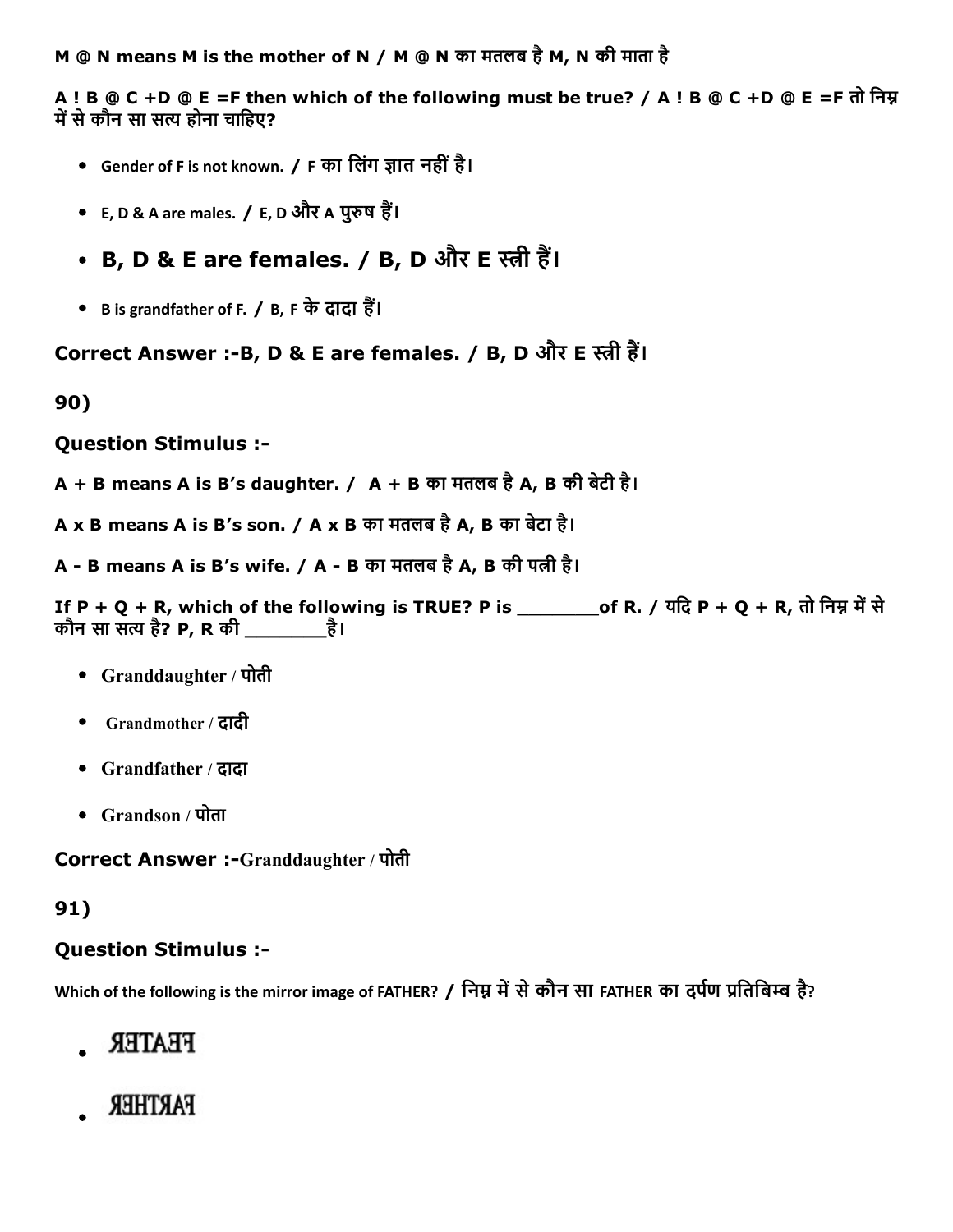# **FATHER**

**LATHER** 

Correct Answer :

92)

Question Stimulus :

In the following question the first word has certain relationship with the second word. If the third word has to have the similar relationship with the fourth word, the fourth word will be: / निम्न प्रश्न में, पहले शब्द का दूसरे शब्द के साथ किसी प्रकार से कोई संबंध है। यदि तीसरे शब्द का चौथे शब्द के साथ उसी प्रकार का संबंध होना चाहिए, तो चौथा शब्द होगा:

Car : Engine :: Computer : ? / कार : इंजन :: क्म्प्यूटर : ?

- Vehicle / वाहन
- Memory / स्मृति
- CPU
- $\bullet$  CD

**Correct Answer :- CPU** 

### 93)

### Question Stimulus :

In how many ways can we arrange 3 letters a,b,c by taking all at-a-time? / a,b,c अक्षरों सभी को एक साथ लेते हुए कितने प्रकार से इन 3 अक्षरों को व्यवस्थित किया जा सकता है?

- 6
- 2
- 1
- $3$

### **Correct Answer :- 6**

94)

Question Stimulus :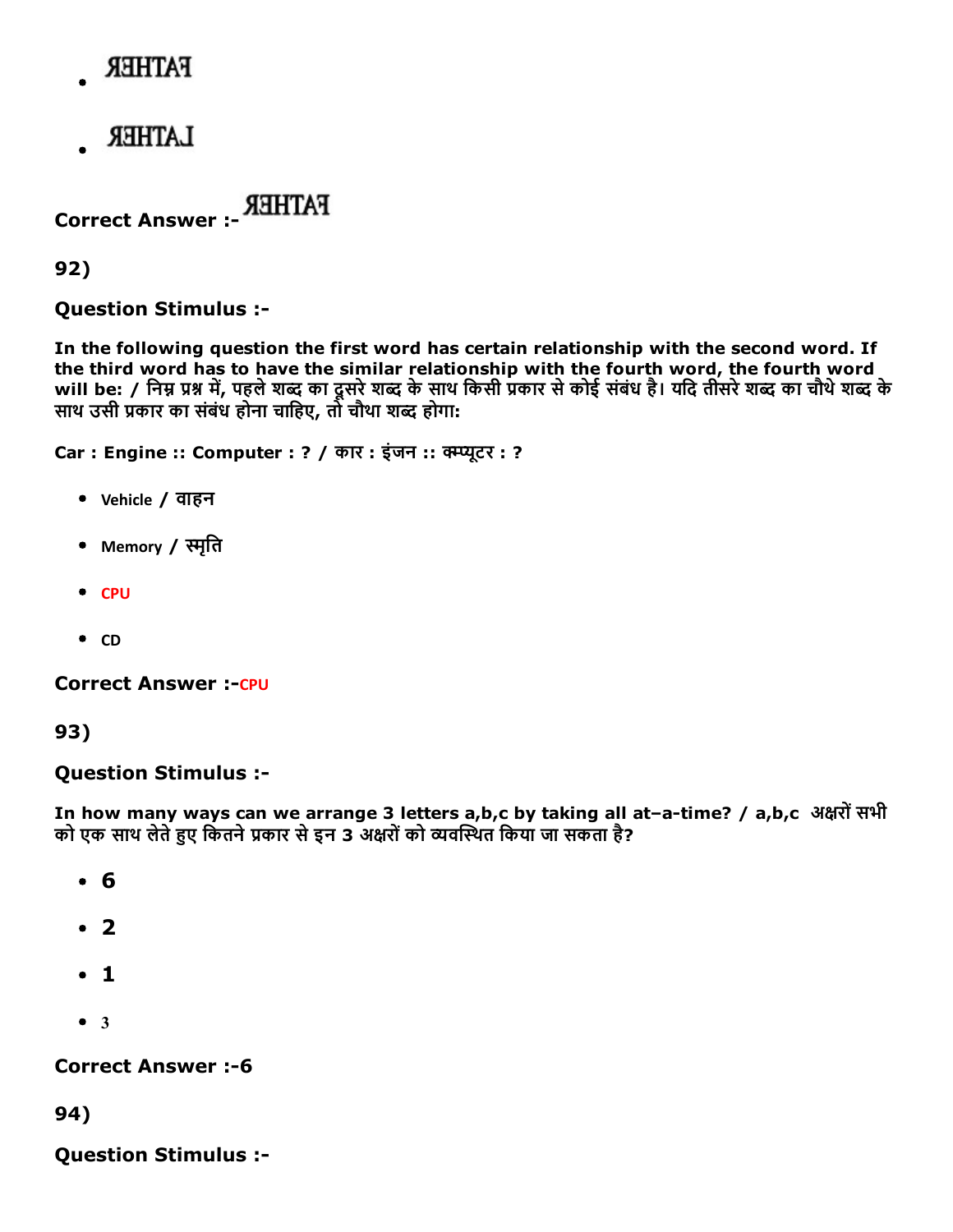Chaudhary travels 5 km towards west, then 0 km southwards, then travels 3 km towards east, and then 10 km northwards and finally goes 5 km westwards. How far is he from the starting place? / चौधरी पश्चिम की ओर 5किमी यात्रा करता है, फिर दक्षिण की ओर 0 किमी, फिर पूरब की ओर 3 किमी, और फिर उत्तर की ओर 10 किमी और अंत में पश्चिम की ओर 5 किमी जाता है। वह आरंभ स्थान से कितना दूर है?

- $\bullet$  10 km
- $\bullet$  7 km
- $\bullet$  8 km
- $-12$  km

#### **Correct Answer :-12 km**

### 95)

### Question Stimulus :

A is older than B. C is older than A. C is younger than D. E is older than A. While D is younger than E, who is the oldest of them all? / A, B सेबढ़ा है। C, A सेबढ़ा है। C, D सेछोटा है। E, A सेबढ़ा है। जबिक D, E सेछोटा है, उन सब में सबसे बढ़ा कौन है?

- $\bullet$  A
- $\bullet$  R
- $\bullet$  C
- $\bullet$  E

**Correct Answer :- E** 

96)

### Question Stimulus :

### Select the option, which is the logical equivalent of the given statement:

/ वह विकल्प चुनिये जो तर्क की दृष्टि से नीचे दिये गये कथन के समान है:

If we want to punch holes, then we need punching machine / यदि हम छेद करना चाहते हैं, तो हमें पंचिंग मशीन की जरूरत है

- If we don't want to punch holes, then we don't need punching machine / यदि हम छेद नहीं करना चाहते हैं, तो हमें पंचिंग मशीन की जरूरत नहीं है
- If we don't want to punch holes, then we need punching machine / यदि हम छेद नहीं करना चाहते हैं, तो हमें पंचिंग मशीन की जरूरत है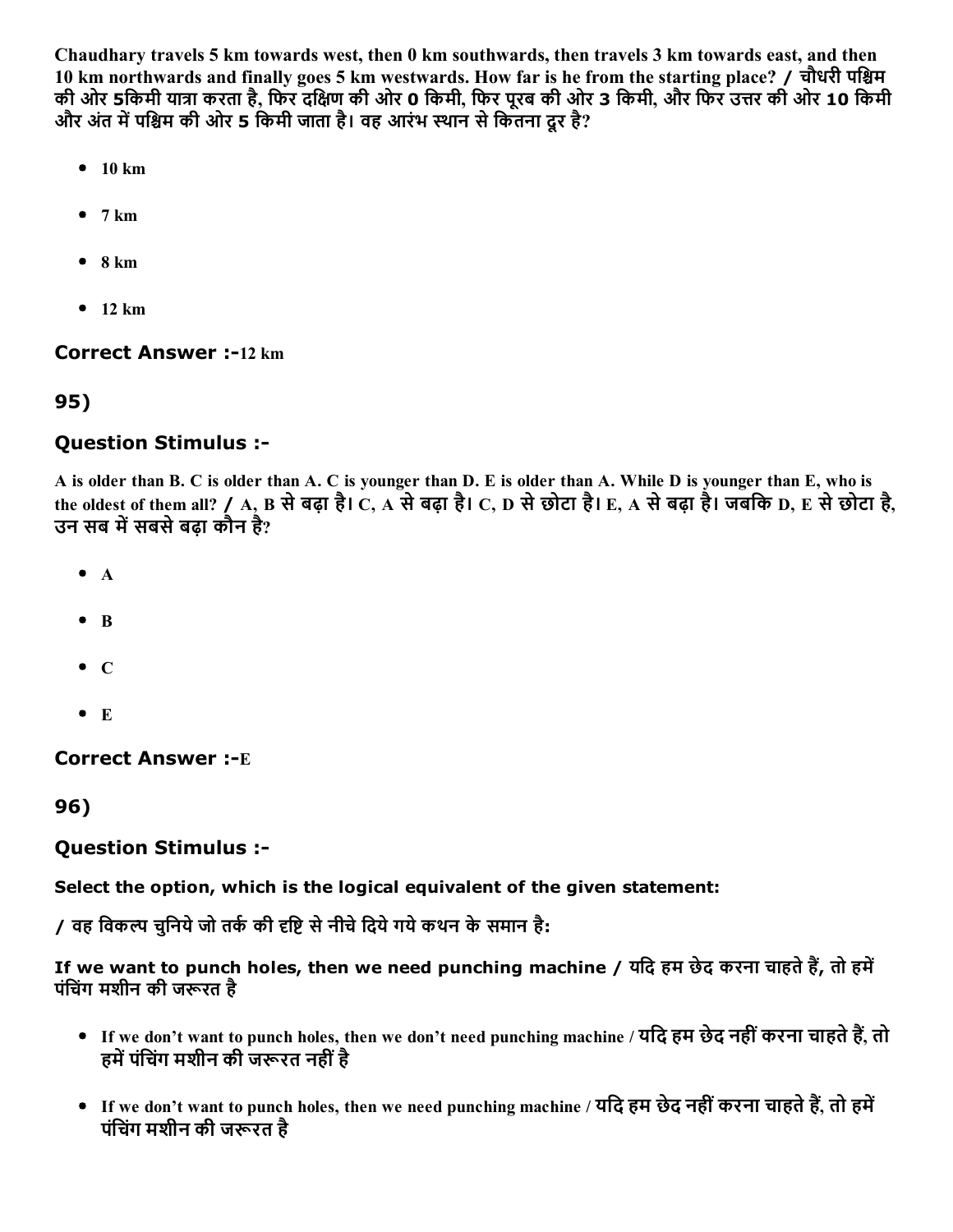- If we need punching machine, then we wanted to punch holes / यदि हमें पंचिंग मशीन की जरूरत है, तो हम छेद करना चाहते थे
- If we don't need punching machine, then we didn't wanted to punch holes / यदि हमें पंचिंग मशीन की जरूरत नहींहै, तो हम छेद नहींकरना चाहतेथे

Correct Answer :-If we don't need punching machine, then we didn't wanted to punch holes / यदि हमें पंचिंग मशीन की जरूरत नहीं है. तो हम छेद नहीं करना चाहते थे

97)

### Question Stimulus :

Select the option, which is the logical equivalent of the given statement:

/ वह विकल्प चनिये जो तर्क की दृष्टि से नीचे दिये गये कथन के समान है:

It is NOT true that both rose is a flower and tiger is an animal / यह सत्य नहीं है कि गुलाब एक फूल हैऔर बाघ एक जानवर है

- Rose is a flower and tiger is not an animal / गुलाब एक फूल है और बाघ एक जानवर नहीं है
- Rose is not a flower and tiger is not an animal / गुलाब एक फूल नहींहैऔर बाघ एक जानवर नहींहै
- Rose is not a flower or tiger is not an animal / गुलाब एक फूल नहीं है या बाघ एक जानवर नहीं है
- Rose is not a flower and tiger is an animal / गुलाब एक फूल नहींहैऔर बाघ एक जानवर है

Correct Answer :-Rose is not a flower or tiger is not an animal / गुलाब एक फूल नहीं है या बाघ एक जानवर नहींहै

# 98)

### Question Stimulus :

Select the option that is true about the Statements and Conclusions given: / वह कथन चुनिये जो दिये गये कथनों एवं निष्कर्षों के बारे में सही हैं:

Statements: / कथन:

All students are rich. / सभी छात्र अमीर हैं।

Some rich people are bright. / कुछ अमीर लोग होशियार हैं।

Conclusions: / निष्कर्ष:

 $I.$  Some rich people are students. /  $I.$  कुछ अमीर लोग छात्र हैं।

II. Some bright people are students / II. कुछ होशियार लोग छात्र हैं।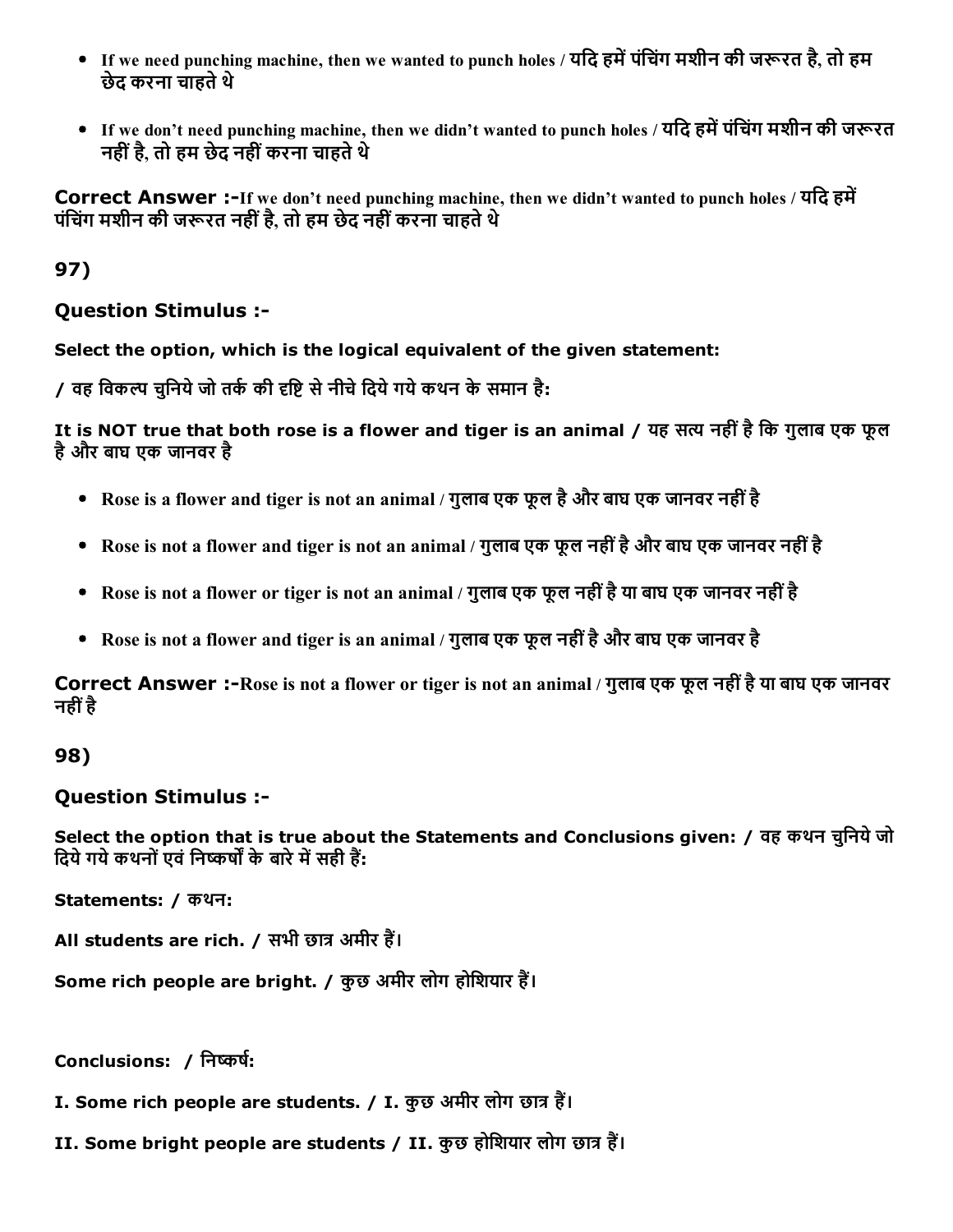- Only conclusion I follows / केवल निष्कर्ष । निकलता है
- Only conclusion II follows / केवल निष्कर्ष II निकलता है
- Fither I or II follows / निष्कर्ष I या II निकलता है
- Neither I nor II follows / न तो निष्कर्ष | और न ही निष्कर्ष || निकलता है

Correct Answer :- Only conclusion I follows / केवल निष्कर्ष । निकलता है

99)

### Question Stimulus :

Select the option that is true about the Statements and Conclusions given: / वह कथन चुिनयेजो दिये गये कथनों एवं निष्कर्षों के बारे में सही हैं:

Statement: / कथन:

Some books are fans. / कुछ किताबें पंखे हैं।

```
Some fans are skirts. / कुछ पंखे स्कर्ट्स हैं।
```
Conclusions: / निष्कर्ष:

I. Some books are skirts. / I. कुछ किताबे स्कर्टे हैं।

II. Some skirts are books. / II. कुछ स्कर्टे किताबे हैं।

- Only conclusion I follows / केवल निष्कर्ष | निकलता है
- Only conclusion II follows / केवल निष्कर्ष II निकलता है
- Either I or II follows / या तो निष्कर्ष I या तो निष्कर्ष II निकलता है
- Neither I nor II follows / न तो निष्कर्ष I और न ही निष्कर्ष II निकलता है

Correct Answer :-Neither I nor II follows / न तो निष्कर्ष I और न ही निष्कर्ष II निकलता है

100)

### Question Stimulus :

Select the option that is true about the Statements and Conclusions given: / वह कथन चुिनयेजो दिये गये कथनों एवं निष्कर्षों के बारे में सही हैं:

Statements: / कथन:

All soldiers are brave. / सभी सिपाही बहादुर हैं।